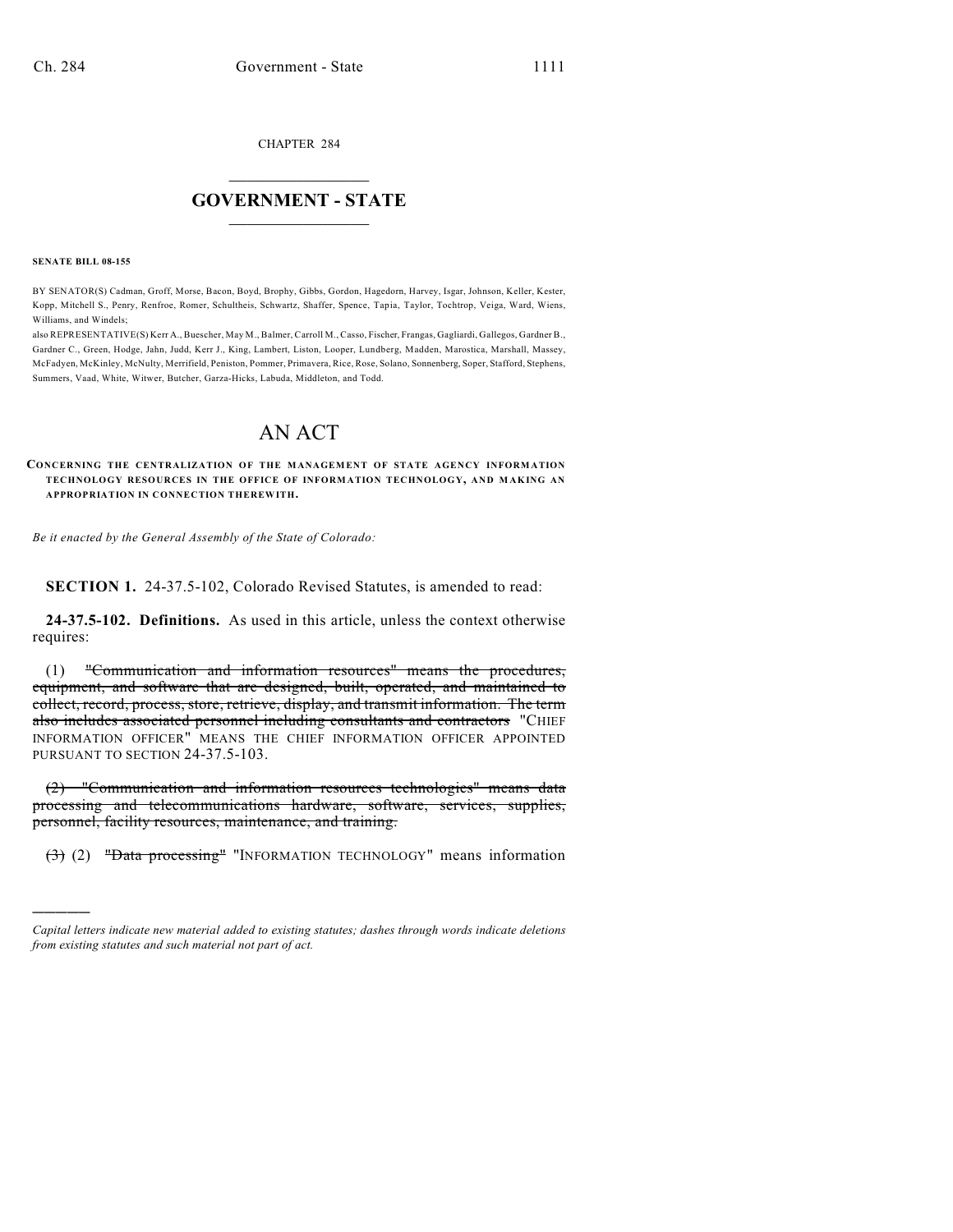technology AND COMPUTER-BASED equipment and related services designed for the automated storage, manipulation, and retrieval of data by electronic or mechanical means, or both. The term includes but is not limited to:

(a) Central processing units, servers for all functions, network routers, personal computers, laptop computers, hand-held processors, and all related peripheral devices configurable to such equipment, such as data storage devices, document scanners, data entry equipment, specialized end-user terminal equipment, and equipment and systems supporting automated communications networks;

(b) All related services, including feasibility studies, systems design, software development, system testing, external off-site storage, and network services, whether provided by state employees or by others; and

(c) The systems, programs, routines, and processes used to employ and control the capabilities of data processing hardware, including operating systems, compilers, assemblers, utilities, library routines, maintenance routines, applications, application testing capabilities, storage system software, hand-held device operating systems, and computer networking programs; AND

 $(3.5)$  (d) "Information technology" means The application of electronic information processing hardware, software, or telecommunications to support state government business processes.

(3.7) "Major automation system development project" means a project of state government that has a significant information technology component, including, without limitation, the replacement of an existing technological system. For purposes of this subsection (3.7), "significant" means a project for which the total estimated development cost is not less than five million dollars, the project development or acquisition is a multi-year effort, the project has a critical level of risk as determined by an assessment performed by the office, or the project requires frequent or consistent coordination between or among information technology project management staff and agency administrative or program staff.

 $(4)$  (3) "Office" means the office of information technology created pursuant to section 24-37.5-103.

(4.3) "Project management analyst" means a person who is trained and experienced in gathering project management-related information and in the analysis of project management-related information. Such information may include, without limitation, information related to major automation system development project scheduling, cost, and performance. A project management analyst shall be able to develop recommendations for appropriate corrective and preventative management action regarding major automation system development projects.

(4.7) "Project manager" means a person who is trained and experienced in the leadership and management of major automation system development projects from the commencement of such projects through their completion.

 $(5)(4)$  "State agency" means every state office, whether legislative, executive, or judicial, and all of its respective officers, THE departments, divisions, commissions,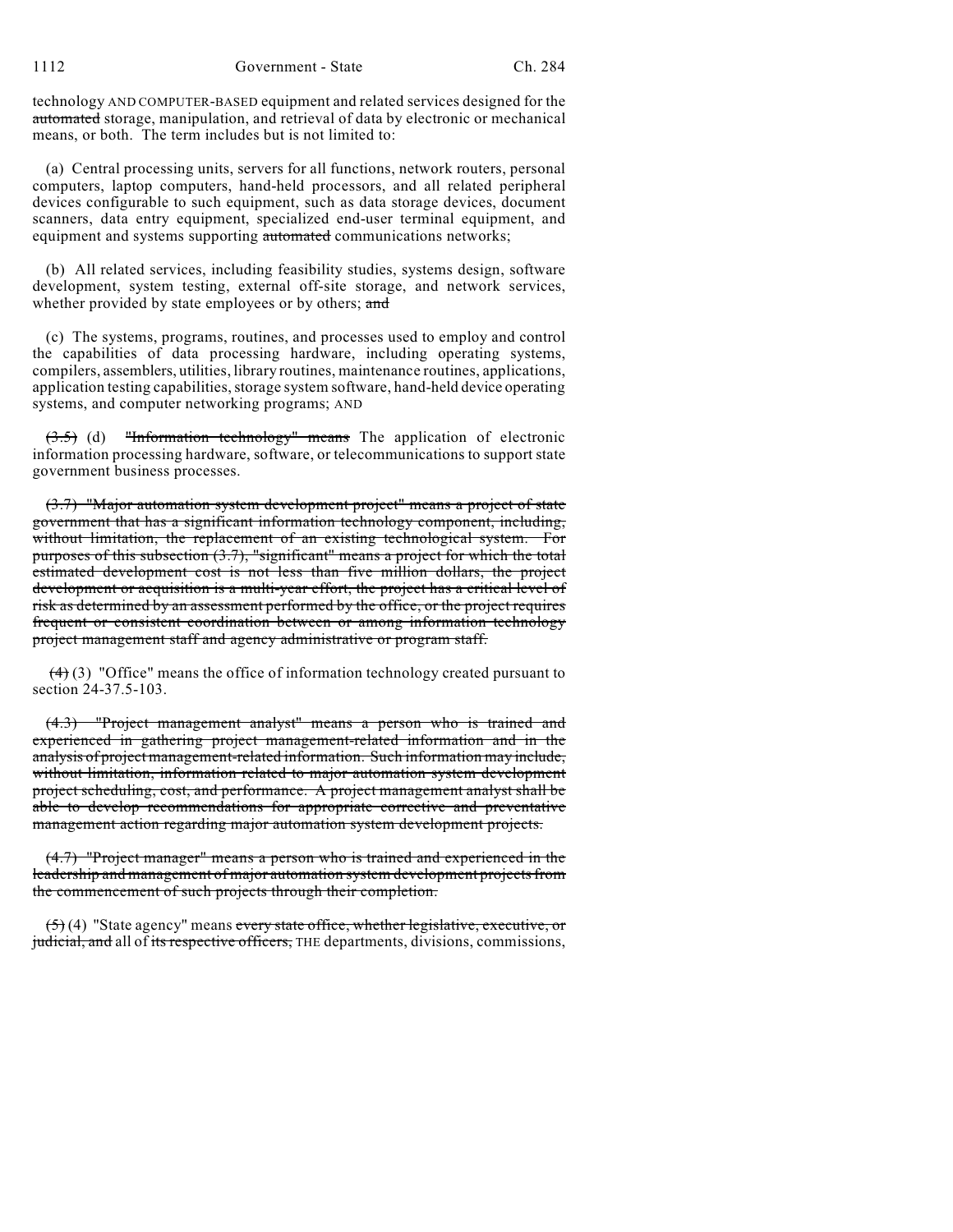boards, bureaus, and institutions IN THE EXECUTIVE BRANCH OF THE STATE GOVERNMENT. "State agency" does not include THE LEGISLATIVE OR JUDICIAL DEPARTMENT, THE DEPARTMENT OF LAW, THE DEPARTMENT OF STATE, THE DEPARTMENT OF THE TREASURY, OR state-supported institutions of higher education. the department of higher education, the Colorado commission on higher education, or other instrumentality thereof.

**SECTION 2.** 24-37.5-104, Colorado Revised Statutes, is amended BY THE ADDITION OF A NEW SUBSECTION to read:

**24-37.5-104. Transfer of functions - change of name - continuity of existence - legislative declaration - rules.** (6) (a) THE OFFICE SHALL, ON AND AFTER JULY 1, 2008, EXECUTE, ADMINISTER, PERFORM, AND ENFORCE THE RIGHTS, POWERS, DUTIES, FUNCTIONS, AND OBLIGATIONS VESTED PRIOR TO JULY 1, 2008, IN THE GENERAL GOVERNMENT COMPUTER CENTER WITHIN THE DEPARTMENT OF PERSONNEL, IN TELECOMMUNICATIONS COORDINATION WITHIN THE DEPARTMENT OF PERSONNEL, AND IN THE OFFICE OF THE CHIEF INFORMATION SECURITY OFFICER IN THE OFFICE OF THE GOVERNOR.

(b) (I) ON AND AFTER JULY 1, 2008, ALL POSITIONS OF EMPLOYMENT IN THE GENERAL GOVERNMENT COMPUTER CENTER WITHIN THE DEPARTMENT OF PERSONNEL, IN TELECOMMUNICATIONS COORDINATION WITHIN THE DEPARTMENT OF PERSONNEL, AND IN THE OFFICE OF THE CHIEF INFORMATION SECURITY OFFICER IN THE OFFICE OF THE GOVERNOR CONCERNING THE POWERS, DUTIES, AND FUNCTIONS TRANSFERRED TO THE OFFICE PURSUANT TO THIS SUBSECTION (6) AND WHOSE EMPLOYMENT IN THE OFFICE IS DEEMED NECESSARY TO CARRY OUT THE PURPOSES OF THIS ARTICLE BY THE CHIEF INFORMATION OFFICER SHALL BE TRANSFERRED TO THE OFFICE AND SHALL BECOME EMPLOYMENT POSITIONS THEREIN. THE CHIEF INFORMATION OFFICER SHALL APPOINT SUCH EMPLOYEES AS ARE NECESSARY TO CARRY OUT THE DUTIES AND EXERCISE THE POWERS CONFERRED BY LAW UPON THE OFFICE AND THE CHIEF INFORMATION OFFICER.

(II) ON AND AFTER JULY 1, 2008, ALL EMPLOYEES OF THE GENERAL GOVERNMENT COMPUTER CENTER WITHIN THE DEPARTMENT OF PERSONNEL, IN TELECOMMUNICATIONS COORDINATION WITHIN THE DEPARTMENT OF PERSONNEL, AND IN THE OFFICE OF THE CHIEF INFORMATION SECURITY OFFICER IN THE OFFICE OF THE GOVERNOR WHOSE DUTIES AND FUNCTIONS CONCERNED THE POWERS, DUTIES, AND FUNCTIONS TRANSFERRED TO THE OFFICE PURSUANT TO THIS SUBSECTION (6), REGARDLESS OF WHETHER THE POSITION OF EMPLOYMENT IN WHICH THE EMPLOYEE SERVED WAS TRANSFERRED, SHALL BE CONSIDERED EMPLOYEES OF THE OFFICE FOR PURPOSES OF SECTION 24-50-124. ANY SUCH EMPLOYEES WHO ARE CLASSIFIED EMPLOYEES IN THE STATE PERSONNEL SYSTEM SHALL RETAIN ALL RIGHTS TO THE PERSONNEL SYSTEM AND RETIREMENT BENEFITS PURSUANT TO THE LAWS OF THE STATE, AND THEIR SERVICES SHALL BE DEEMED TO HAVE BEEN CONTINUOUS. ALL TRANSFERS AND ANY ABOLISHMENT OF POSITIONS IN THE STATE PERSONNEL SYSTEM SHALL BE MADE AND PROCESSED IN ACCORDANCE WITH STATE PERSONNEL SYSTEM LAWS AND RULES.

(c) ON JULY 1, 2008, ALL ITEMS OF PROPERTY, REAL AND PERSONAL, INCLUDING OFFICE FURNITURE AND FIXTURES, BOOKS, DOCUMENTS, AND RECORDS OF THE GENERAL GOVERNMENT COMPUTER CENTER WITHIN THE DEPARTMENT OF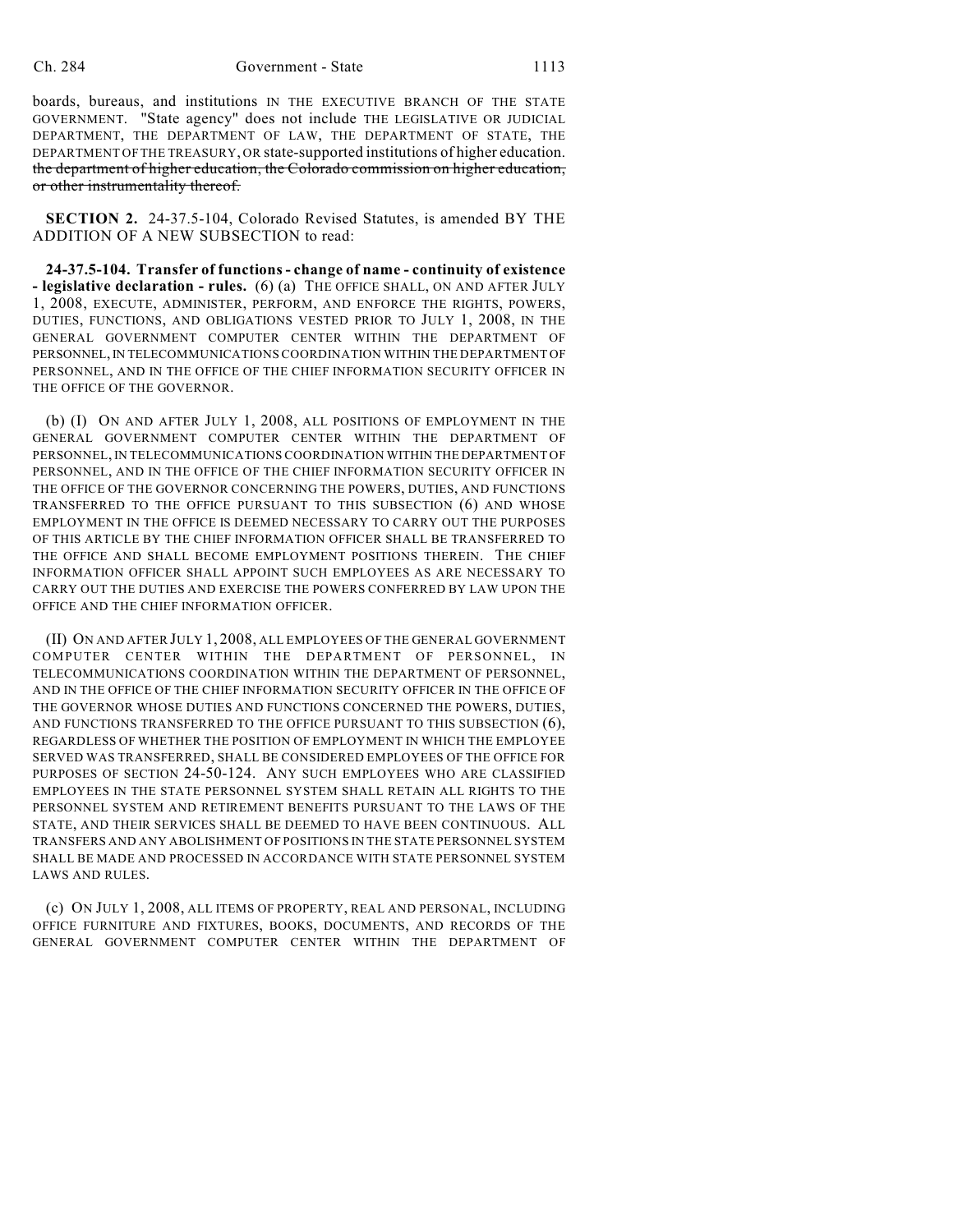PERSONNEL, IN TELECOMMUNICATIONS COORDINATION WITHIN THE DEPARTMENT OF PERSONNEL, AND IN THE OFFICE OF THE CHIEF INFORMATION SECURITY OFFICER IN THE OFFICE OF THE GOVERNOR PERTAINING TO THE DUTIES AND FUNCTIONS TRANSFERRED TO THE OFFICE PURSUANT TO THIS SUBSECTION (6), ARE TRANSFERRED TO THE OFFICE AND SHALL BECOME THE PROPERTY THEREOF.

(d) ON AND AFTER JULY 1, 2008, WHENEVER THE GENERAL GOVERNMENT COMPUTER CENTER WITHIN THE DEPARTMENT OF PERSONNEL, WHENEVER TELECOMMUNICATIONS COORDINATION WITHIN THE DEPARTMENT OF PERSONNEL, AND WHENEVER THE OFFICE OF THE CHIEF INFORMATION SECURITY OFFICER IN THE OFFICE OF THE GOVERNOR IS REFERRED TO OR DESIGNATED BY A CONTRACT OR OTHER DOCUMENT IN CONNECTION WITH THE DUTIES AND FUNCTIONS TRANSFERRED TO THE OFFICE PURSUANT TO THIS SUBSECTION (6), SUCH REFERENCE OR DESIGNATION SHALL BE DEEMED TO APPLY TO THE OFFICE CREATED PURSUANT TO THIS ARTICLE. ALL CONTRACTS ENTERED INTO BY THE GENERAL GOVERNMENT COMPUTER CENTER WITHIN THE DEPARTMENT OF PERSONNEL, BY TELECOMMUNICATIONS COORDINATION WITHIN THE DEPARTMENT OF PERSONNEL, AND BY THE OFFICE OF THE CHIEF INFORMATION SECURITY OFFICER IN THE OFFICE OF THE GOVERNOR PRIOR TO JULY 1, 2008, IN CONNECTION WITH THE DUTIES AND FUNCTIONS TRANSFERRED TO THE OFFICE PURSUANT TO THIS SUBSECTION (6), ARE HEREBY VALIDATED, WITH THE OFFICE SUCCEEDING TO ALL RIGHTS AND OBLIGATIONS OF THE CONTRACTS. ANY APPROPRIATIONS OF MONEYS FROM PRIOR FISCAL YEARS OPEN TO SATISFY OBLIGATIONS INCURRED PURSUANT TO THE CONTRACTS ARE HEREBY TRANSFERRED AND APPROPRIATED TO THE OFFICE FOR THE PAYMENT OF SUCH OBLIGATIONS.

(e) ON AND AFTER JULY 1, 2008, UNLESS OTHERWISE SPECIFIED, WHENEVER ANY PROVISION OF LAW REFERS TO THE DEPARTMENT OF PERSONNEL IN CONNECTION WITH THE GENERAL GOVERNMENT COMPUTER CENTER, TO TELECOMMUNICATIONS COORDINATION, OR TO THE OFFICE OF THE GOVERNOR IN CONNECTION WITH THE OFFICE OF THE CHIEF INFORMATION SECURITY OFFICER, THE LAW SHALL BE CONSTRUED AS REFERRING TO THE OFFICE.

(f) ALL RULES AND ORDERS OF THE DEPARTMENT OF PERSONNEL OR THE OFFICE OF THE GOVERNOR IN CONNECTION WITH THE POWERS, DUTIES, AND FUNCTIONS TRANSFERRED TO THE OFFICE SHALL CONTINUE TO BE EFFECTIVE UNTIL REVISED, AMENDED, REPEALED, OR NULLIFIED PURSUANT TO LAW. ON AND AFTER JULY 1, 2008, THE CHIEF INFORMATION OFFICER SHALL ADOPT RULES NECESSARY FOR THE ADMINISTRATION OF SUCH POWERS, DUTIES, AND FUNCTIONS.

(g) THE REVISOR OF STATUTES IS HEREBY AUTHORIZED TO CHANGE ALL REFERENCES IN THE COLORADO REVISED STATUTES TO THE DEPARTMENT OF PERSONNEL AND OFFICE OF THE GOVERNOR AS APPROPRIATE AND WITH RESPECT TO THE POWERS, DUTIES, AND FUNCTIONS TRANSFERRED TO THE OFFICE. IN CONNECTION WITH SUCH AUTHORITY, THE REVISOR OF STATUTES IS HEREBY AUTHORIZED TO AMEND OR DELETE PROVISIONS OF THE COLORADO REVISED STATUTES SO AS TO MAKE THE STATUTES CONSISTENT WITH THE POWERS, DUTIES, AND FUNCTIONS TRANSFERRED PURSUANT TO THIS SECTION.

**SECTION 3.** 24-37.5-105 (3), Colorado Revised Statutes, is amended BY THE ADDITION OF THE FOLLOWING NEW PARAGRAPHS to read: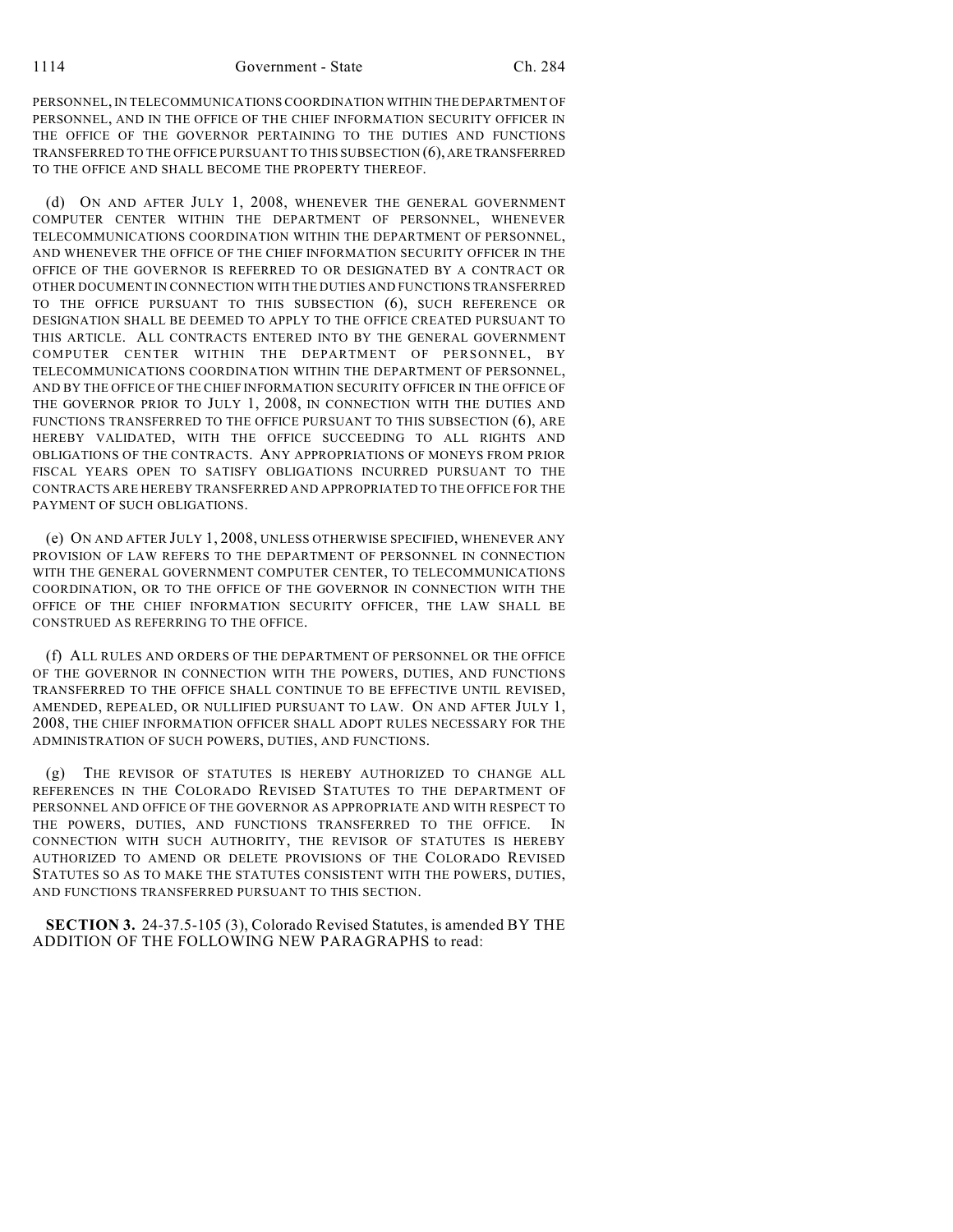#### **24-37.5-105. Office - responsibilities - rules.** (3) The office shall:

(g) COORDINATE WITH AND PROVIDE ASSISTANCE, ADVICE, AND EXPERTISE IN CONNECTION WITH BUSINESS RELATIONSHIPS BETWEEN STATE AGENCIES AND PRIVATE SECTOR PROVIDERS OF INFORMATION TECHNOLOGY RESOURCES. SUCH ASSISTANCE SHALL INCLUDE EFFORTS THAT STRENGTHEN AND CREATE EFFICIENCIES IN THOSE BUSINESS RELATIONSHIPS.

(h) OVERSEE AND SUPERVISE THE MAINTENANCE OF INFORMATION TECHNOLOGY AND THE INITIATION OF ANY INFORMATION TECHNOLOGY UPDATES OR PROJECTS FOR STATE AGENCIES; AND

(i) INITIATE ALL PROCUREMENTS OF INFORMATION TECHNOLOGY RESOURCES FOR STATE AGENCIES AND ENTER INTO ANY AGREEMENT OR CONTRACT IN CONNECTION WITH SUCH A PROCUREMENT ON BEHALF OF A STATE AGENCY:

**SECTION 4.** 24-37.5-105 (4), (5), (6), and (7), Colorado Revised Statutes, are amended, and the said 24-37.5-105 is further amended BY THE ADDITION OF THE FOLLOWING NEW SUBSECTIONS, to read:

**24-37.5-105. Office - responsibilities - rules.** (4) (a) The office shall establish policies and procedures for acceptable project plans and feasibility studies.

(b) Prior to the approval or disbursement of any moneys, including from federal, state, or cash funds, for any major automation system development project, the office shall certify to the state controller that the project is in compliance with best practices adopted by the state concerning the management of an information technology project. Such best practices shall include the assignment of project managers and project management analysts to manage the state's resources and responsibilities for the development of major automated systems. The office shall develop policies regarding best practices and the verification of project managers and project management analysts.

 $(5)$  (a) The department of personnel, in collaboration with the office, shall create a job category and defined skill sets within the state personnel system for individuals employed as major automation system development project managers and major automation system development project management analysts. The qualifications for project managers and project management analysts shall include, at a minimum, and without limitation, certification by the project management institute, certification from another equivalent standards organization, or relevant experience with significant major automation system development projects. The office shall establish a team of project managers and project management analysts who shall:

(I) Satisfy any training and experience requirements as established by the department of personnel; and

(II) Be assigned by the office, in collaboration with state agencies, to work with any such agencies on a major automation system development project unless the agency's project manager or project management analyst satisfies the criteria specified in this paragraph (a).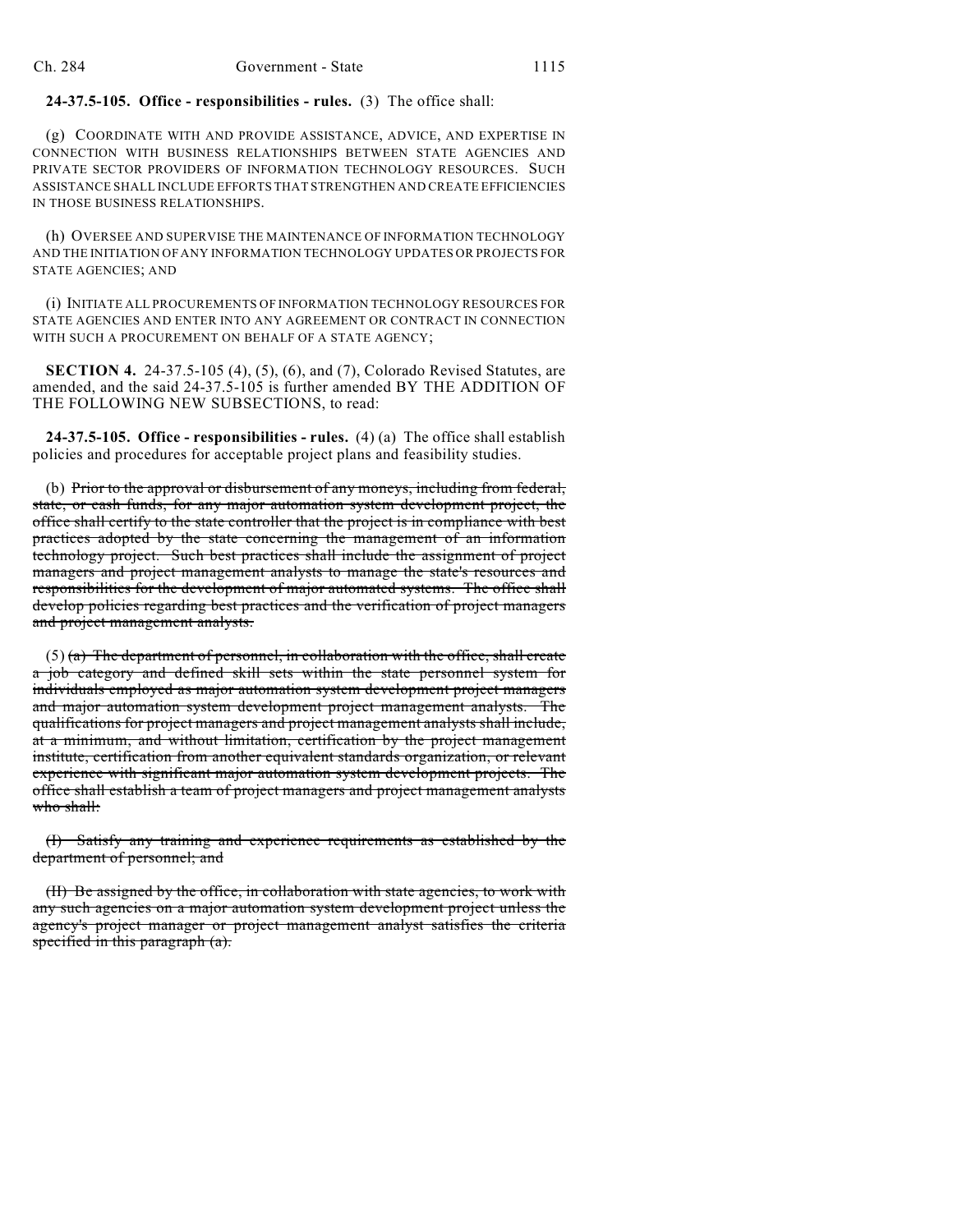(b) State agencies that use the services specified in subparagraph (II) of paragraph (a) of this subsection  $(5)$  shall be responsible for reimbursing the office for the personnel costs associated with the project management and project management analyst function. The budget of each major automation system development project shall include funding for at least one project manager and one project management analyst. The executive director of any state agency that employs any person who possesses the qualifications necessary to be a project manager or project management analyst may request a review and verification that any such person is in compliance with any personnel qualifications governing such position as adopted by the department of personnel concerning the management of an information technology project and may use any such qualified staff person for project management and project management analyst services. Consistent with existing rules governing the state personnel system, no state agency shall be precluded from hiring a contract employee as a full-time project manager or project management analyst if the person satisfies the qualifications specified in paragraph  $(a)$  of this subsection  $(5)$ .

(c) The office shall establish and implement a training plan for all persons employed by the state as of June 6, 2006, who provide services or functions described in the job descriptions provided by the department of personnel for project managers and project management analysts. Any employee who receives such training and who possesses sufficient relevant experience may be certified by the office as a project manager or a project management analyst. The office, in collaboration with the department, may also require, as part of the verification process created pursuant to paragraph (b) of this subsection (5), any refresher training that it deems necessary for project managers and project management analysts to stay current with trends affecting the management of information technology projects.

(d) State agencies shall reimburse the office for the costs of providing the training required by paragraph (c) of this subsection (5).

(6) Not later than February 1, 2007, and no later than February 1 of each calendar year thereafter, the office shall submit a plan to the joint budget committee of the general assembly, the business, labor, and technology committee of the senate and the business affairs and labor committee of the house of representatives, or any successor committees, and each legislative committee of reference of the senate and the house of representatives with oversight over a state agency that has commenced a major automation system development project. The plan shall describe the compliance by the office with the requirements of subsections  $(4)$  and  $(5)$  of this section in connection with major automation system development projects. In the plan, the office shall also describe any significant automation system development projects currently in progress and the extent to which the projects identified are meeting the requirements of subsections (4) and (5) of this section for the prior calendar year.

(7) It is the intent of the general assembly that, to the extent possible, after the 2007-08 state fiscal year, the costs of implementing Senate Bill 06-063, as enacted at the second regular session of the sixty-fifth general assembly, shall be included within the costs of major automation system development projects.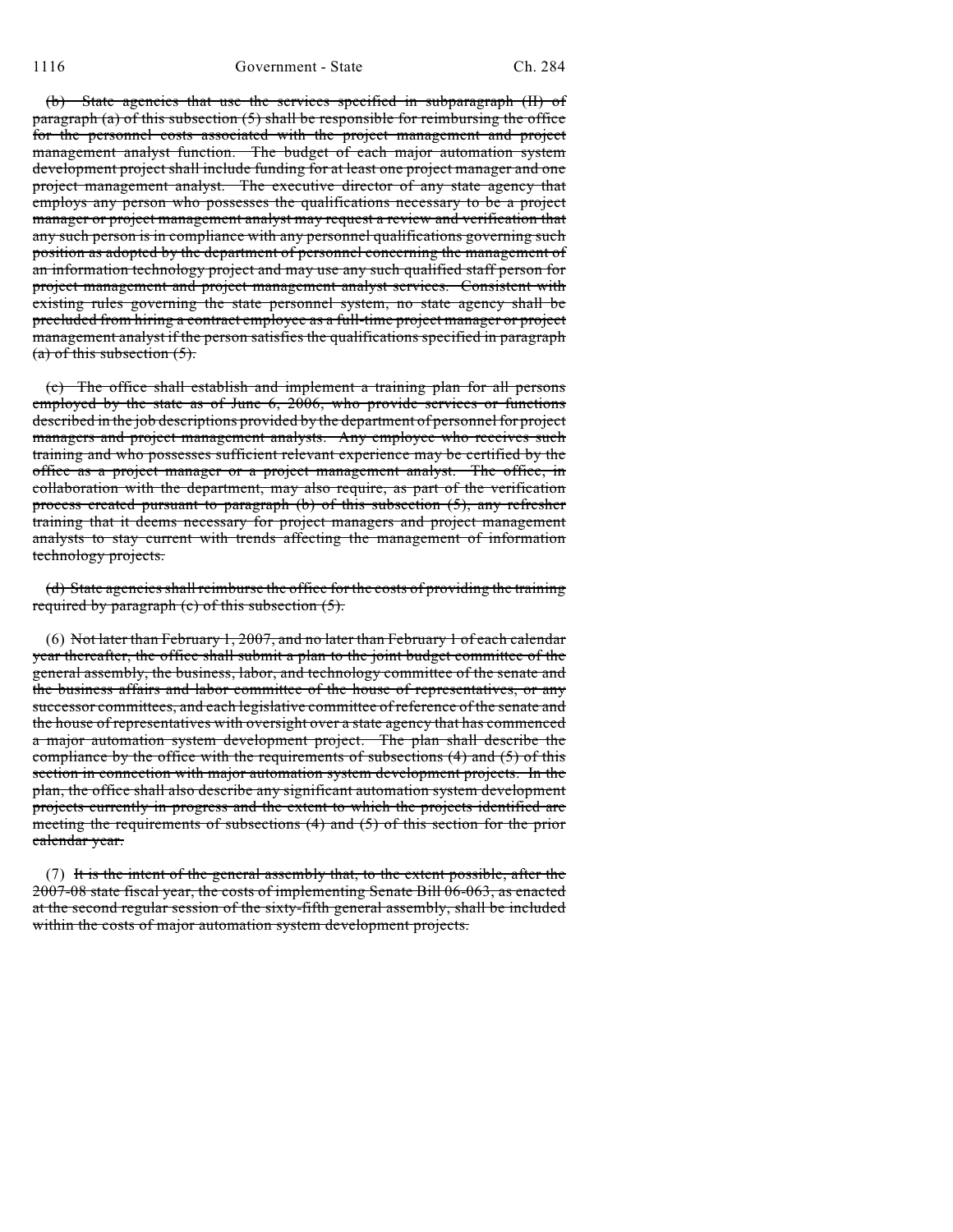(8) NOTWITHSTANDING ANY OTHER PROVISION OF LAW, ANY EMERGENCY ACQUISITION OR PURCHASE OF INFORMATION TECHNOLOGY RESOURCES BY THE OFFICE SHALL NOT BE SUBJECT TO THE PROVISIONS OF THE "PROCUREMENT CODE", ARTICLES 101 TO 112 OF THIS TITLE. THE CHIEF INFORMATION OFFICER, IN CONSULTATION WITH AND WITH THE APPROVAL OF THE EXECUTIVE DIRECTOR OF THE DEPARTMENT OF PERSONNEL, SHALL PROMULGATE RULES PURSUANT TO ARTICLE 4 OF THIS TITLE SPECIFYING THE CRITERIA FOR SUCH EMERGENCY ACQUISITIONS OR PURCHASES. ON OR BEFORE SEPTEMBER 1, 2009, AND ON OR BEFORE SEPTEMBER 1 EACH YEAR THEREAFTER, THE CHIEF INFORMATION OFFICER SHALL REPORT TO THE STATE, VETERANS, AND MILITARY AFFAIRS COMMITTEES OF THE SENATE AND HOUSE OF REPRESENTATIVES, OR ANY SUCCESSOR COMMITTEES, AND TO THE JOINT BUDGET COMMITTEE THE FOLLOWING INFORMATION FOR EACH EMERGENCY ACQUISITION OR PURCHASE OF INFORMATION TECHNOLOGY RESOURCES MADE IN THE PRECEDING FISCAL YEAR:

(a) THE INFORMATION TECHNOLOGY RESOURCES PURCHASED OR ACQUIRED;

(b) THE AMOUNT OF SUCH PURCHASE OR ACQUISITION; AND

(c) THE EMERGENCY SERVING AS THE BASIS FOR SUCH PURCHASE OR ACQUISITION.

(9) STATE AGENCIES SHALL COOPERATE WITH THE CHIEF INFORMATION OFFICER AND OFFICE IN DEVELOPING AND IMPLEMENTING PROCESSES FOR THE SHARING OF DATA AND INFORMATION WITH THE OFFICE AND BETWEEN STATE AGENCIES. THE OFFICE SHALL DETERMINE AND IMPLEMENT STATEWIDE EFFORTS TO STANDARDIZE INFORMATION TECHNOLOGY RESOURCES TO THE EXTENT POSSIBLE AND SHALL DETERMINE THE OWNERSHIP OF INFORMATION TECHNOLOGY RESOURCES AMONG STATE AGENCIES.

**SECTION 5.** 24-37.5-106 (1), Colorado Revised Statutes, is amended, and the said 24-37.5-106 is further amended BY THE ADDITION OF A NEW SUBSECTION, to read:

**24-37.5-106. Chief information officer - duties and responsibilities.** (1) The chief information officer shall:

(a) Monitor trends and advances in communication and information TECHNOLOGY resources, and data processing, direct and approve a comprehensive, statewide, four-year planning process, and plan for the acquisition, management, and use of communication and information resources and data processing INFORMATION TECHNOLOGY. The statewide information technology plan shall be updated annually and submitted to the governor, the speaker of the house of representatives, and the president of the senate.

(b) Require state agencies to prepare and submit communications and data processing plans to the office PARTICIPATE WITH AND ADVISE THE OFFICE ON THE CREATION OF AN INFORMATION TECHNOLOGY PLAN FOR SUCH AGENCY as part of the state's planning and budgeting process. Such plans shall:

(I) Be in compliance with the state's annual information technology plan;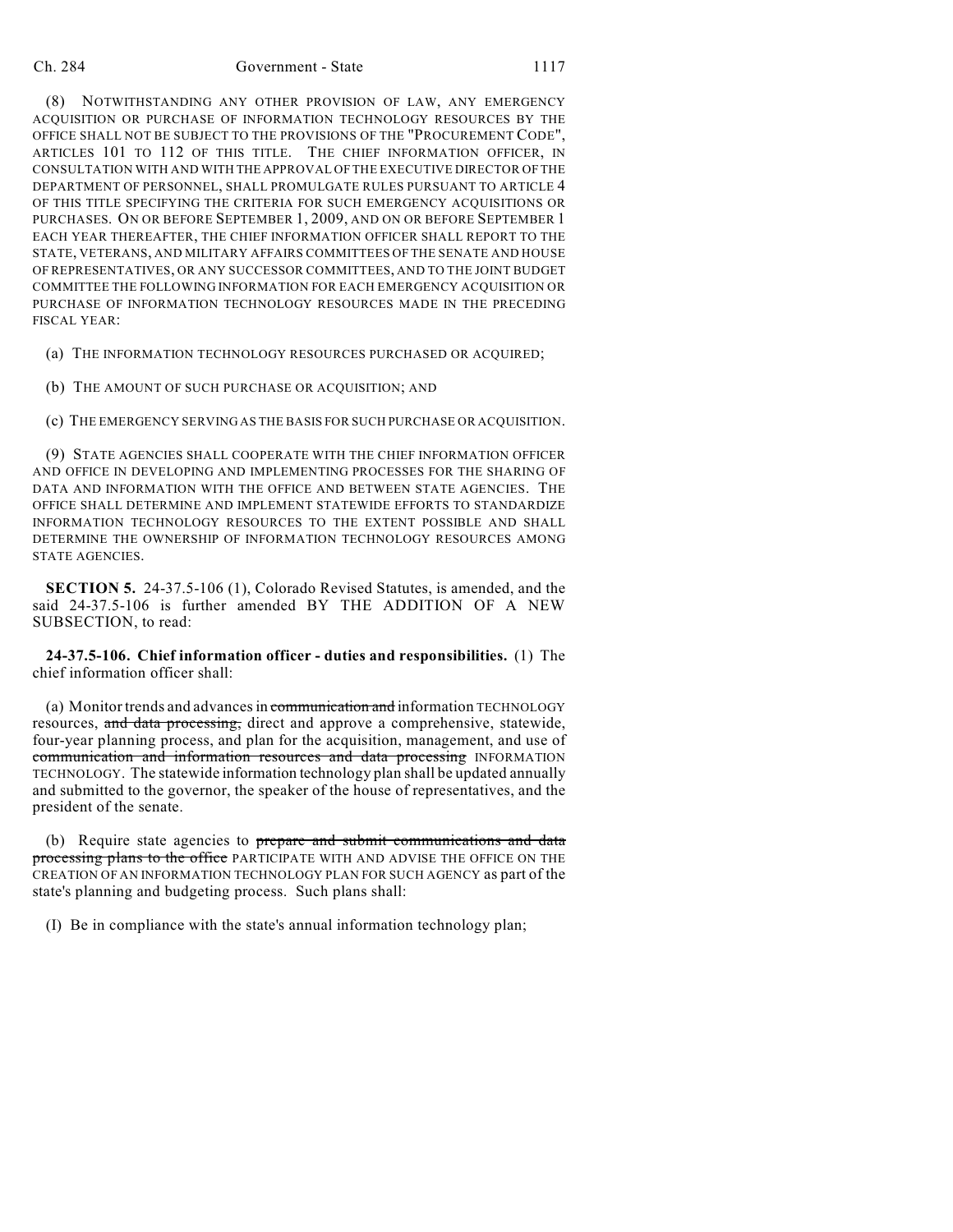(II) Specify the state agency's communications and data processing INFORMATION TECHNOLOGY procurement and system acquisition plans for the planning period; and

(III) Identify risks, issues, and concerns with the agency's communications and data processing INFORMATION TECHNOLOGY infrastructure.

(c) In consultation with the executive director of the department of personnel, Coordinate and direct the formulation and promulgation of policies, standards, specifications, and guidelines for communication and information resources, communication and information resources technologies, and data processing INFORMATION TECHNOLOGY in state agencies including but not limited to those required to support state and local government exchange, acquisition, storage, use, sharing, and distribution of geographic or base map data and related technologies;

(d) Direct the development of policies and procedures, in consultation with the office of state planning and budgeting, that are integrated into the state's strategic planning and budgeting processes and that state agencies shall follow in developing communications and data processing INFORMATION TECHNOLOGY plans and technology-related budget requests;

(e) Coordinate and direct the development of policies and procedures for the effective management of technology investments throughout their entire life cycle including but not limited to project definition, procurement, development, implementation, operation, performance evaluation, and enhancement or retirement;

(f) In consultation with the office of state planning and budgeting, review PREPARE AND SUBMIT budget requests for communication and information resources, communication and ALL information TECHNOLOGY resources technologies, and data processing from TO BE UTILIZED BY state agencies; and approve such budget requests for state agencies other than the legislative department;

(f.5) Approve a set of minimum standards to control purchases  $\frac{1}{2}$  OF INFORMATION TECHNOLOGY RESOURCES BY THE OFFICE FOR state agencies and approve criteria to be used in approving or rejecting STATE agency REQUESTS FOR procurements OF INFORMATION TECHNOLOGY RESOURCES;

(g) Direct the development of policies and procedures for communication and information resources, communication and information resources technologies, and data processing STATE AGENCY REQUESTS FOR INFORMATION TECHNOLOGY procurements, agreements, or contracts; for amounts exceeding one hundred thousand dollars;

(h) Aggregate communication and information resources, communication and information resources technologies, and data processing INFORMATION TECHNOLOGY procurements for one or more state agencies;

(i) Coordinate and direct the establishment ofstatewide standards for the efficient exchange of electronic information and technology, including infrastructure, between the public and private sectors in the state;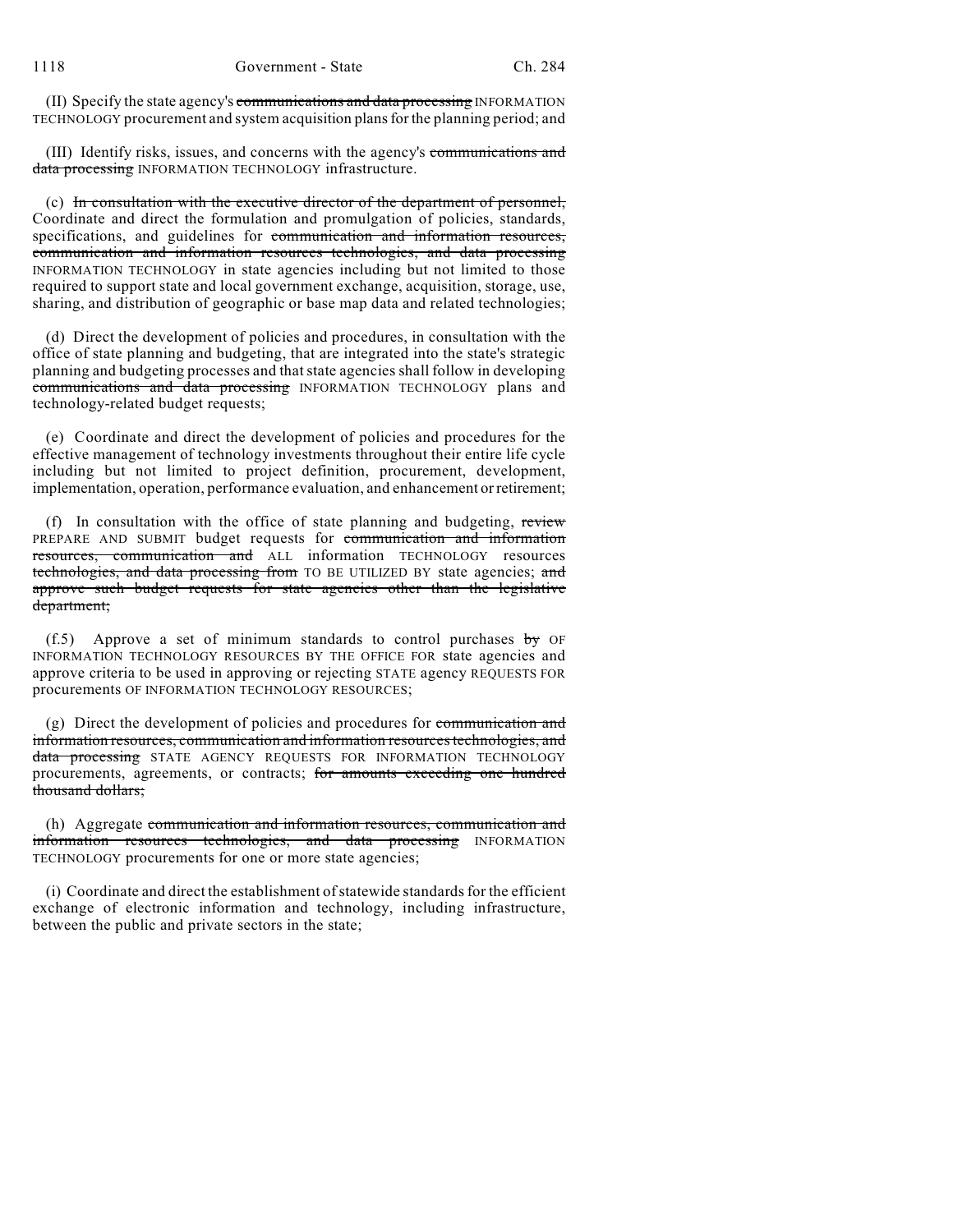(j) In consultation with the executive director of the department of personnel, evaluate the feasibility of outsourcing communication and information resources and data processing INFORMATION TECHNOLOGY resources and services and outsource those resources and services that would be beneficial to the state;

(k) Monitor the status and timeliness of communication and information resources, communication and information resources technologies, and data processing systems INFORMATION TECHNOLOGY projects and procurements for state agencies and advise on any risk management issues in connection with those projects and procurements;

(l) Assist state agencies with the timely delivery of agency communication and information resources, communication and information resources technologies, and data processing systems projects, in accordance with relevant contract deadline dates or schedules, from commencement through completion of those projects;

(m) Advise the joint budget committee of the general assembly on requested or ongoing communication and information resources, communication and information resources technologies, and data processing systems INFORMATION TECHNOLOGY projects, including the adherence of the state agency OFFICE to the budget, amounts appropriated, and relevant contract deadline dates or schedules for those projects; and

(n) Adopt standards and criteria for the procurement of adaptive technology by state agencies for the use of individuals who are blind or visually impaired as specified in article 85 of this title;

(o) SUPERVISE THE CHIEF INFORMATION SECURITY OFFICER APPOINTED PURSUANT TO SECTION 24-37.5-403 (1); AND

(p) HIRE OR RETAIN SUCH CONTRACTORS, SUBCONTRACTORS, ADVISORS, CONSULTANTS, AND AGENTS AS THE CHIEF INFORMATION OFFICER MAY DEEM ADVISABLE OR NECESSARY, IN ACCORDANCE WITH THE RELEVANT PROCEDURES, STATUTES, AND RULES AND MAY MAKE AND ENTER INTO CONTRACTS NECESSARY OR INCIDENTAL TO THE EXERCISE OF THE POWERS AND PERFORMANCE OF THE DUTIES OF THE OFFICE AND THE CHIEF INFORMATION OFFICER. THE CHIEF INFORMATION OFFICER MAY SPECIFICALLY HIRE OR RETAIN SUCH CONTRACTORS, SUBCONTRACTORS, ADVISORS, CONSULTANTS, AND AGENTS AS THE CHIEF INFORMATION OFFICER MAY DEEM ADVISABLE AND NECESSARY.

(4) THE POSITION OF CHIEF INFORMATION OFFICER SHALL BE COMMENSURATE WITH THE POSITION OF HEAD OF A PRINCIPAL DEPARTMENT AND SHALL BE A MEMBER OF THE GOVERNOR'S CABINET.

**SECTION 6.** 24-37.5-109 (1) (a), Colorado Revised Statutes, is amended to read:

**24-37.5-109. Status of state agencies.** (1) State agencies shall:

(a) Supervise CONSULT WITH AND ADVISE THE OFFICE ON their communications and automated data processing INFORMATION TECHNOLOGY systems;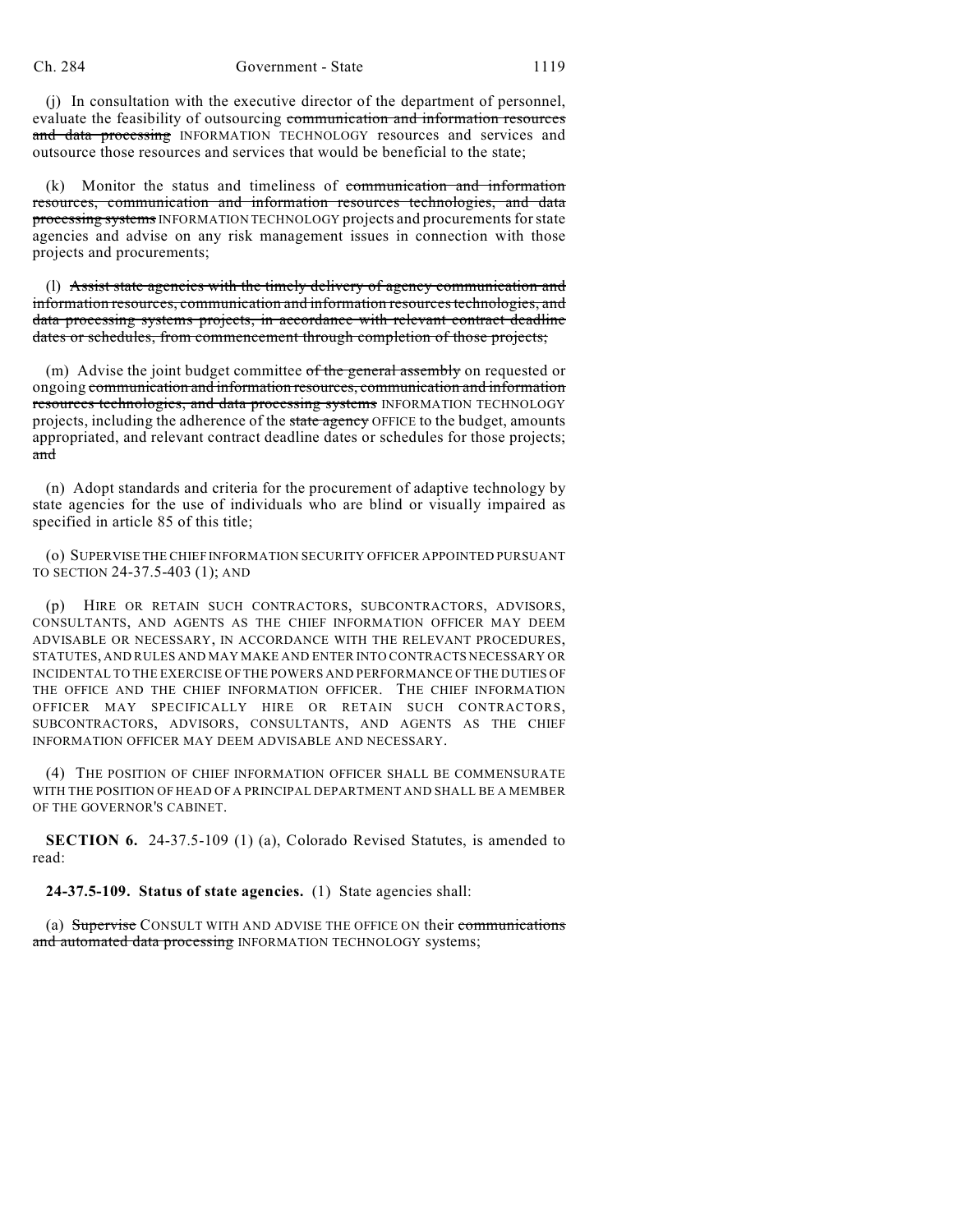**SECTION 7.** Part 1 of article 37.5 of title 24, Colorado Revised Statutes, is amended BY THE ADDITION OF THE FOLLOWING NEW SECTIONS to read:

**24-37.5-110. Technology coordination.** (1) (a) ON JULY 1, 2008, THE CHIEF INFORMATION OFFICER OF EACH STATE AGENCY AND ON OR AFTER JULY 1, 2008, BUT ON OR BEFORE JULY 1, 2012, THE EMPLOYEES OF SUCH STATE AGENCIES DESIGNATED PURSUANT TO SUBSECTION (2) OF THIS SECTION SHALL BE TRANSFERRED TO THE OFFICE AND SHALL BECOME EMPLOYEES OF THE OFFICE. EACH OFFICER TRANSFERRED TO THE OFFICE PURSUANT TO THIS SUBSECTION (1) AND HIS OR HER SUCCESSOR MAY CONTINUE TO ACT AS THE OFFICER FOR THE STATE AGENCY FROM WHICH HE OR SHE WAS TRANSFERRED AND SHALL MAINTAIN ANY DUTIES OR RESPONSIBILITIES RELATED TO THE INFORMATION TECHNOLOGY RESOURCES OF SUCH AGENCY. EACH OFFICER TRANSFERRED TO THE OFFICE SHALL REPORT TO AND BE UNDER THE IMMEDIATE SUPERVISION OF THE CHIEF INFORMATION OFFICER OF THE OFFICE.

(b) THE EMPLOYEES OF AN AGENCY THAT SUPPORT THE INFORMATION TECHNOLOGY FUNCTIONS OF SUCH AGENCY SHALL CONTINUE TO BE UNDER THE SUPERVISION OF THE CHIEF INFORMATION OFFICER OF SUCH AGENCY UNTIL THE CHIEF INFORMATION OFFICER OF THE OFFICE DETERMINES THAT IT IS NECESSARY FOR THOSE POSITIONS OR FUNCTIONS TO COME UNDER THE CONTROL AND SUPERVISION OF THE OFFICE.

(2) THE CHIEF INFORMATION OFFICER OF THE OFFICE AND THE EXECUTIVE DIRECTOR AND CHIEF INFORMATION OFFICER OF EACH STATE AGENCY SHALL JOINTLY IDENTIFY THE POSITIONS AND FUNCTIONS AFFILIATED WITH THE MANAGEMENT AND ADMINISTRATION OF SUCH AGENCY'S INFORMATION TECHNOLOGY RESOURCES AND ENTERPRISES THAT WILL BE TRANSFERRED TO AND CENTRALIZED IN THE OFFICE PURSUANT TO SUBSECTION (1) OF THIS SECTION.

(3) ANY SUCH OFFICER OR EMPLOYEES WHO ARE CLASSIFIED EMPLOYEES IN THE STATE PERSONNEL SYSTEM AT THE TIME OF THE TRANSFER SHALL RETAIN ALL RIGHTS TO THE PERSONNEL SYSTEM AND RETIREMENT BENEFITS PURSUANT TO THE LAWS OF THE STATE, AND THEIR SERVICES SHALL BE DEEMED TO HAVE BEEN CONTINUOUS. ALL TRANSFERS AND ANY ABOLISHMENT OF POSITIONS IN THE STATE PERSONNEL SYSTEM SHALL BE MADE AND PROCESSED IN ACCORDANCE WITH STATE PERSONNEL SYSTEM LAWS AND RULES FOR THE PURPOSES OF SECTION 24-50-124.

(4) A CHIEF INFORMATION OFFICER AND THE EMPLOYEES UNDER THE SUPERVISION OF THE OFFICER TRANSFERRED PURSUANT TO THIS SECTION MAY CONTINUE OPERATIONS AT THE LOCATION OF SUCH OFFICER'S STATE AGENCY. NOTHING IN THIS SUBSECTION (4) SHALL REQUIRE THE RELOCATION OF AN OFFICER OR EMPLOYEES UNDER THE SUPERVISION OF THE OFFICER OR SUCH OPERATIONS. THE CHIEF INFORMATION OFFICER OF THE OFFICE MAY RELOCATE AN OFFICER AND SELECT EMPLOYEES IN FURTHERANCE OF CENTRALIZING THE MANAGEMENT OF INFORMATION TECHNOLOGY IN STATE AGENCIES.

**24-37.5-111. Geographic information system - coordinator - statewide plan.** ON AND AFTER JULY 1, 2008, ALL DUTIES AND RESPONSIBILITIES FOR STATEWIDE GEOGRAPHIC INFORMATION SYSTEM COORDINATION SHALL BE TRANSFERRED FROM THE DEPARTMENT OF LOCAL AFFAIRS TO THE OFFICE. THE OFFICE SHALL DEVELOP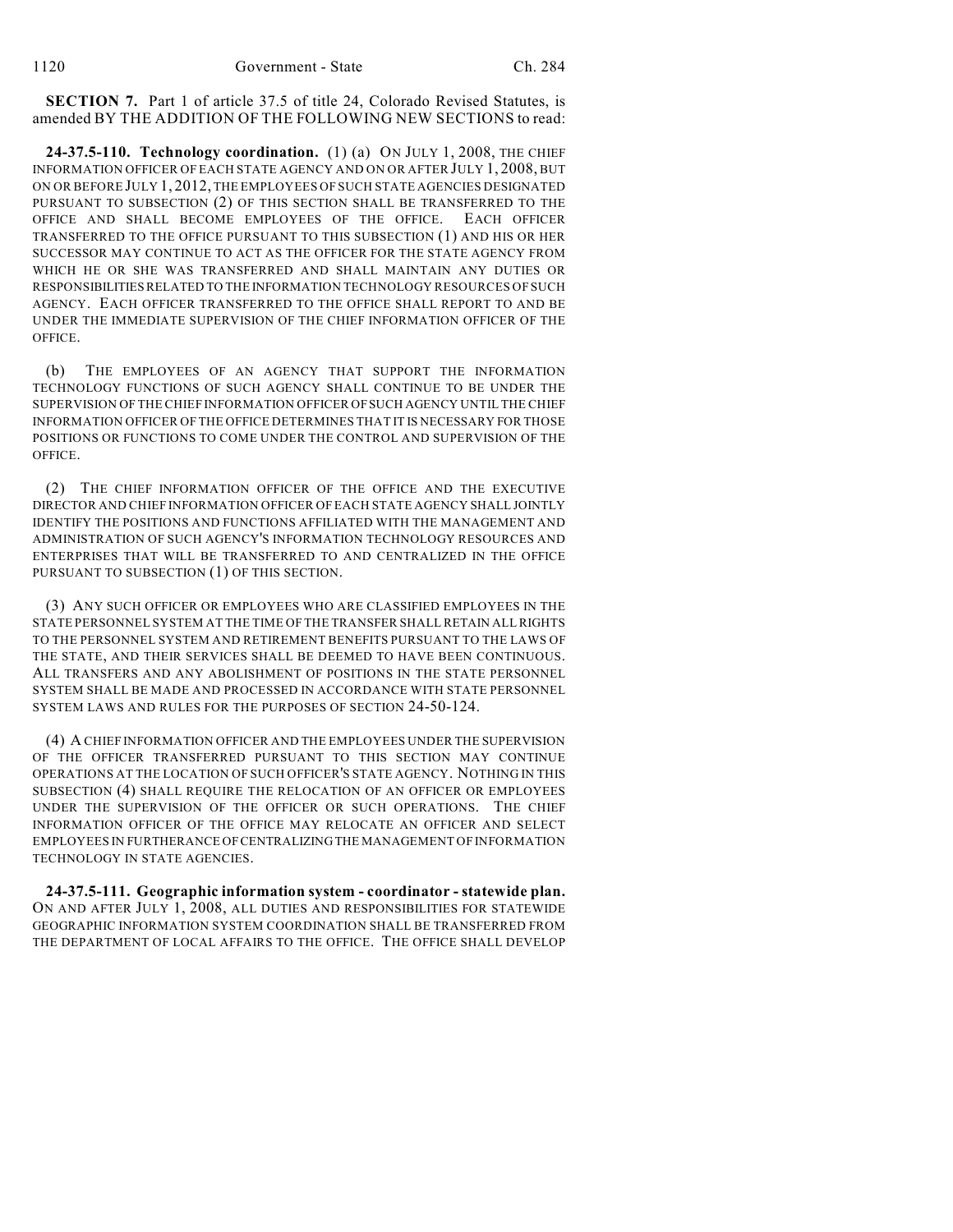A STATEWIDE GEOGRAPHIC INFORMATION SYSTEM PLAN ON OR BEFORE JULY 1, 2010, AND SUBMIT SUCH PLAN TO THE GOVERNOR AND TO THE STATE, VETERANS, AND MILITARY AFFAIRS COMMITTEES OF THE SENATE AND THE HOUSE OF REPRESENTATIVES, OR THEIR SUCCESSOR COMMITTEES.

**24-37.5-112. Information technology revolving fund.** (1) (a) THERE IS HEREBY ESTABLISHED IN THE STATE TREASURY THE INFORMATION TECHNOLOGY REVOLVING FUND. EXCEPT AS OTHERWISE PROVIDED IN SUBSECTION (2) OF THIS SECTION, MONEYS SHALL BE APPROPRIATED TO THE FUND EACH YEAR BY THE GENERAL ASSEMBLY IN THE ANNUAL GENERAL APPROPRIATION ACT FOR THE DIRECT AND INDIRECT COSTS OF THE OFFICE.

(b) THE OFFICE SHALL DEVELOP A METHOD FOR BILLING USERS OF THE OFFICE'S SERVICES THE FULL COST OF THE SERVICES, INCLUDING MATERIALS, DEPRECIATION RELATED TO CAPITAL COSTS, LABOR, AND ADMINISTRATIVE OVERHEAD. THE BILLING METHOD SHALL BE FULLY IMPLEMENTED FOR ALL USERS OF THE OFFICE'S SERVICES ON OR BEFORE JULY 1, 2013.

(c) ALL INTEREST EARNED ON THE INVESTMENT OF MONEYS IN THE FUND SHALL BE CREDITED TO THE FUND. MONEYS IN THE REVOLVING FUND SHALL BE CONTINUOUSLY APPROPRIATED TO THE OFFICE OF INFORMATION TECHNOLOGY TO PAY THE COSTS OF CONSOLIDATION AND INFORMATION TECHNOLOGY MAINTENANCE AND UPGRADES. ANY MONEYS CREDITED TO THE REVOLVING FUND AND UNEXPENDED AND UNENCUMBERED AT THE END OF ANY GIVEN FISCAL YEAR SHALL REMAIN IN THE FUND AND SHALL NOT REVERT TO THE GENERAL FUND.

(2) NOTWITHSTANDING ANY LAW TO THE CONTRARY, ANY MONEYS APPROPRIATED FROM THE GENERAL FUND TO THE OFFICE OR A STATE AGENCY FOR THE 2008-09 FISCAL YEAR AND FOR EACH FISCAL YEAR THEREAFTER, FOR THE PROCUREMENT OF INFORMATION TECHNOLOGY RESOURCES OR MAJOR AUTOMATION SYSTEM PROJECTS THAT ARE UNEXPENDED OR UNENCUMBERED AS OF THE CLOSE OF THE FISCAL YEAR AS A RESULT OF SAVINGS ACHIEVED BY THE OFFICE OR STATE AGENCY IN CONNECTION WITH SUCH PROCUREMENTS, SHALL NOT REVERT TO THE GENERAL FUND AND SHALL BE TRANSFERRED BY THE STATE TREASURER AND THE CONTROLLER TO THE INFORMATION TECHNOLOGY REVOLVING FUND CREATED IN SUBSECTION (1) OF THIS SECTION.

**SECTION 8.** 24-37.5-403 (1) and (2) (h), Colorado Revised Statutes, are amended to read:

**24-37.5-403. Chief information security officer - duties and responsibilities.** (1) The governor shall appoint a chief information security officer who shall serve at the pleasure of the governor. THE OFFICER SHALL REPORT TO AND BE UNDER THE SUPERVISION OF THE CHIEF INFORMATION OFFICER. The officer shall exhibit a background and expertise in security and risk management for communications and information resources. In the event the officer is unavailable to perform the duties and responsibilities under this part 4, all powers and authority granted to the officer may be exercised by the chief technology officer in the office of innovation and technology CHIEF INFORMATION OFFICER.

(2) The chief information security officer shall: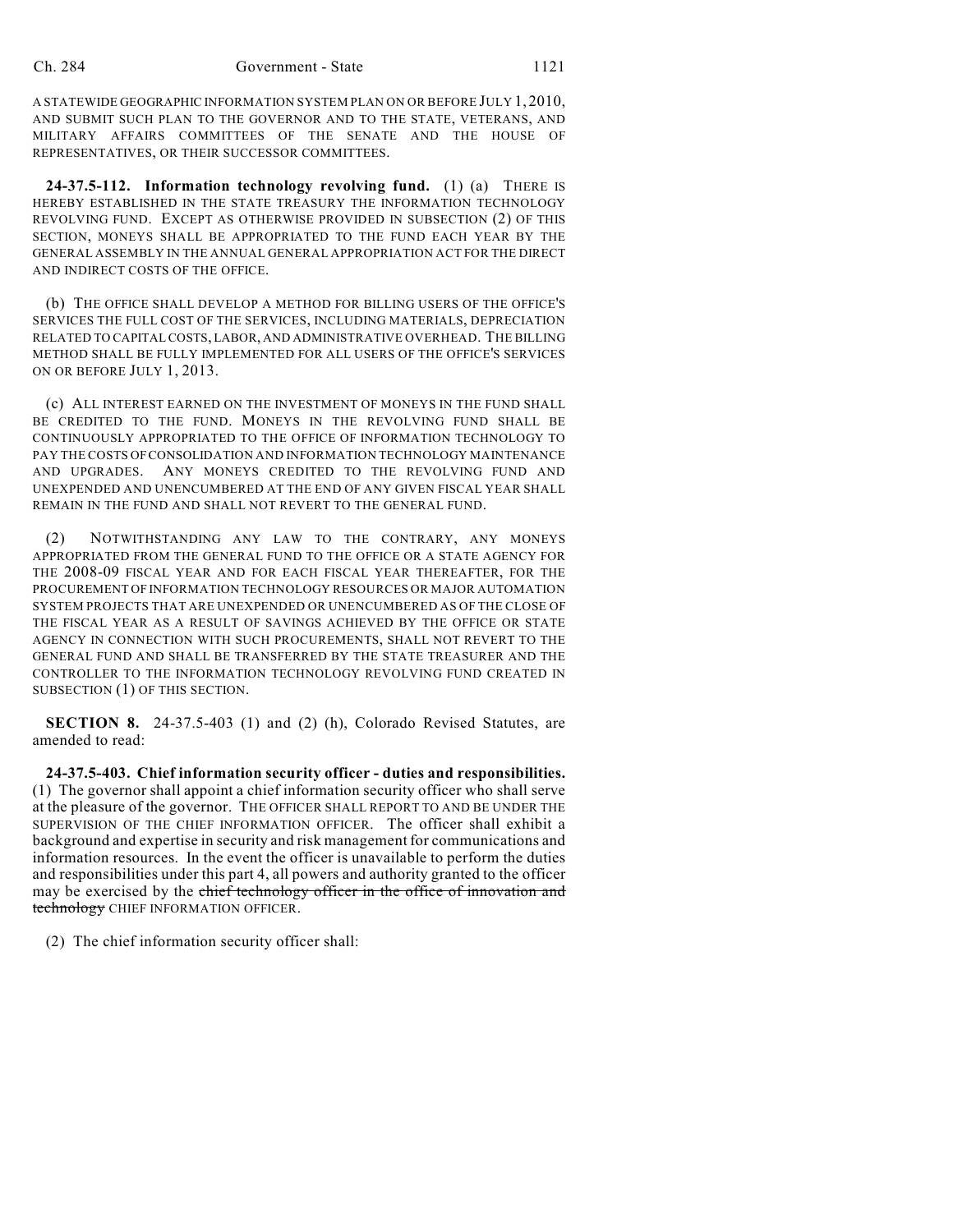(h) In coordination and consultation with the office of state planning and budgeting and the chief technology officer CHIEF INFORMATION OFFICER, review public agency budget requests related to information security systems and approve such budget requests for state agencies other than the legislative department; and

**SECTION 9.** Article 37.5 of title 24, Colorado Revised Statutes, is amended BY THE ADDITION OF THE FOLLOWING NEW PARTS CONTAINING RELOCATED PROVISIONS, WITH AMENDMENTS, to read:

### PART 5 TELECOMMUNICATIONS COORDINATION WITHIN STATE GOVERNMENT

**24-37.5-501. [Formerly 24-30-902] Powers, duties, and functions concerning telecommunications.** (1) The executive director of the department of personnel CHIEF INFORMATION OFFICER shall appoint assistants, clerical staff, and other personnel as may be necessary to discharge the duties and responsibilities set forth by this  $part 9$  PART 5.

(2) The powers, duties, and functions concerning telecommunications, specified in this part 9, shall be administered as if transferred by a **type 2** transfer as such transfer is defined in the "Administrative Organization Act of 1968", article 1 of this title, to the department of personnel.

**24-37.5-502. [Formerly 24-30-903] Duties and responsibilities.** (1) The executive director of the department of personnel CHIEF INFORMATION OFFICER shall perform the following functions:

(a) In consultation with local, state, and federal departments, institutions, and agencies, formulate recommendations for a current and long-range telecommunications plan, involving telephone, radio, microwave, facsimile closed circuit and cable television, teleconferencing, public broadcast, data communications transmission circuits, fiber optics, satellites, cellular radio, and public safety radio communications systems required by the FCC public safety national plan and their integration into applicable telecommunications networks for approval of the governor;

(b) Administer the approved current and long-range plan for telecommunications and exercise general supervision over all telecommunications networks, systems, and microwave facilities, subject to the exception stated in subsection (2) of this section;

(c) Review all existing and future telecommunications applications, planning, networks, systems, programs, equipment, and facilities and establish priorities for those that are necessary and desirable to accomplish the purposes of this part 9 PART 5;

(d) Approve or disapprove the acquisition of telecommunications equipment and necessary licenses by any state department, institution, or agency;

(e) Establish telecommunications procedures, standards, and records for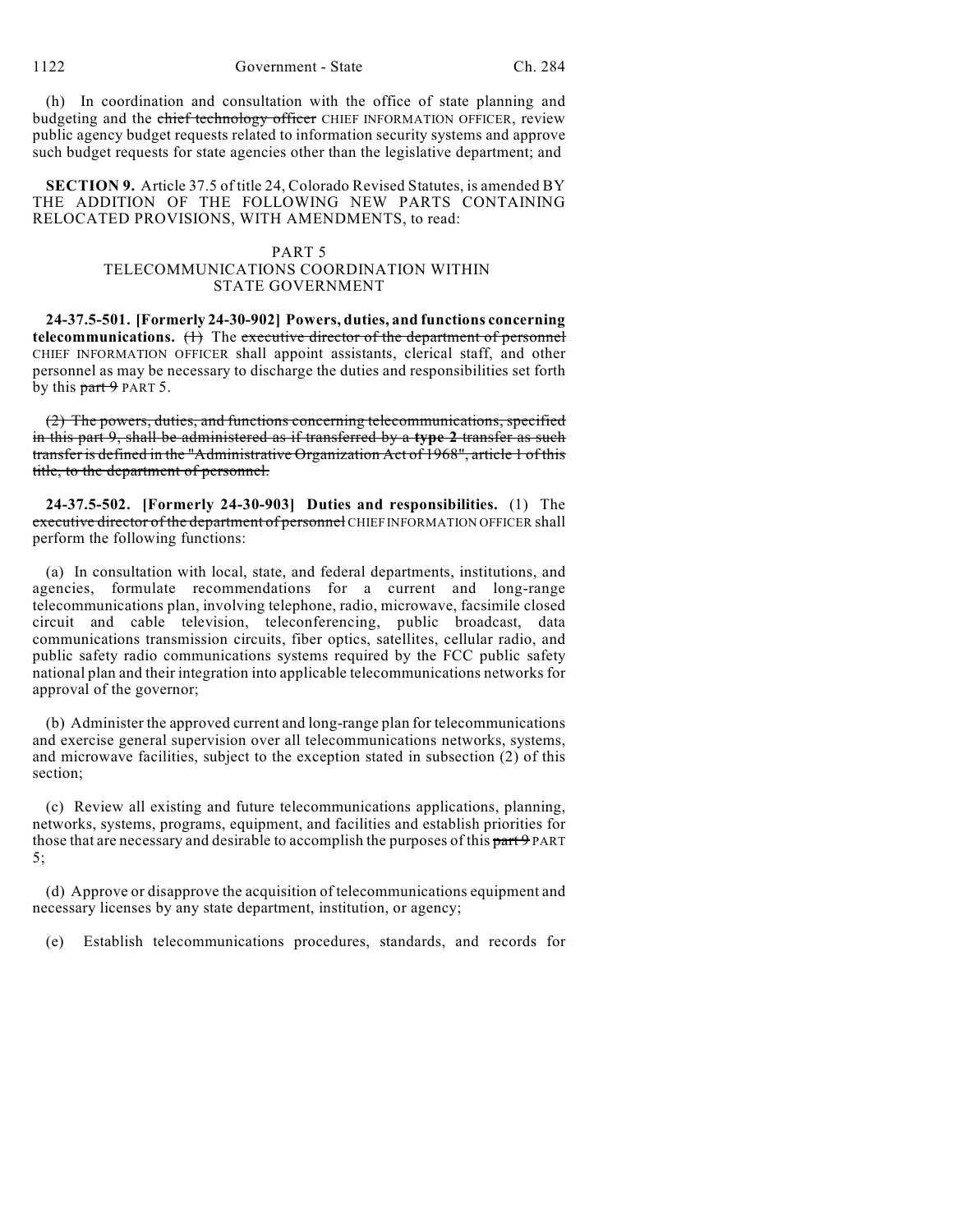management of telecommunications networks and facilities for all state departments, institutions, and agencies;

(f) Continually review, assess, and insure compliance with federal and state telecommunications regulations pertaining to the needs and functions of state departments, institutions, and agencies;

(g) Advise the governor and general assembly on telecommunications matters;

(h) Cooperate with and assist nonprofit regional broadcasting corporations, as appropriate and if resources are available, in the development of regional noncommercial television and radio networks and local facilities, including acting as the agency by which the state participates in any such regional broadcasting corporation;

(i) Administer the public safety communications trust fund created in section 24-30-908.5 SECTION 24-37.5-506; and

(j) Adopt rules in accordance with the "State Administrative Procedure Act", article 4 of this title, regarding distributions of public safety communications trust fund moneys to and repayment of such moneys by state and local governments.

(2) Notwithstanding the functions enumerated in paragraph (b) of subsection (1) of this section and paragraph (a) of subsection  $(6)$  SUBSECTION  $(4)$  of this section, the ultimate responsibility for the operation and conduct of the law enforcement radio systems specifically provided for the division of the Colorado state patrol which THAT are performed by radio dispatchers and telephone operators shall be vested in the chief of the Colorado state patrol.

(3) The executive director of the department of personnel CHIEF INFORMATION OFFICER may enter into contracts with any county, city and county, state agency, private schools, school district, board of cooperative educational services, or library and may act as a telecommunications network provider between or among two or more counties or state agencies for the purpose of providing teleconferencing facilities and services between or among such entities, including the judicial system of any county, the department of corrections, and the department of human services and any of their facilities. To assure the availability of such network throughout the various state agencies, private schools, school districts, boards of cooperative educational services, libraries, and counties, the executive director of the department of personnel shall develop a uniform set of standards for facilities to be utilized by the contracting entities.

#### $(4)$  and  $(5)$  Repealed.

 $(6)$  (4) The executive director of the department of personnel CHIEF INFORMATION OFFICER shall:

(a) In consultation with recognized public safety radio communication standards groups, appropriate affected public agencies, and the chief of the Colorado state patrol, adopt recommended standards for the replacement of analog-based equipment with digital-based radio equipment for purposes of dispatching and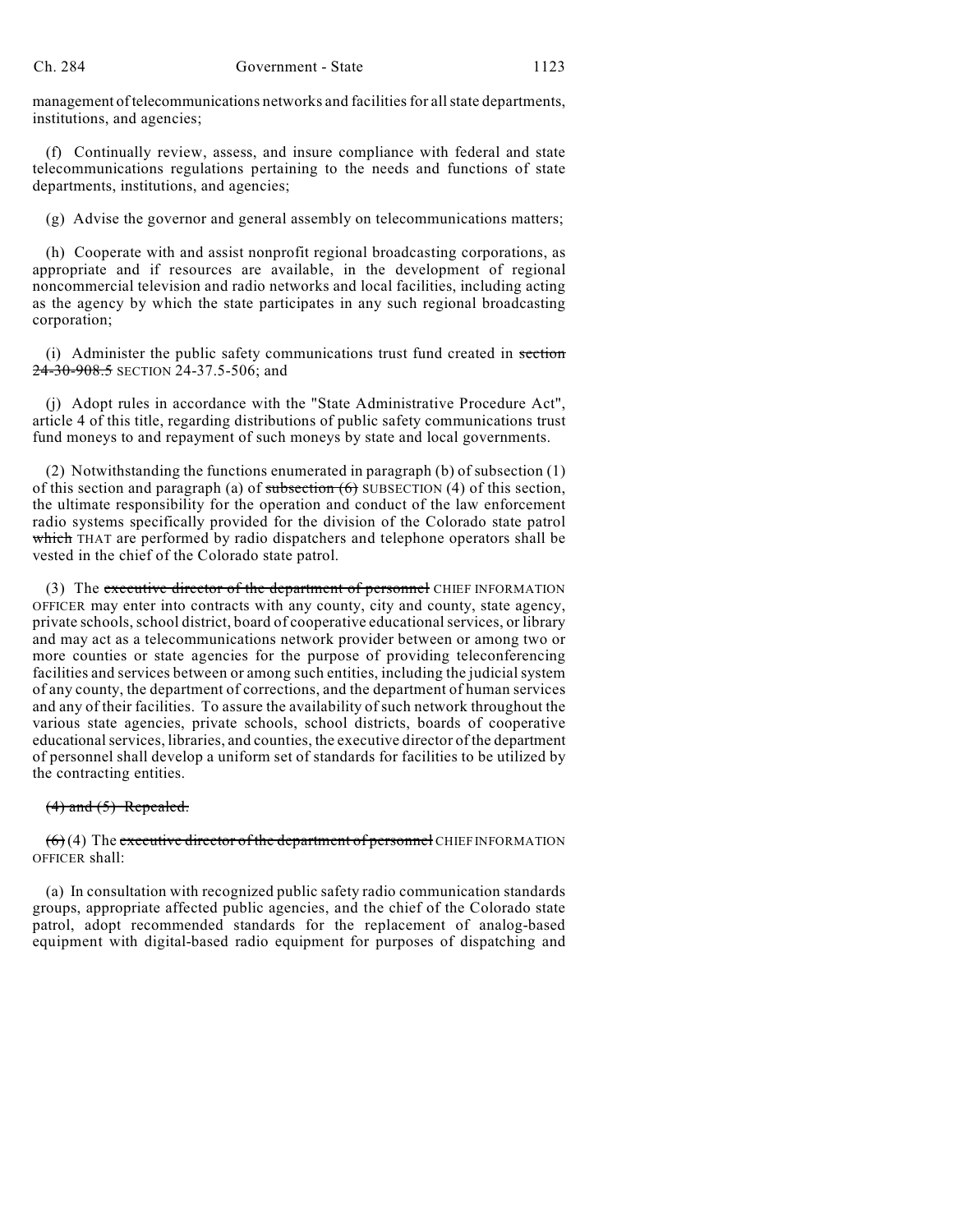related functions within the department of public safety; and

(b) For purposes of serving the radio communications needs of state departments including, but not limited to, the departments of public safety, transportation, natural resources, and corrections, adopt recommended standards and set a timetable for the replacement of existing radio telecommunications equipment with a system that satisfies the requirements of the FCC public safety national plan.

 $(7)(5)$  The executive director of the department of personnel CHIEF INFORMATION OFFICER shall carry out all duties and responsibilities set forth in this section in a manner that is consistent with the objective of maximizing access to digital networks of the state by all public offices of all levels, branches, and political subdivisions of the state within every community of the state. In particular, within available resources and as soon as is feasible, the executive director CHIEF INFORMATION OFFICER shall provide connections proposed and approved by the department of local affairs, created in section 24-1-125, through the community-based access grant program established under section 24-32-3001 and may act as a network provider between or among all public offices as defined in said section. To the extent possible and if technically feasible, the bidding and the method of awarding the contract for telecommunications services under section 24-32-3001 should be structured in a manner as to allow the greatest number of providers to participate in the bidding and the award of the contract.

**24-37.5-503. [Formerly 24-30-906] Legislative department exemption.** The provisions of this part 9 PART 5 shall not apply to the legislative department of the state.

**24-37.5-504. [Formerly 24-30-907] Higher education exemption.** Local and internal telecommunications networks of institutions of higher education may be exempted from the provisions of this part 9 PART 5 upon application to the executive director of the department of personnel CHIEF INFORMATION OFFICER; except that all systems must be certified by the executive director of the department of personnel CHIEF INFORMATION OFFICER as being technically compatible with plans and networks as described in section  $24-30-903$  (1) SECTION 24-37.5-502 (1).

**24-37.5-505. [Formerly 24-30-908] Telecommunications revolving fund service charges - pricing policy.** (1) Users of the department of personnel OFFICE'S telephone and data communication services shall be charged the full cost of the particular service, which shall include the cost of all material, labor, and overhead. Said user charges shall be transmitted to the state treasurer, who shall credit the same to the telecommunications revolving fund, which fund is hereby created. The moneys in the revolving fund are subject to annual appropriations by the general assembly to the department of personnel OFFICE for use in acquiring such materials, supplies, labor, and overhead as are required for telephone and data communications related service functions. The revolving fund shall include user charges on public safety radio systems of a state agency or other state entity; except that no municipality, county, city and county, or special district shall be charged user charges on public safety radio systems of a state agency or other state entity.

(2) The executive director of the department of personnel CHIEF INFORMATION OFFICER shall establish a policy of remaining competitive with private industry with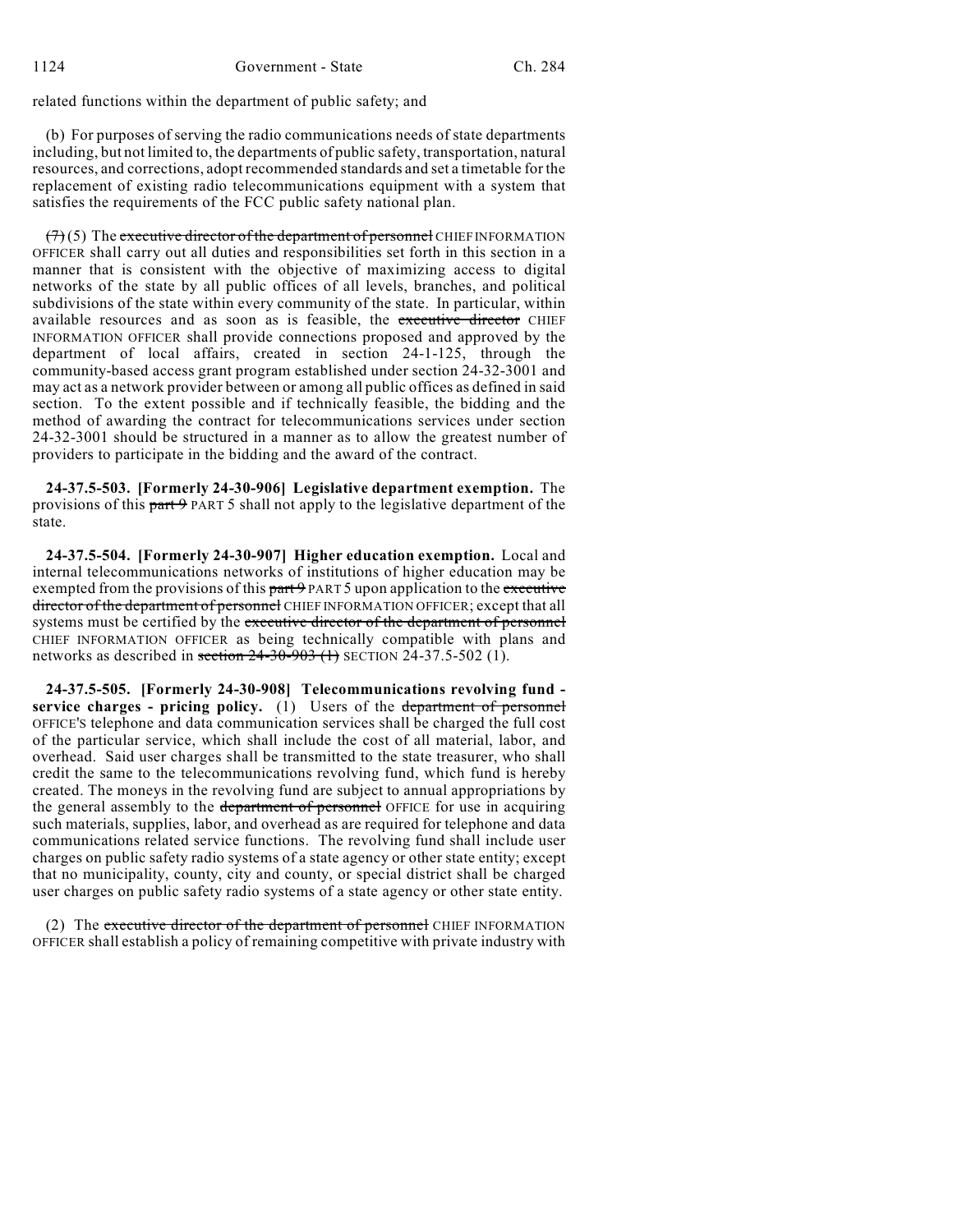regard to the cost, timeliness, and quality of the telephone service or data communication functions provided by the department of personnel OFFICE. Agencies interested in purchasing services from the private sector shall work with the department of personnel OFFICE to develop bid specifications, which shall identify all services, requirements, and costs. All bids shall be consistent with the state's long-term telecommunication objectives.

#### (3) Repealed.

**24-37.5-506. [Formerly 24-30-908.5] Public safety communications trust fund - creation.** (1) There is hereby created in the state treasury the public safety communications trust fund, referred to in this section as the "fund". The moneys in the fund are subject to annual appropriation by the general assembly to the department of personnel OFFICE for distribution as determined by rules adopted pursuant to section  $24-30-903$  (1) (j) SECTION 24-37.5-502 (1) (j). The primary purpose of such distributions shall be the acquisition and maintenance of public safety communication systems for use by departments including but not limited to the departments of public safety, transportation, natural resources, and corrections as provided in section  $24-30-903(6)(b)$  SECTION 24-37.5-502(4)(b). Such systems shall satisfy the requirements of the public safety national plan established by the federal communications commission, also referred to in this article as the "FCC", in *FCC report and order in general docket no. 87-112*, and subsequent FCC proceedings and rules. This section shall not preclude the payment of maintenance expenses including the cost of leased or rented equipment, payments to local governmental entities for radio communication systems, or payments related to public safety radio systems.

(2) (a) (I) The general assembly declares its intention to commit state moneys to the fund for the purposes set forth in this section. Except as otherwise provided in paragraph (b) of this subsection (2), the total amount of the principal in the fund shall not exceed fifty million dollars.

(II) Any appropriation of state moneys to the public safety communications trust fund for any fiscal year from moneys in the capital construction fund created in section 24-75-302 shall be further appropriated from the public safety communications trust fund to the department of personnel OFFICE for the purposes set forth in this section. Any moneys in the public safety communications trust fund so appropriated that were initially appropriated from moneys in the capital construction fund shall, if any project for which such moneys are appropriated is initiated within the fiscal year, remain available until completion of the project or for a period of three years, whichever comes first, at which time the unexpended and unencumbered balances of such appropriation shall revert to the public safety communications trust fund.

(b) In addition to any appropriations made as a result of paragraph (a) of this subsection  $(2)$ , the department of personnel OFFICE may solicit and accept donations, grants, bequests, and other contributions to the fund from local, state, and federal entities and from public safety related nonprofit organizations that directly support state departments, state institutions, state agencies, and law enforcement and public safety political subdivisions of the state. Such contributions shall be transmitted to the state treasurer, who shall credit the contributions to the fund.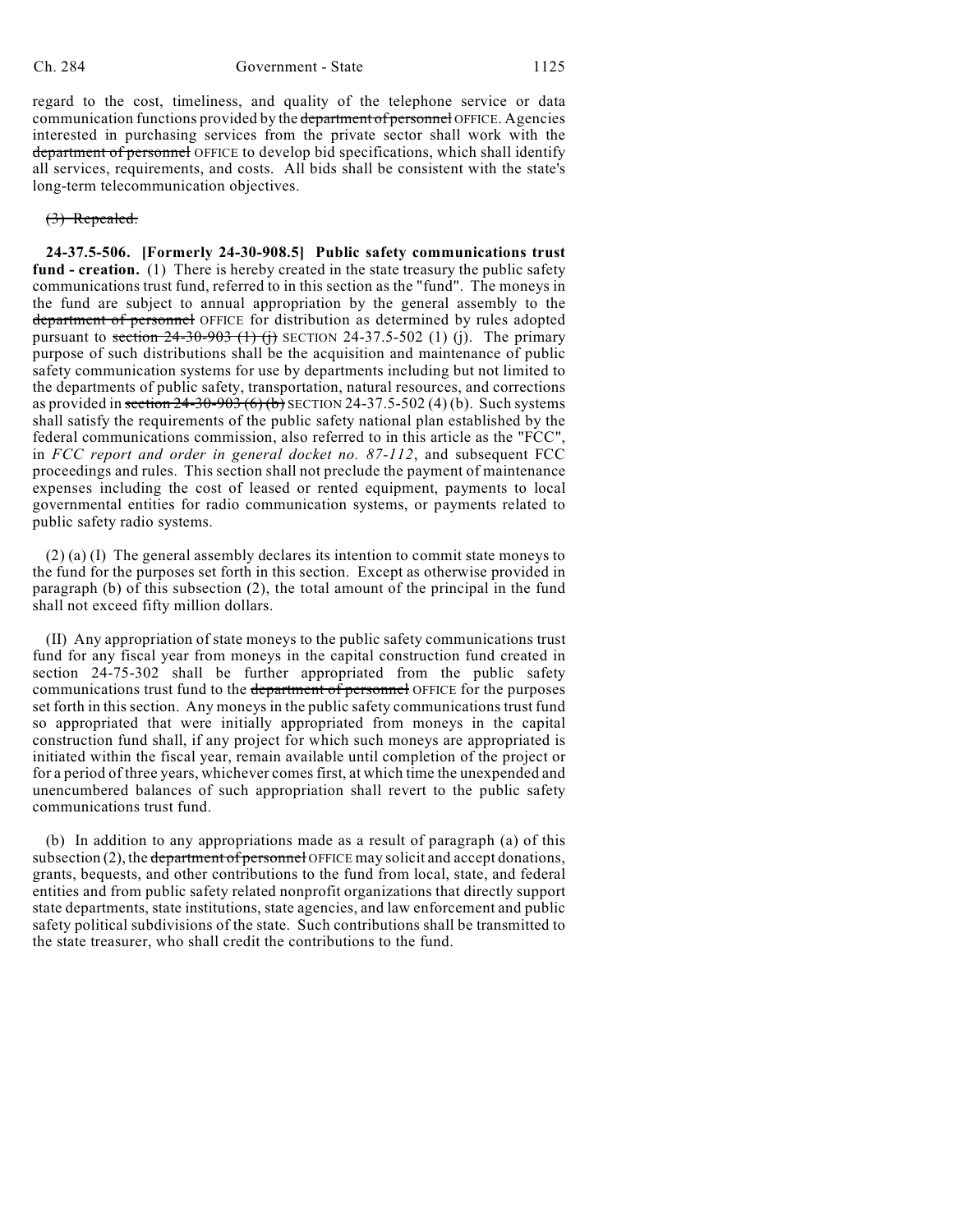1126 Government - State Ch. 284

(3) At the end of each fiscal year, all unexpended and unencumbered moneys in the fund shall remain therein and shall not be credited or transferred to the general fund or any other fund. All interest derived from the deposit and investment of this fund shall remain in the fund and shall not revert to the general fund.

(4) In authorizing distributions of principal and interest from the fund and purchasing, leasing, contracting for, and otherwise acquiring equipment for state entities, the executive director of the department of personnel CHIEF INFORMATION OFFICER shall consider the following:

(a) The need for achieving functional interoperability among local, state, and federal public safety radio communications systems by acquiring equipment that meets emerging technical standards for systems interoperability and open network architecture;

(b) The needs of local government entities that have recently invested in new radio systems, particularly in regard to interoperability;

(c) The promotion of an orderly transition from analog-based to digital-based radio systems.

(5) In acquiring equipment pursuant to subsection (4) of this section, the executive director of the department of personnel OFFICE shall develop bid specifications that identify all services, requirements, and costs consistent with existing state law.

(6) The executive director of the department of personnel CHIEF INFORMATION OFFICER shall keep an accurate account of all activities related to the fund including its receipts and expenditures. The state auditor may investigate the affairs of the fund, severally examine the properties and records relating to the fund, and prescribe accounting methods and procedures for rendering periodical reports in relation to disbursements and purchases made from the fund. The provisions of this section and the expenditures from the fund shall be reviewed by the legislative audit committee commencing July 1, 1999, and every two FOUR years thereafter.

(7) In the expenditure of any funds from the public safety communications trust fund for the acquisition, maintenance, or lease of any public safety radio communications systems equipment or any other communication devices or equipment, the executive director of the department of personnel CHIEF INFORMATION OFFICER shall ensure that such expenditures are made pursuant to the requirements set forth under the "Procurement Code", article ARTICLES 101 TO 112 of this title.

#### PART 6

### GENERAL GOVERNMENT COMPUTER CENTER (GGCC)

**24-37.5-601. [Formerly 24-30-1602] General government computer center (GGCC).**  $(1)$  The general government computer center referred to in this part 16 PART 6 as "GGCC" is within the department of personnel OFFICE OF INFORMATION TECHNOLOGY. The executive director of the department of personnel CHIEF INFORMATION OFFICER shall appoint, pursuant to section 13 of article XII of the state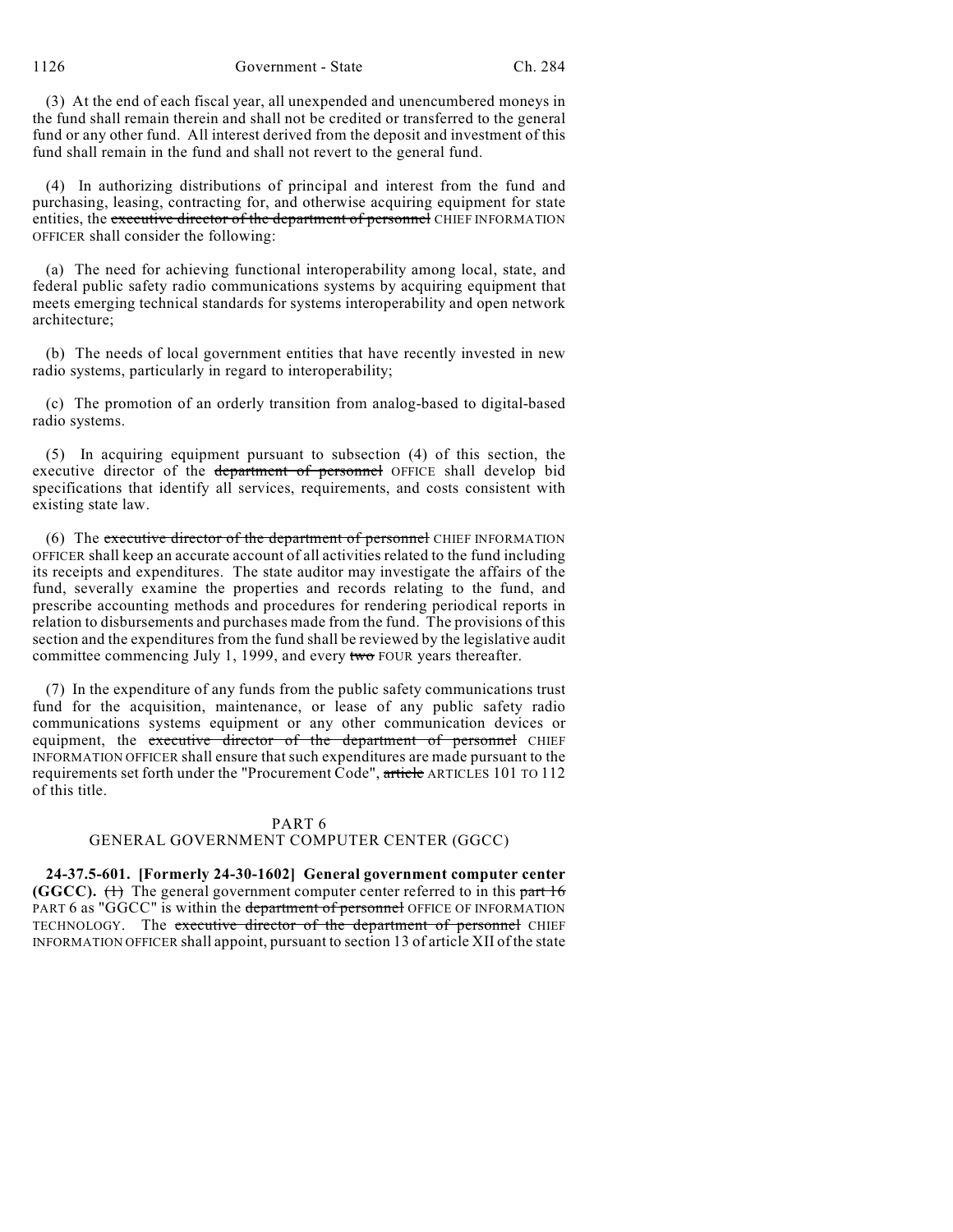constitution, such personnel as may be necessary for the efficient operation of the GGCC.

(2) The GGCC and its powers, duties, and functions, specified by this part 16, shall be administered as if transferred to the department of personnel by a **type 2** transfer, as such transfer is defined by the "Administrative Organization Act of 1968", article 1 of this title.

**24-37.5-602. [Formerly 24-30-1603] Functions of the GGCC.** (1) The GGCC shall perform the following functions:

(a) To provide computer data entry, and systems development and programming services to those state departments, institutions, and agencies in the executive branch that have been so designated by the office of information technology, created in section 24-37.5-103, after consulting with the affected entity, and to provide these same services to the legislative and judicial branches when so requested; except that services shall not be provided to any such entity unless such entity has funds available therefor;

(b) To establish and maintain automated data processing facilities at GGCC, including but not limited to the operation of automated data processing equipment and facilities and the employment of necessary personnel;

(c) To prepare and submit such reports as are required by this  $part 16$  PART 6 or which THAT the governor or general assembly may request;

(d) To advise the office of information technology, created in section 24-37.5-103, on DETERMINE the capacity and utilization of the computer system in GGCC in an annual report. on or before December 1 of each year, commencing with the calendar year 1987.

### (2) Repealed.

 $(3)(2)$  (a) In accordance with any policies, standards, and guidelines set forth by the office of information technology, created in section 24-37.5-103, the GGCC shall adopt and implement standards, policies, and procedures for the use of electronic or digital signatures by governmental agencies where use of electronic or digital signatures is expressly authorized by law.

(b) The executive director CHIEF INFORMATION OFFICER of each agency or department of state government, including institutions of higher education, shall designate a chief information officer who shall ensure compliance with the policies, standards, and guidelines set forth by the office. of information technology, created in section 24-37.5-103.

(c) The local authorities of any county, city, town, or city and county authorizing the use of digital or electronic signatures shall adopt rules, standards, policies, and procedures for their own use of electronic or digital signatures or shall ensure compliance with any policies, standards, and guidelines set forth by the office. of information technology, created in section 24-37.5-103.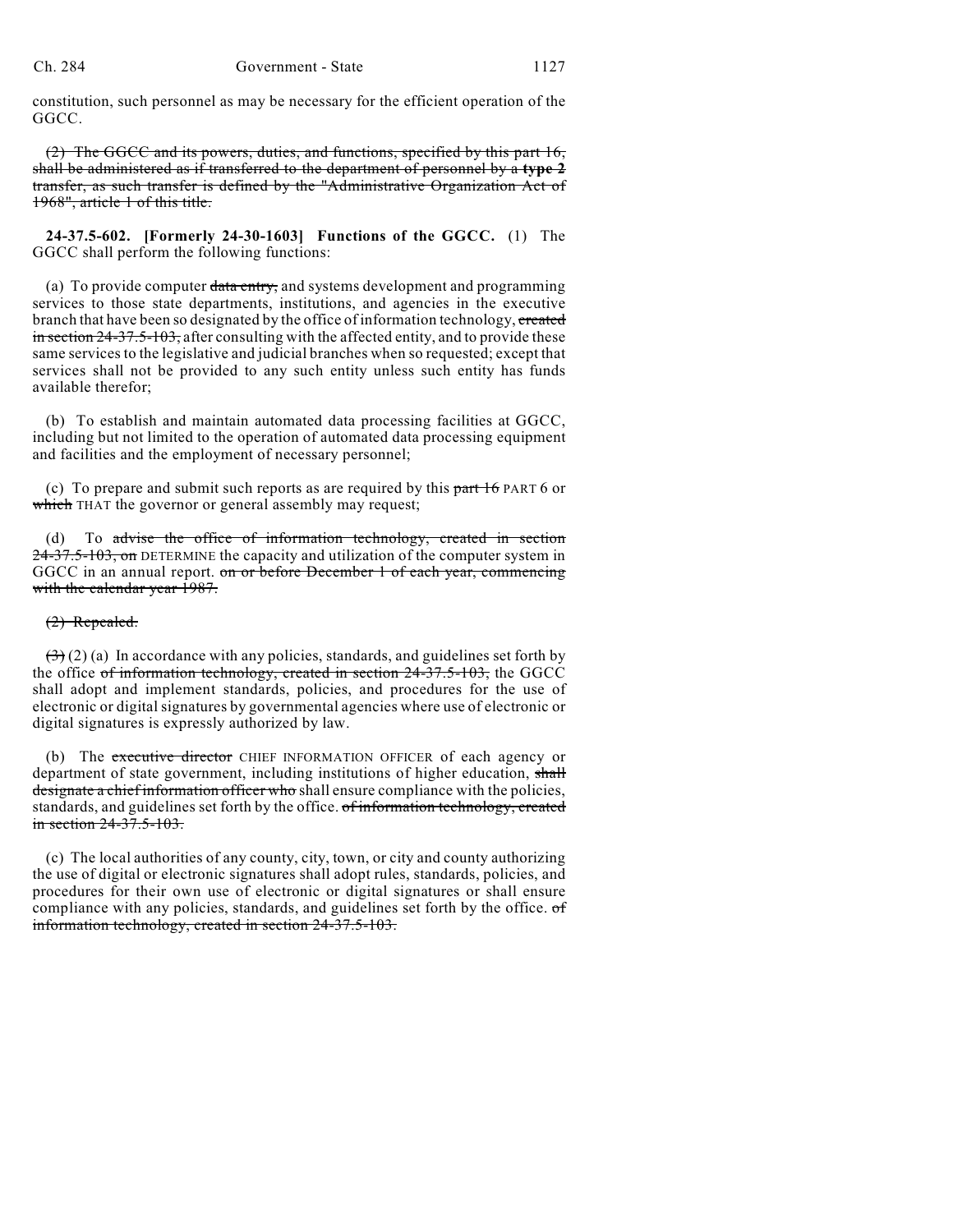(d) (Deleted by amendment, L. 2006, p. 1521, 90, effective June 1, 2006.)

**24-37.5-603. [Formerly 24-30-1604] Powers of the chief information officer - penalty for breach of confidentiality.** (1) In order to perform the functions and duties of the GGCC as set forth in this part 16 PART 6, the executive director of the department of personnel CHIEF INFORMATION OFFICER shall exercise the following powers:

(a) To prescribe procedures governing the operation of the GGCC automated data processing equipment and software and the physical plant;

(b) In accordance with the policies, standards, specifications, and guidelines formulated and promulgated pursuant to section  $24-37.5-106$  (1) (c) by the chief information officer, of the office of information technology created in the office of the governor to adopt such rules as may be necessary to carry out the purposes and provisions of this part 16 PART 6;

(c) To contract for such services and equipment as the GGCC may require;

(d) To negotiate service level agreements with customers;

(e) To produce such reports as may be necessary; AND

(f) To control the  $\overline{GCC}$  COMPUTER SERVICES revolving fund pursuant to section 24-30-1606 SECTION 24-37.5-604.

(2) (a) Except in accordance with judicial order or as otherwise provided by law, neither the executive director of the department of personnel nor any GGCC employee NO EMPLOYEE OF THE OFFICE shall divulge or make known in any way information disclosed in any restricted or protected document, program, or dataset located at or in the custody of the department of personnel OFFICE.

(b) Any person who violates the provisions of paragraph (a) of this subsection (2) commits a class 1 misdemeanor and shall be punished as provided in section 18-1.3-501, C.R.S. In addition, such person shall be subject to removal or dismissal from state employment on grounds of malfeasance in office.

**24-37.5-604. [Formerly 24-30-1606] Office of information technology computer services revolving fund - service charges - pricing.** (1) Users of GGCC services shall be charged by the department of personnel OFFICE the full cost of the particular service, which shall include the cost of all material, labor, equipment, software, services, and overhead. Two months prior to the November 1 submission date as required by section 24-37-304, the executive director of the department CHIEF INFORMATION OFFICER shall establish, publish, and distribute billing rates to user entities and other interested entities effective for the following fiscal year. The billing rates shall not be increased during the fiscal year. User charges shall be paid only out of items of appropriation made specifically for the purchase of services from either the department OFFICE or from an alternative support source approved by the office. of information technology, created in section 24-37.5-103. Agencies interested in purchasing services from the private sector shall work with the office to develop bid specifications, which shall identify all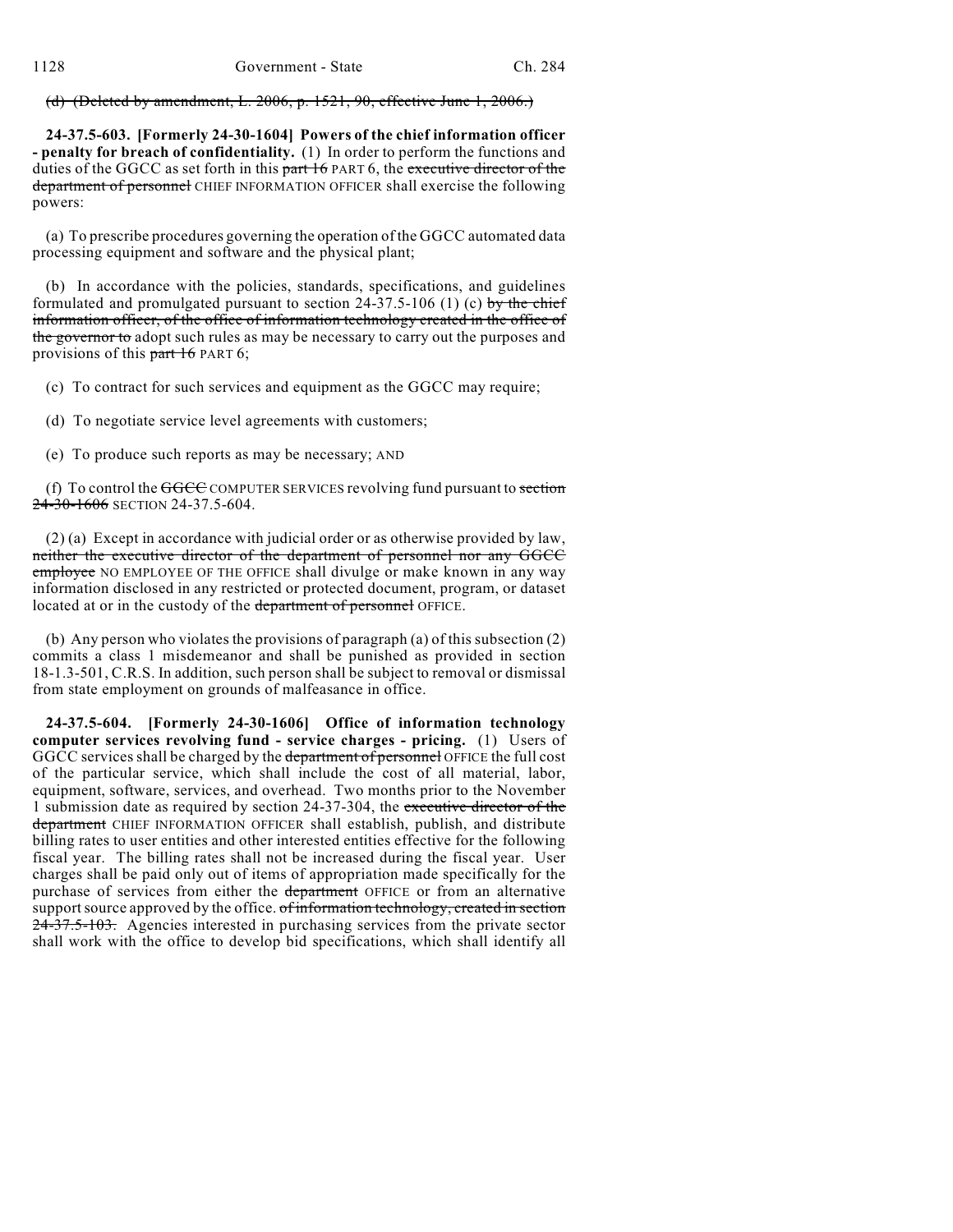services, requirements, and costs. All bids shall be consistent with the state's long-term data processing objectives. The bid process shall be completed so as to coincide with the department's OFFICE's rate publication date.

(2) User charges collected under this  $part 16$  PART 6 shall be transmitted to the state treasurer, who shall credit the same to the department's computer services revolving fund, which fund is hereby created. The moneys in such fund are subject to annual appropriations by the general assembly to the department of personnel OFFICE for the purpose of acquiring such materials, supplies, labor, equipment, software, services, and overhead as are required by the department of personnel OFFICE to supply the services purchased by users.

(3) The executive director of the department of personnel CHIEF INFORMATION OFFICER shall establish a policy of remaining competitive with the service provided by private industry with regard to the cost, timeliness, and quality of that service provided by the department OFFICE. Agencies are encouraged to seek competitive bids from the private sector pursuant to subsection (1) of this section. If the department OFFICE cannot meet the needs of any agency in any one of the said areas, the agency may seek services elsewhere in consultation with the office. of information technology, created in section 24-37.5-103.

**SECTION 10.** 2-3-1304 (1) (f), Colorado Revised Statutes, is amended to read:

**2-3-1304. Powers and duties of capital development committee.** (1) The capital development committee shall have the following powers and duties:

(f) To review the annual capital construction and maintenance requests from the executive director of the department of personnel CHIEF INFORMATION OFFICER OF THE OFFICE OF INFORMATION TECHNOLOGY regarding the public safety communications trust fund created pursuant to section 24-30-908.5 SECTION 24-37.5-508, C.R.S.

**SECTION 11. Repeal.** 24-1-128 (7) (c) and (7) (e), Colorado Revised Statutes, are repealed as follows:

**24-1-128. Department of personnel - creation.** (7) The department of personnel shall include the following administrative support services:

(c) The powers, duties, and functions of the general government computer center, specified in this article and in part 16 of article 30 of this title concerning the center, shall be administered as if transferred by a **type 2** transfer to the department of personnel. The powers, duties, and functions concerning the operation of automated data processing equipment, including the data entry, systems development and programming, and computer functions thereof, are transferred by a **type 2** transfer to the general government computer center.

(e) The powers, duties, and functions concerning telecommunications, specified in part 9 of article 30 of this title, shall be administered as if transferred by **type 2** transfer to the department of personnel.

**SECTION 12.** 24-33.5-223 (2) (b) (II), Colorado Revised Statutes, is amended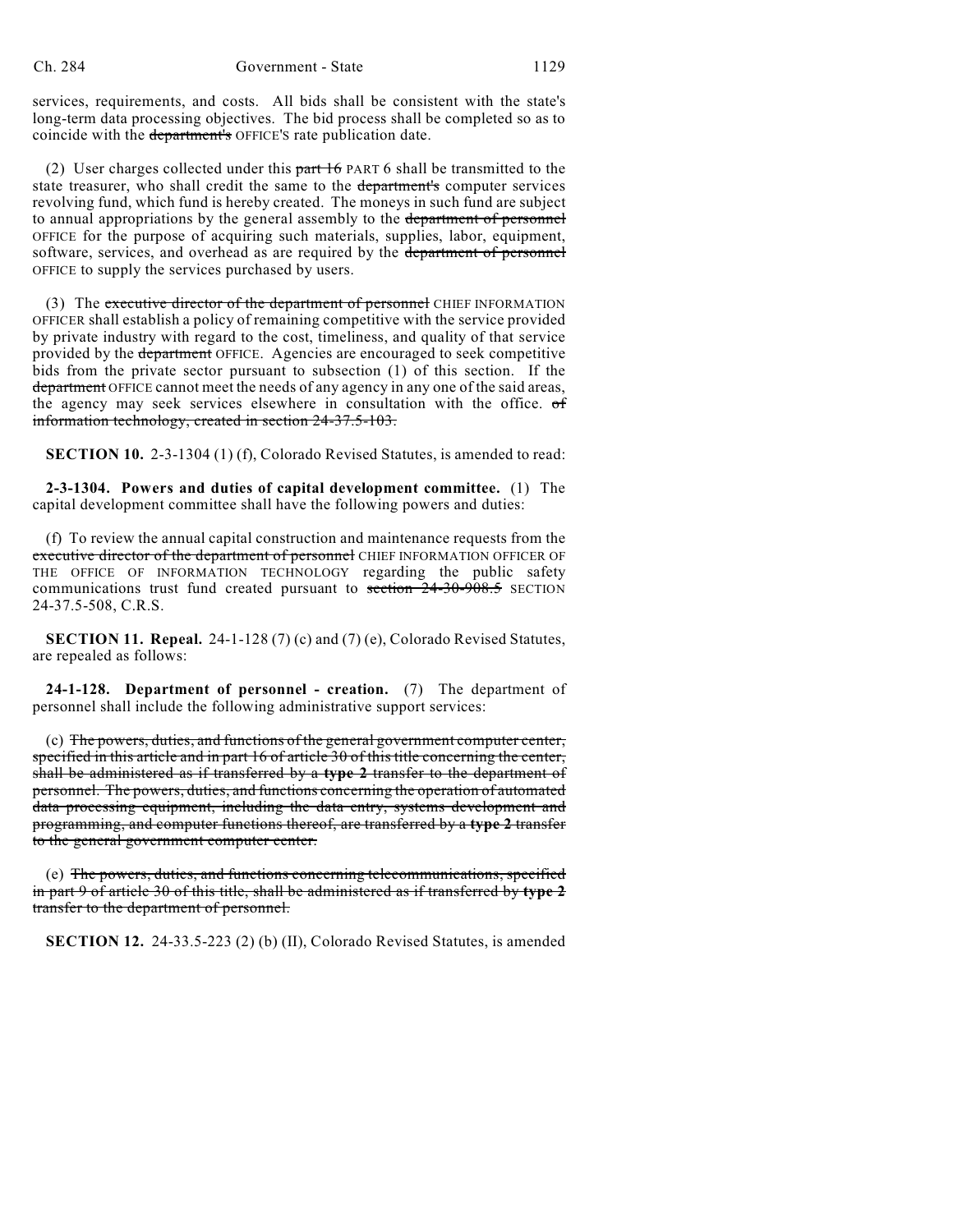to read:

**24-33.5-223. State telecommunications network.** (2) (b) The facilities of the network shall be made available for the use of:

(II) Other local, state, and federal governmental entities or public safety related nonprofit organizations that directly support any agency described in subparagraph (I) of this paragraph (b) and that:

(A) May be requested to support the purposes expressed in section  $24-30-901$  (1) (c) and (1) (e) SECTION  $24-37.5-502$  (1) (c) AND (1) (e) and aggregate telecommunications service requirements of any public office described in section 24-32-3001 (1) (h); or

(B) Make donations, grants, bequests, and other contributions to the public communications trust fund pursuant to section  $24-30-908.5$  (2) (b) SECTION 24-37.5-508 (2) (b).

**SECTION 13.** 24-37.5-108 (1) (d), Colorado Revised Statutes, is amended to read:

**24-37.5-108. Statewide communications and information infrastructure establishment - duties.** (1) With regard to the statewide communications and information infrastructure, the office shall have the following duties:

(d) To advise state agencies on the risks, issues, and concerns related to the agency's communication and data processing INFORMATION TECHNOLOGY infrastructure that the agency has identified in the communications and data processing INFORMATION TECHNOLOGY plan prepared pursuant to section 24-37.5-106 (1) (b).

**SECTION 14. Repeal.** 24-37.5-402 (2), Colorado Revised Statutes, is repealed as follows:

**24-37.5-402. Definitions.** As used in this part 4, unless the context otherwise requires:

(2) "Communication and information resources" shall have the same meaning as provided in section 24-37.5-102 (1).

**SECTION 15.** 24-37.7-101 (6), Colorado Revised Statutes, is amended to read:

**24-37.7-101. Definitions.** As used in this article, unless the context otherwise requires:

(6) "State agency" shall have the same meaning as provided in section  $24-37.5-102(5)$  SECTION 24-37.5-102(7).

**SECTION 16.** 30-11-107 (1) (x), Colorado Revised Statutes, is amended to read:

**30-11-107. Powers of the board.** (1) The board of county commissioners of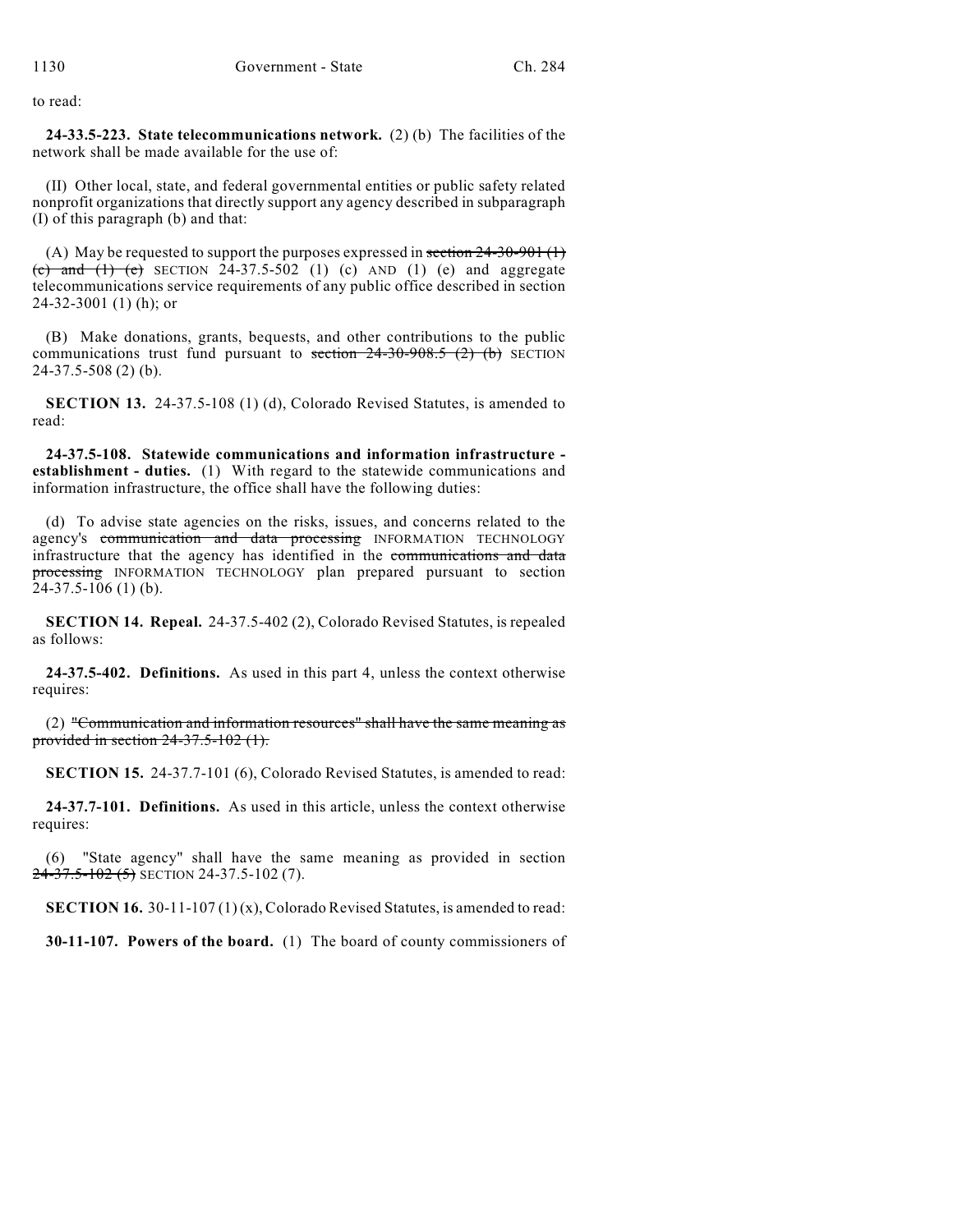each county has power at any meeting:

(x) To enter into a contract with the state telecommunications director pursuant to the provisions of section  $24-30-903$  (3) SECTION 24-37.5-502 (3), C.R.S., for the providing of teleconferencing facilities and services between the county and any other county, city and county, or state agency to be used for teleconferencing of hearings relating to any person in the custody of the county;

**SECTION 17.** 30-11-208, Colorado Revised Statutes, is amended to read:

**30-11-208. Contract - teleconferencing facilities and services.** The city and county of Denver may enter into a contract with the state telecommunications director pursuant to the provisions of section  $24-30-903$  (3) SECTION 24-37.5-503, C.R.S., for the providing of teleconferencing facilities and services between the city and county of Denver and any other county or state agency to be used for teleconferencing of hearings relating to any person in the custody of the city and county of Denver.

**SECTION 18. Repeal of provisions being relocated in this act.** Parts 9 and 16 of article 30 of title 24, Colorado Revised Statutes, are repealed.

**SECTION 19.** Part I (1) of section 2 of House Bill 08-1375, enacted at the Second Regular Session of the Sixty-sixth General Assembly, is amended to read:

Section 2. **Appropriation.**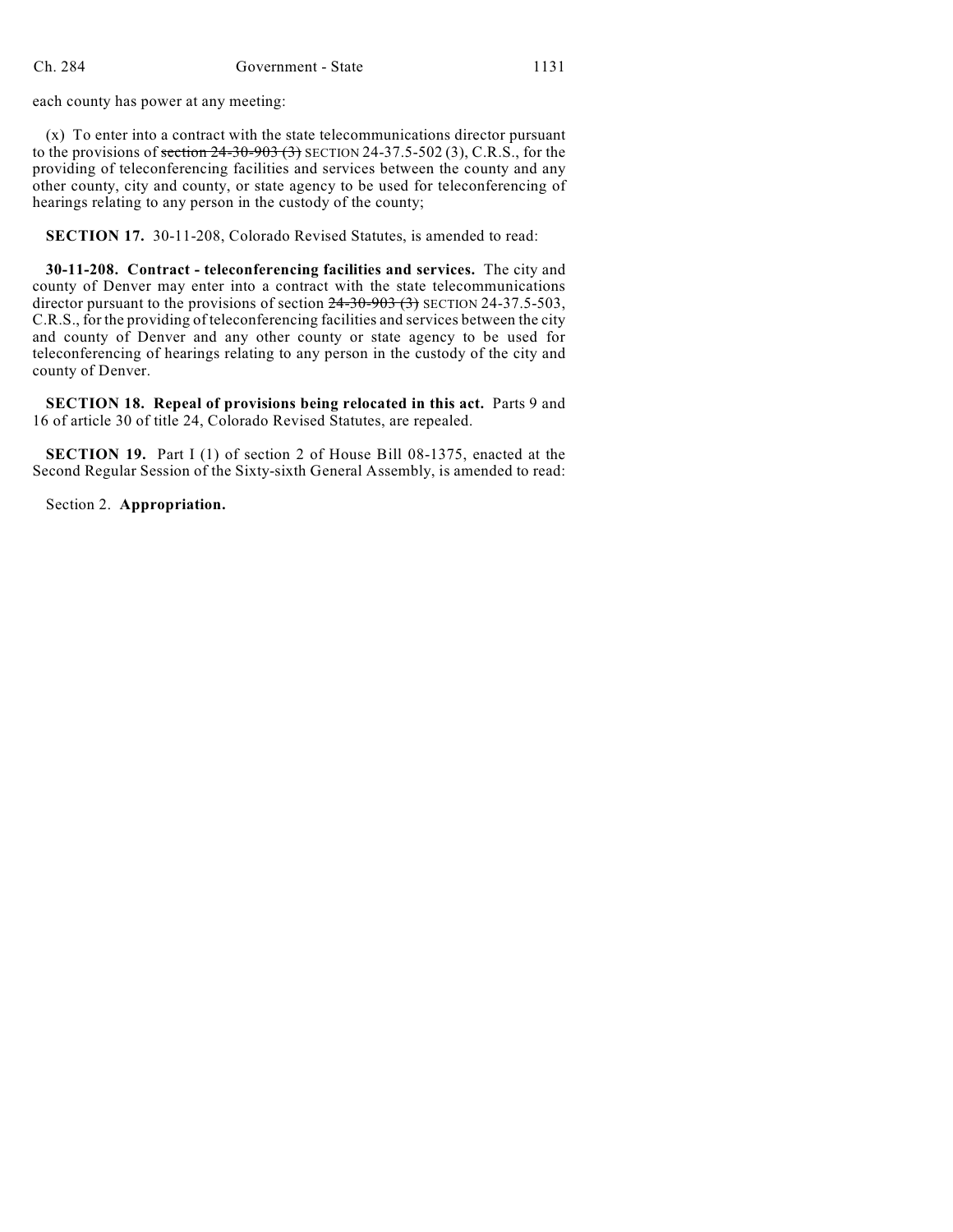|                           |              |                        | APPROPRIATION FROM                      |                      |                                       |                                |  |  |
|---------------------------|--------------|------------------------|-----------------------------------------|----------------------|---------------------------------------|--------------------------------|--|--|
| ITEM &<br><b>SUBTOTAL</b> | <b>TOTAL</b> | GENERAL<br><b>FUND</b> | GENERAL<br><b>FUND</b><br><b>EXEMPT</b> | CASH<br><b>FUNDS</b> | <b>REAPPROPRIATED</b><br><b>FUNDS</b> | <b>FEDERAL</b><br><b>FUNDS</b> |  |  |
|                           |              |                        |                                         |                      |                                       |                                |  |  |

## **PART I DEPARTMENT OF AGRICULTURE**

### **(1) COMMISSIONER'S OFFICE AND ADMINISTRATIVE SERVICES**

| Personal Services                | 1,629,112      | 759,777 | 869,335 <sup>a</sup>   |        |
|----------------------------------|----------------|---------|------------------------|--------|
|                                  | $(19.7 + FFE)$ |         |                        |        |
|                                  | $(18.7$ FTE)   |         |                        |        |
| Health, Life, and Dental         | 1,382,417      | 370,583 | 969,845 <sup>b</sup>   | 41,989 |
| Short-term Disability            | 19,891         | 5,738   | $13,585^{\circ}$       | 568    |
| S.B. 04-257 Amortization         |                |         |                        |        |
| <b>Equalization Disbursement</b> | 243,351        | 69,152  | $167,205^{\circ}$      | 6,994  |
| S.B. 06-235 Supplemental         |                |         |                        |        |
| Amortization Equalization        |                |         |                        |        |
| Disbursement                     | 112,921        | 31,266  | 78,377 <sup>b</sup>    | 3,278  |
| Salary Survey and Senior         |                |         |                        |        |
| <b>Executive Service</b>         | 608,483        | 221,863 | 358,046 <sup>b</sup>   | 28,574 |
| Performance-based Pay            |                |         |                        |        |
| Awards                           | 231,107        | 114,884 | $105,921$ <sup>b</sup> | 10,302 |
| Workers' Compensation            | 229,157        | 66,541  | 160,586 <sup>b</sup>   | 2,030  |
| <b>Operating Expenses</b>        | 117,137        | 117,137 |                        |        |
| Legal Services for 4,648         |                |         |                        |        |
| hours                            | 349,064        | 90,124  | 246,529 <sup>b</sup>   | 12,411 |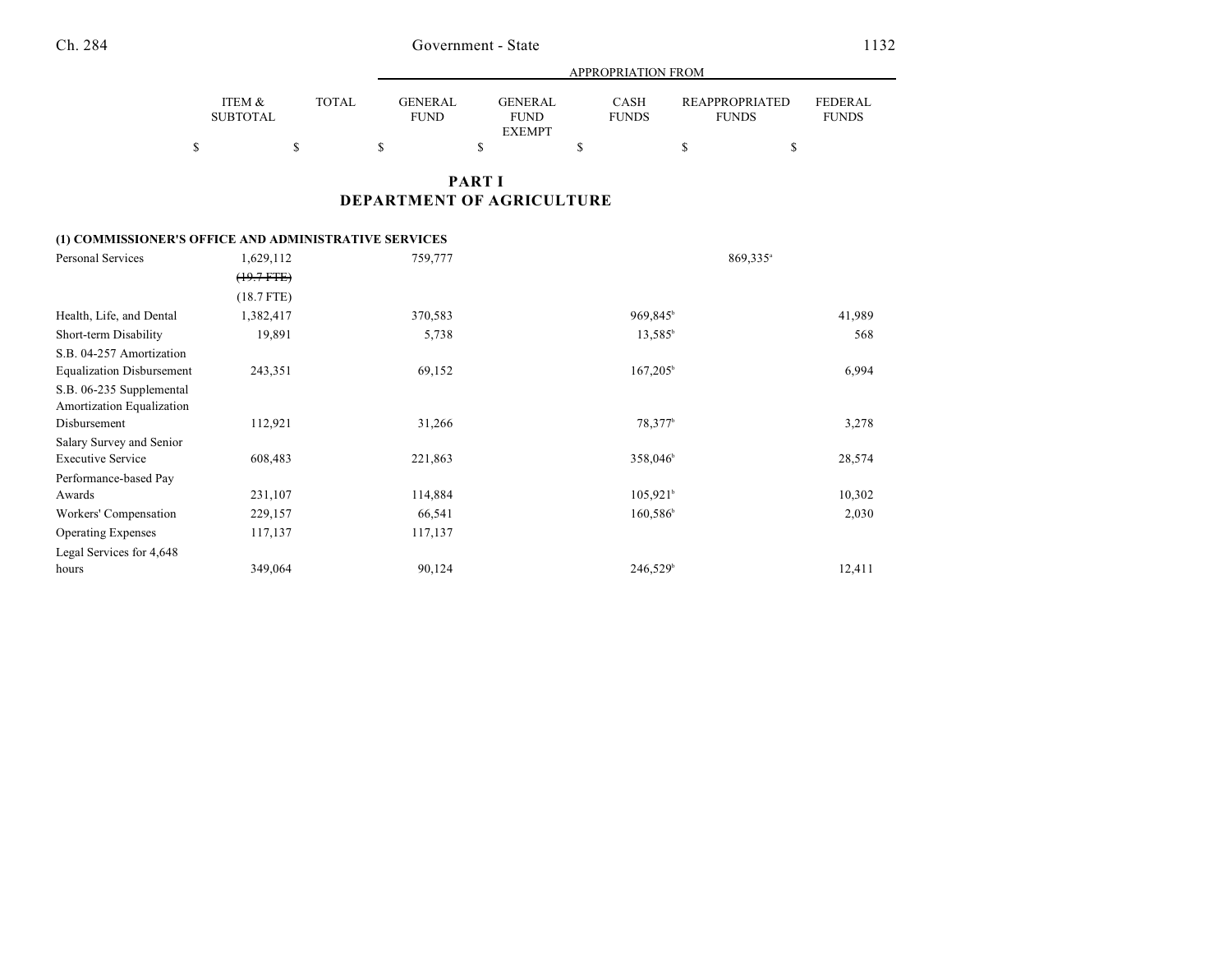| Purchase of Services from       |           |         |                      |              |
|---------------------------------|-----------|---------|----------------------|--------------|
| Computer Center                 | 24,086    | 24,086  |                      |              |
| Payment to Risk                 |           |         |                      |              |
| Management and Property         |           |         |                      |              |
| Funds                           | 187,542   | 71,313  | 114,768 <sup>b</sup> | 1,461        |
| Vehicle Lease Payments          | 195,168   | 81,219  | 109,920 <sup>b</sup> | 4,029        |
| <b>Information Technology</b>   |           |         |                      |              |
| Asset Maintenance               | 153,031   | 42,041  | 110,990 <sup>b</sup> |              |
| Leased Space                    | 127,264   | 57,295  | $69.969^{\circ}$     |              |
| Capitol Complex Leased          |           |         |                      |              |
| Space                           | 169,975   | 138,654 | $31,321^b$           |              |
| <b>Communication Services</b>   |           |         |                      |              |
| Payments                        | 14,781    | 9,473   | $5,308^b$            |              |
| Utilities                       | 146,318   | 91,051  | 55,267               |              |
| <b>Agricultural Statistics</b>  | 75,000    | 60,000  | $15,000^{\circ}$     |              |
| Grants                          | 2,707,089 |         |                      | 2,707,089    |
|                                 |           |         |                      | $(13.0$ FTE) |
| <b>Indirect Cost Assessment</b> | 101,075   |         |                      | 101,075      |
|                                 | 8,823,969 |         |                      |              |

<sup>a</sup> This amount shall be from indirect cost recoveries transferred from various divisions.

 $\degree$  These amounts shall be from fees collected by various cash funds within the Department.

This amount shall be from surveys and services provided by the USDA National Agricultural Statistics Service. <sup>c</sup>

**SECTION 20.** Part II (3) (G) of section 2 of House Bill 08-1375, enacted at the Second Regular Session of the Sixty-sixth General Assembly, is amended to read:

Section 2. **Appropriation.**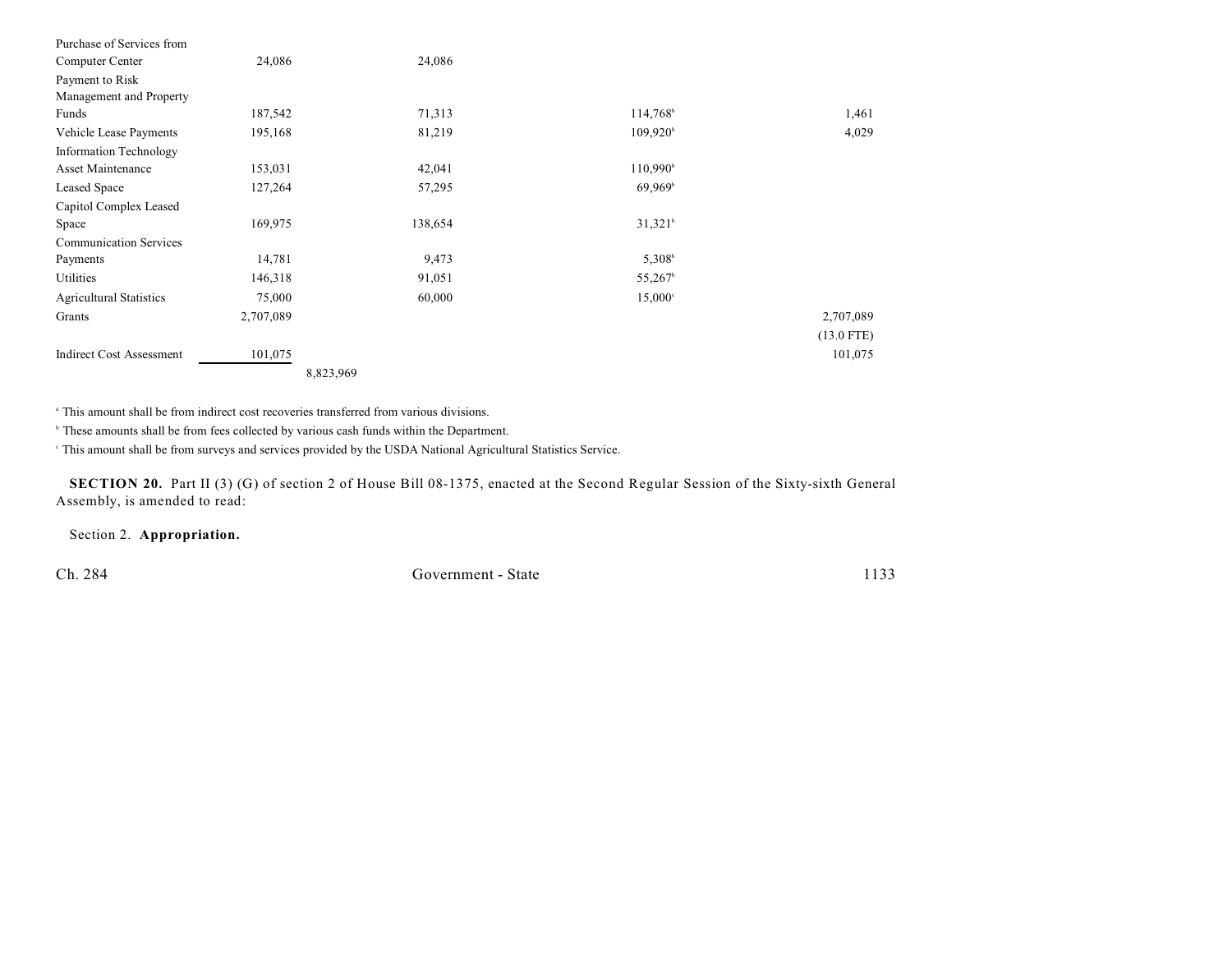|                           |              |                               | APPROPRIATION FROM     |                             |                                       |                         |  |
|---------------------------|--------------|-------------------------------|------------------------|-----------------------------|---------------------------------------|-------------------------|--|
| ITEM &<br><b>SUBTOTAL</b> | <b>TOTAL</b> | <b>GENERAL</b><br><b>FUND</b> | GENERAL<br><b>FUND</b> | <b>CASH</b><br><b>FUNDS</b> | <b>REAPPROPRIATED</b><br><b>FUNDS</b> | FEDERAL<br><b>FUNDS</b> |  |
|                           |              |                               | <b>EXEMPT</b>          |                             |                                       |                         |  |
|                           |              |                               |                        |                             |                                       |                         |  |

## **PART II DEPARTMENT OF CORRECTIONS**

### **(3) SUPPORT SERVICES**

| (G) Information Systems Subprogram |              |           |
|------------------------------------|--------------|-----------|
| <b>Personal Services</b>           | 3,870,301    |           |
|                                    | $(53.6$ FTE) |           |
|                                    | $(50.6$ FTE) |           |
| <b>Operating Expenses</b>          | 1,378,378    |           |
| Purchase of Services from          |              |           |
| Computer Center                    | 202,327      |           |
|                                    | 5,451,006    | 5,451,006 |

**SECTION 21.** Part IV (1)(B), (5), (6), and the affected totals of section 2 of House Bill 08-1375, enacted at the Second Regular Session of the Sixty-sixth General Assembly, are amended to read:

Section 2. **Appropriation.**

## **PART IV GOVERNOR - LIEUTENANT GOVERNOR - STATE PLANNING AND BUDGETING**

#### **(1) OFFICE OF THE GOVERNOR**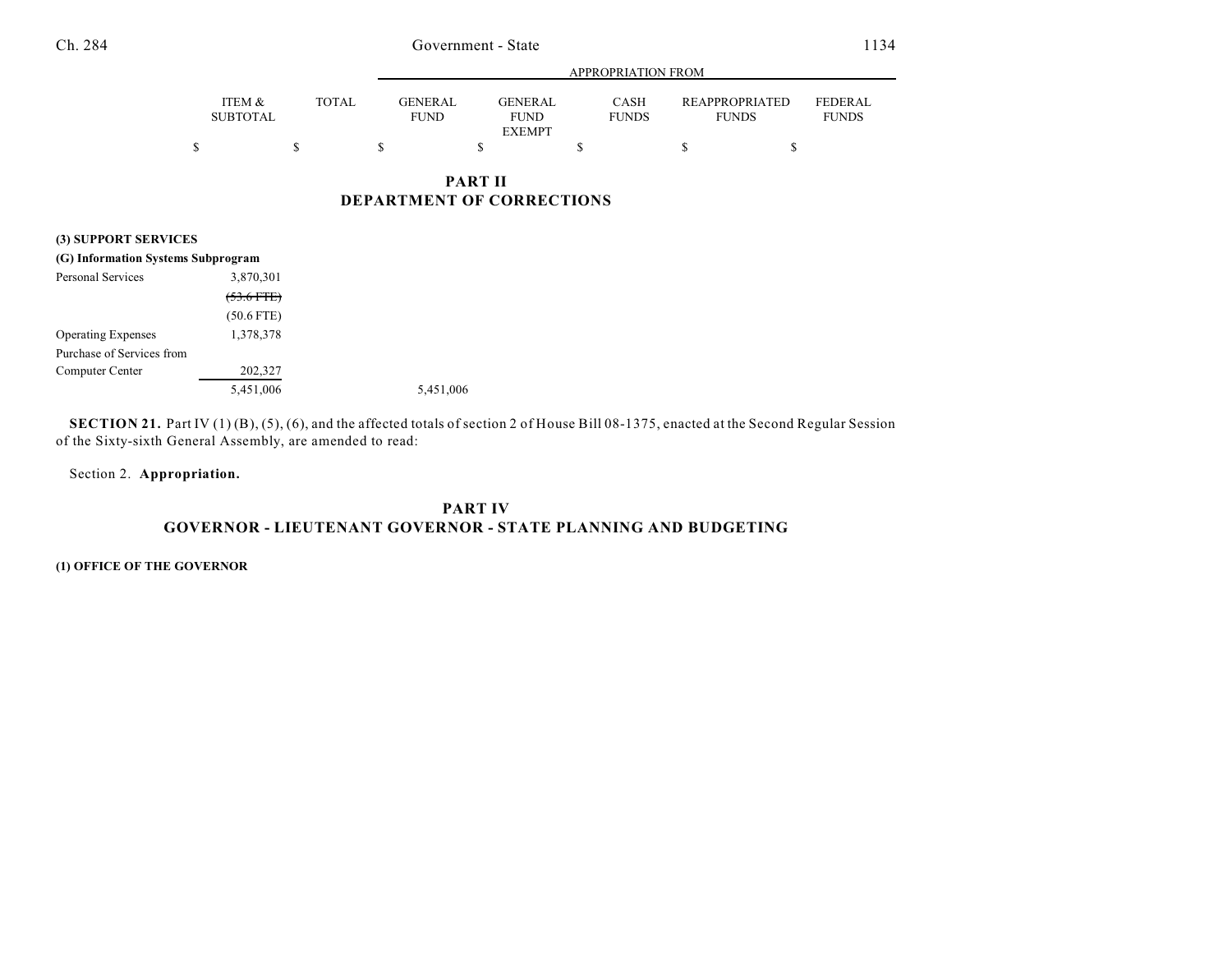| (B) Special Purpose                                   |           |           |                     |                        |        |
|-------------------------------------------------------|-----------|-----------|---------------------|------------------------|--------|
| Health, Life, and Dental                              | 635,963   | 504,717   |                     | 116,033                | 15,213 |
|                                                       | 1,536,394 |           |                     | 1,016,464 <sup>a</sup> |        |
| Short-term Disability                                 | 9,492     | 4,889     | $2,616^{\circ}$     | 1,689                  | 298    |
|                                                       | 26,491    |           |                     | 18,688 <sup>a</sup>    |        |
| S.B. 04-257 Amortization                              |           |           |                     |                        |        |
| <b>Equalization Disbursement</b>                      | 121,411   | 58,919    | 32,196 <sup>b</sup> | $20,789$ <sup>*</sup>  | 9,507  |
|                                                       | 330,638   |           |                     | 230,016 <sup>a</sup>   |        |
| S.B. 06-235 Supplemental<br>Amortization Equalization |           |           |                     |                        |        |
| Disbursement                                          | 55,933    | 26,639    | $15,092^b$          | 9,745                  | 4,457  |
|                                                       | 154,008   |           |                     | 107,820 <sup>a</sup>   |        |
| Salary Survey and Senior                              |           |           |                     |                        |        |
| <b>Executive Service</b>                              | 337,919   | 237,751   |                     | 87,953                 | 12,215 |
|                                                       | 767,521   |           |                     | 517,555 <sup>a</sup>   |        |
| Performance-based Pay                                 |           |           |                     |                        |        |
| Awards                                                | 128,451   | 89,696    | $3,090^{\rm b}$     | 31,866                 | 3,799  |
|                                                       | 305,359   |           |                     | 208,774 <sup>a</sup>   |        |
| <b>SHIFT DIFFERENTIAL</b>                             | 44,120    |           |                     | 44,120°                |        |
| Workers' Compensation                                 | 12,057    | 12,057    |                     |                        |        |
|                                                       | 99,013    |           |                     | 86,956 <sup>a</sup>    |        |
| Legal Services for $1,370$                            |           |           |                     |                        |        |
| 1,451 hours                                           | 252,887   | 250,207   |                     | 2,680                  |        |
|                                                       | 258,970   |           |                     | $8,763$ <sup>a</sup>   |        |
| Purchase of Services from                             |           |           |                     |                        |        |
| Computer Center                                       | 51,220    | 51,220    |                     |                        |        |
|                                                       | 2,081,610 | 1,194,045 |                     | 887,565 <sup>a</sup>   |        |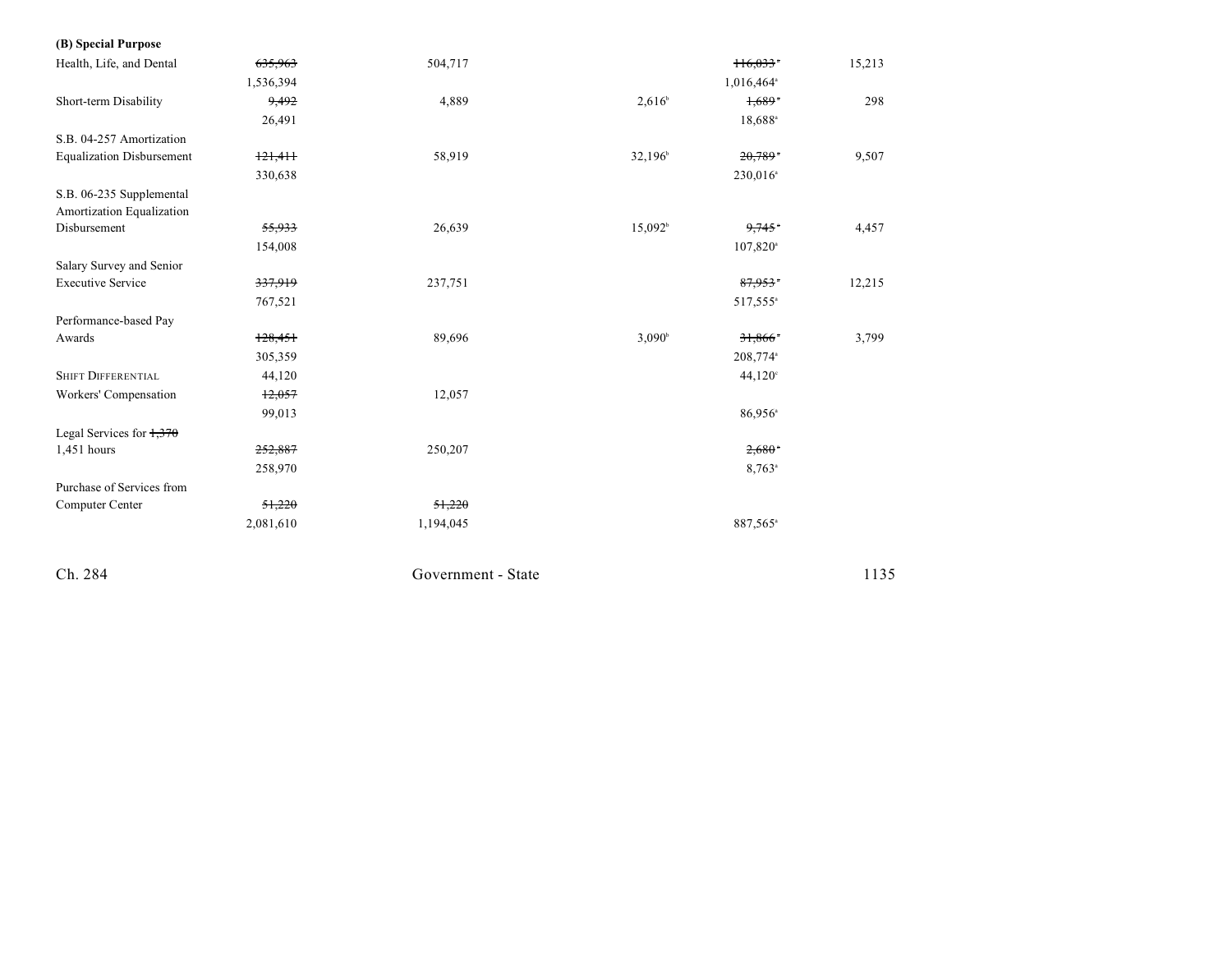|                               |                           |              | <b>APPROPRIATION FROM</b>     |                                                |                      |                                       |                         |  |  |  |
|-------------------------------|---------------------------|--------------|-------------------------------|------------------------------------------------|----------------------|---------------------------------------|-------------------------|--|--|--|
|                               | ITEM &<br><b>SUBTOTAL</b> | <b>TOTAL</b> | <b>GENERAL</b><br><b>FUND</b> | <b>GENERAL</b><br><b>FUND</b><br><b>EXEMPT</b> | CASH<br><b>FUNDS</b> | <b>REAPPROPRIATED</b><br><b>FUNDS</b> | FEDERAL<br><b>FUNDS</b> |  |  |  |
| \$                            | \$                        |              | \$                            | \$                                             | \$                   | \$<br>\$                              |                         |  |  |  |
| Multiuse Network              |                           |              |                               |                                                |                      |                                       |                         |  |  |  |
| Payments                      | 17,976                    |              | 17,976                        |                                                |                      |                                       |                         |  |  |  |
|                               | 56,037                    |              |                               |                                                |                      | 38,061 <sup>a</sup>                   |                         |  |  |  |
| Payment to Risk               |                           |              |                               |                                                |                      |                                       |                         |  |  |  |
| Management and Property       |                           |              |                               |                                                |                      |                                       |                         |  |  |  |
| Funds                         | 116,226                   |              | 116,226                       |                                                |                      |                                       |                         |  |  |  |
|                               | 392,102                   |              |                               |                                                |                      | 275,876 <sup>a</sup>                  |                         |  |  |  |
| <b>VEHICLE LEASE PAYMENTS</b> | 104,277                   |              |                               |                                                |                      | $104,277$ <sup>a</sup>                |                         |  |  |  |
| <b>LEASED SPACE</b>           | 500,920                   |              |                               |                                                |                      | $500,920$ <sup>a</sup>                |                         |  |  |  |
| Capitol Complex Leased        |                           |              |                               |                                                |                      |                                       |                         |  |  |  |
| Space                         | 265,341                   |              | 265,341                       |                                                |                      |                                       |                         |  |  |  |
|                               | 645,818                   |              |                               |                                                |                      | 380,477 <sup>a</sup>                  |                         |  |  |  |
|                               | 2,004,876                 |              |                               |                                                |                      |                                       |                         |  |  |  |
|                               | 7,303,278                 |              |                               |                                                |                      |                                       |                         |  |  |  |

" Of these amounts, \$4,111,457 shall be from fees from user agencies related to the operation of Statewide Information Technology Services, \$207,934 shall be collected for the purpose of indirect cost recoveries from the State Highway Fund by the Department of Transportation, pursuant to Section 43-1-113 (8) (a), C.R.S., \$41,585 shall be collected for the purpose of statewide indirect cost recoveries, \$10,618 shall be collected for the purpose of indirect cost recoveries from the Department of Human Services, and \$10,618 shall be collected for the purpose of indirect cost recoveries from the Department of Regulatory Agencies.

 $\,^{\circ}$  These amounts shall be from various cash sources.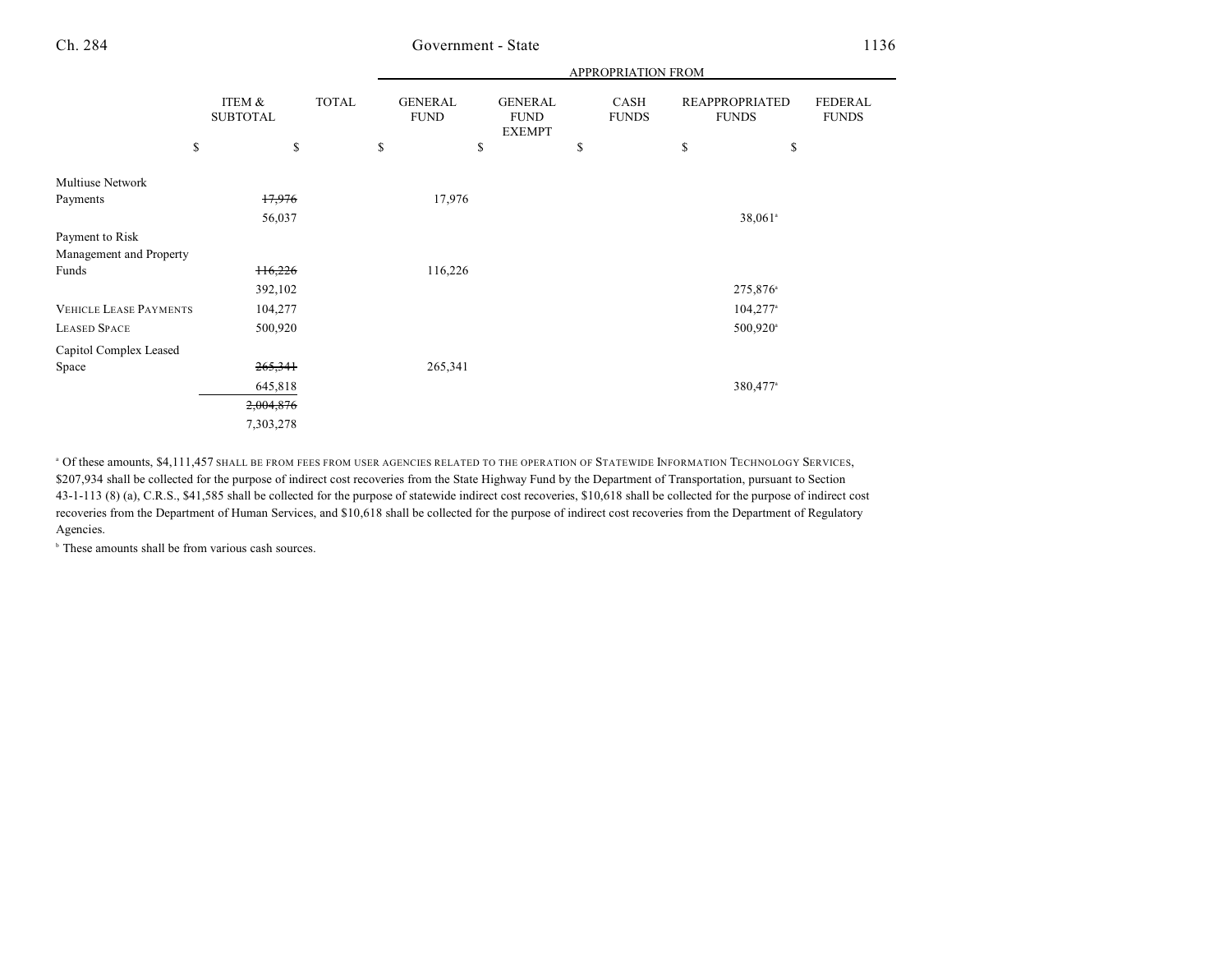<sup>e</sup> This amount shall be from the Department of Personnel Revolving Fund created in Section 24-30-1108 (1), C.R.S., the Telecommunications REVOLVING FUND CREATED IN SECTION 24-37.5-505 (1), C.R.S., THE COMPUTER SERVICES REVOLVING FUND CREATED IN SECTION 24-37.5-604 (2), C.R.S., AND THE PUBLIC SAFETY COMMUNICATIONS TRUST FUND CREATED IN SECTION 24-37.5-506 (1), C.R.S., RELATED TO THE OPERATION OF STATEWIDE INFORMATION TECHNOLOGY SERVICES. FOR INFORMATIONAL PURPOSES, FUNDS FROM THE DEPARTMENT OF PERSONNEL REVOLVING FUND, THE TELECOMMUNICATIONS REVOLVING FUND, AND THE COMPUTER SERVICES REVOLVING FUND, ORIGINATE AS USER FEES TRANSFERRED FROM OTHER STATE AGENCIES.

#### 54,888,022

60,186,424

#### **(5) OFFICE OF INFORMATION TECHNOLOGY**

| (A) ADMINISTRATION          |           |              |
|-----------------------------|-----------|--------------|
| Personal Services           | 1,081,848 | 1,081,848    |
|                             |           | $(13.0$ FTE) |
| <b>Operating Expenses</b>   | 150,268   | 150,268      |
| Legal Services for 26 hours | 1.953     | 1.953        |
|                             | 1,234,069 |              |

#### **(6) OFFICE OF THE CHIEF INFORMATION SECURITY OFFICER**

### **(B) OFFICE OF THE CHIEF INFORMATION SECURITY OFFICER**

| Program Costs | 2,804,915 | 350,000 | 2,454,915 <sup>a</sup> |
|---------------|-----------|---------|------------------------|
|               |           |         | $(2.0$ FTE)            |
|               | 2,804,915 |         |                        |

 Of this amount, \$2,378,263 shall be from various sources and from various departments and \$76,652 shall be from statewide indirect cost <sup>a</sup> recoveries.

#### **(C) CHIEF INFORMATION OFFICERS IN STATE AGENCIES**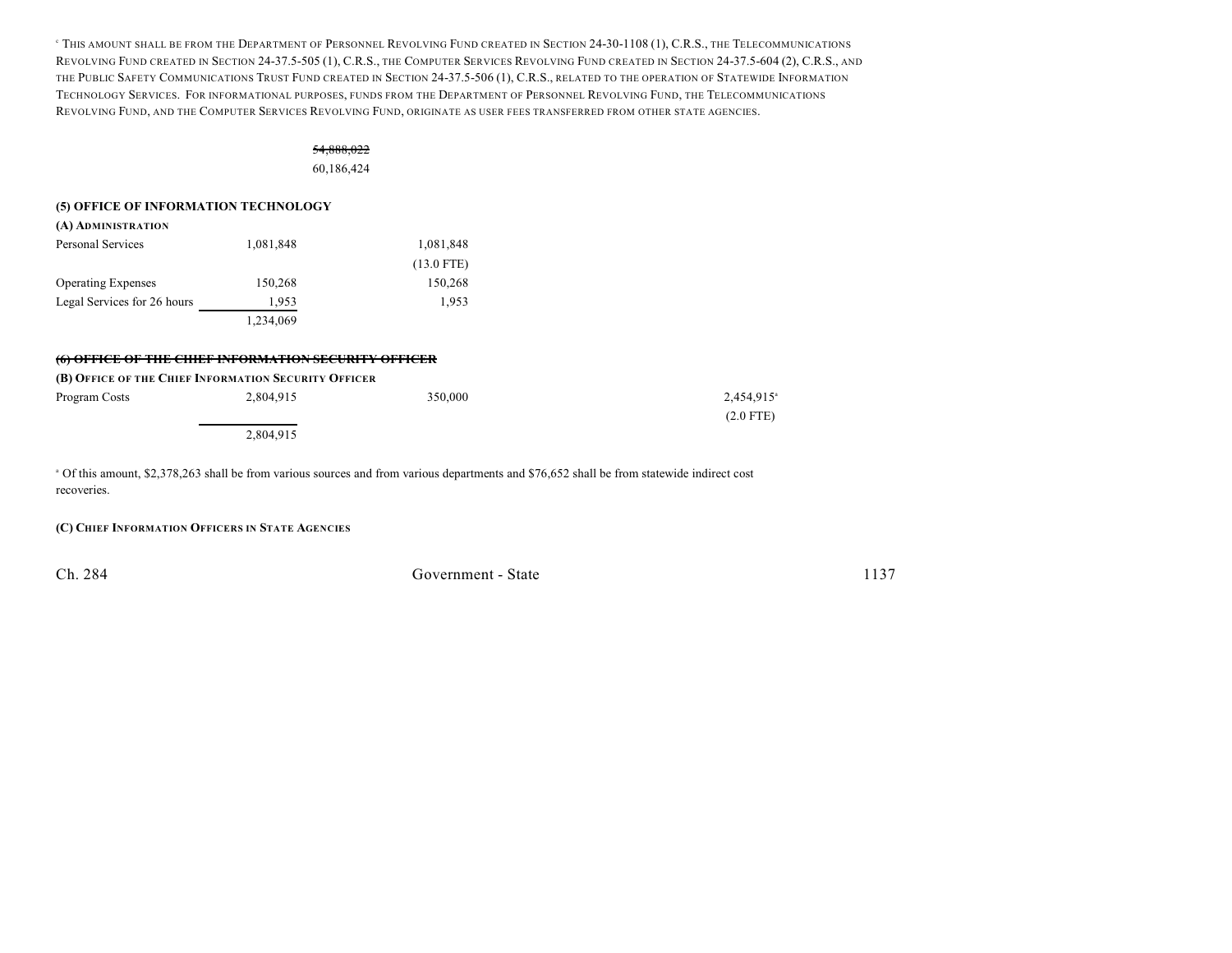|                                |   |                                           |    |                               |                                                |   | <b>APPROPRIATION FROM</b> |    |                                       |                         |
|--------------------------------|---|-------------------------------------------|----|-------------------------------|------------------------------------------------|---|---------------------------|----|---------------------------------------|-------------------------|
|                                |   | ITEM &<br><b>TOTAL</b><br><b>SUBTOTAL</b> |    | <b>GENERAL</b><br><b>FUND</b> | <b>GENERAL</b><br><b>FUND</b><br><b>EXEMPT</b> |   | CASH<br><b>FUNDS</b>      |    | <b>REAPPROPRIATED</b><br><b>FUNDS</b> | FEDERAL<br><b>FUNDS</b> |
|                                | D | \$                                        | \$ |                               | \$                                             | D |                           | S. | J.D                                   |                         |
| 1,692,186<br>PERSONAL SERVICES |   |                                           |    |                               |                                                |   | 1,692,186 <sup>a</sup>    |    |                                       |                         |
|                                |   | 1,692,186                                 |    |                               |                                                |   |                           |    | $(12.4$ FTE)                          |                         |

 $^{\rm a}$  THIS AMOUNT SHALL BE FROM APPROPRIATIONS MADE TO STATE AGENCIES TO DEFRAY THE COSTS OF CHIEF INFORMATION OFFICERS FOR THE FOLLOWING DEPARTMENTS: AGRICULTURE, CORRECTIONS, HEALTH CARE POLICY AND FINANCING, HUMAN SERVICES, LABOR AND EMPLOYMENT, LOCAL AFFAIRS, MILITARY AND VETERANS AFFAIRS, NATURAL RESOURCES, PERSONNEL AND ADMINISTRATION, PUBLIC HEALTH AND ENVIRONMENT, PUBLIC SAFETY, REGULATORY AGENCIES, REVENUE, AND TRANSPORTATION.

#### **(D) STATEWIDE INFORMATION TECHNOLOGY SERVICES**

| (1) ADMINISTRATION        |             |                        |
|---------------------------|-------------|------------------------|
| PERSONAL SERVICES         | 419,800     |                        |
|                           | $(5.0$ FTE) |                        |
| <b>OPERATING EXPENSES</b> | 6.450       |                        |
|                           | 426,250     | $426,250$ <sup>a</sup> |

<sup>a</sup> This amount shall be from user fees from other state agencies deposited in the Telecommunications Revolving Fund created in Section 24-37.5-505 (1), C.R.S., AND THE COMPUTER SERVICES REVOLVING FUND CREATED IN SECTION 24-37.5-604 (2), C.R.S.

| (2) INTERNAL PROGRAM SUPPORT |         |                      |
|------------------------------|---------|----------------------|
| PERSONAL SERVICES            | 817.731 | 817.731 <sup>a</sup> |
|                              |         | $(11.0$ FTE)         |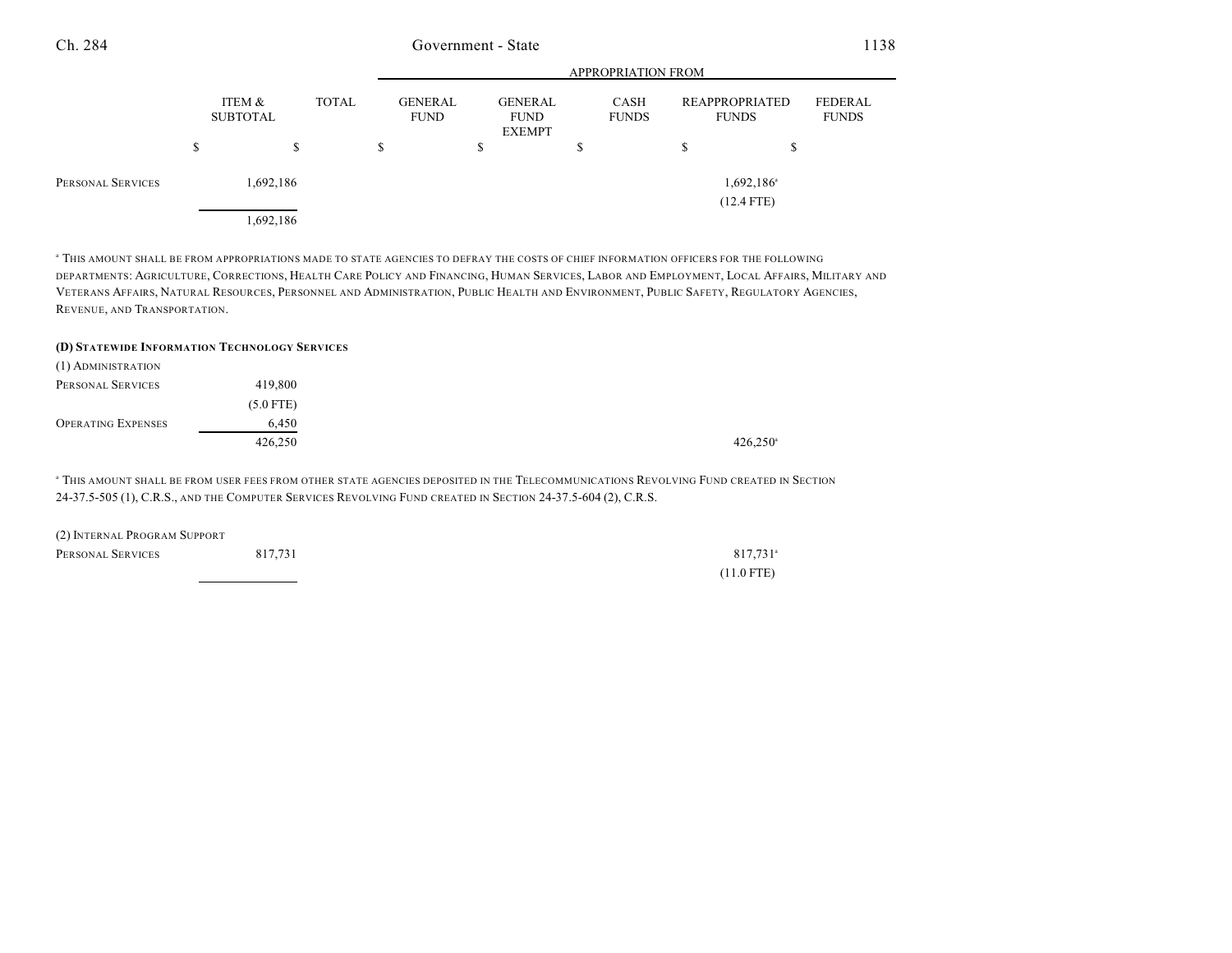#### 817,731

<sup>a</sup> This amount shall be from funds appropriated to the Department of Personnel and Administration to provide internal program application SUPPORT.

| (3) STATEWIDE INFORMATION TECHNOLOGY |           |                          |
|--------------------------------------|-----------|--------------------------|
| <b>MANAGEMENT</b>                    |           |                          |
| PROGRAM COSTS                        | 1.812.053 | $1,812,053$ <sup>a</sup> |
|                                      |           | $(26.0$ FTE)             |
|                                      | 1,812,053 |                          |

 $^{\rm a}$  THIS AMOUNT SHALL BE FROM APPROPRIATIONS MADE TO STATE AGENCIES FOR STATEWIDE INFORMATION TECHNOLOGY MANAGEMENT.

| (4) GEOGRAPHIC INFORMATION SYSTEM |         |                        |
|-----------------------------------|---------|------------------------|
| PERSONAL SERVICES                 | 108,057 | $108.057$ <sup>a</sup> |
|                                   |         | $(1.0$ FTE)            |
|                                   | 108,057 |                        |

**THIS AMOUNT SHALL BE FROM APPROPRIATIONS MADE TO THE OFFICE OF HOMELAND SECURITY.** 

| (5) CUSTOMER SERVICES     |              |
|---------------------------|--------------|
| PERSONAL SERVICES         | 917,727      |
|                           | $(12.0$ FTE) |
| <b>OPERATING EXPENSES</b> | 14.625       |
|                           | 932,352      |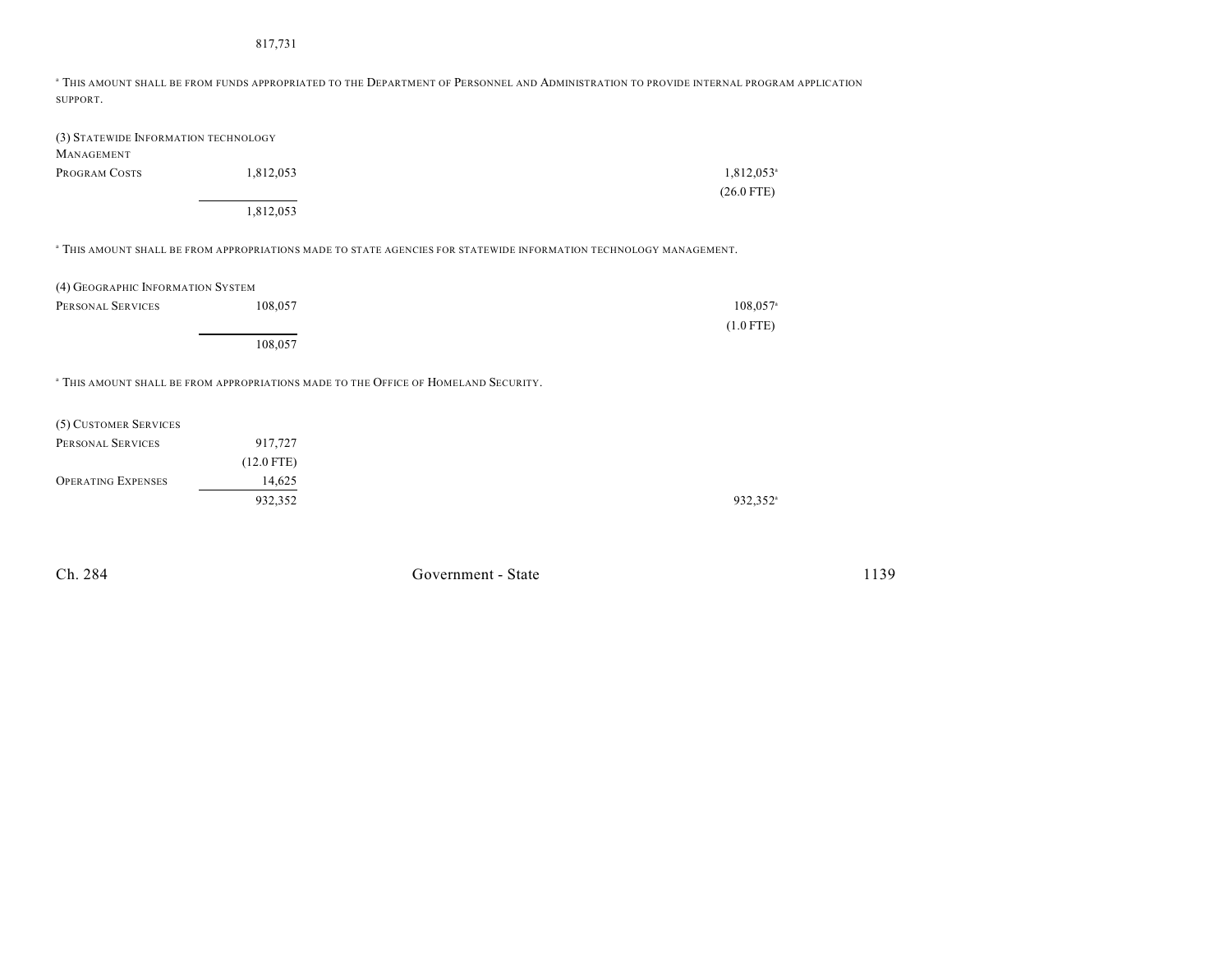|                           |              | APPROPRIATION FROM                                             |                             |  |                                       |                                |
|---------------------------|--------------|----------------------------------------------------------------|-----------------------------|--|---------------------------------------|--------------------------------|
| ITEM &<br><b>SUBTOTAL</b> | <b>TOTAL</b> | <b>GENERAL</b><br><b>GENERAL</b><br><b>FUND</b><br><b>FUND</b> | <b>CASH</b><br><b>FUNDS</b> |  | <b>REAPPROPRIATED</b><br><b>FUNDS</b> | <b>FEDERAL</b><br><b>FUNDS</b> |
|                           |              | <b>EXEMPT</b>                                                  |                             |  |                                       |                                |
|                           |              |                                                                |                             |  |                                       |                                |

<sup>a</sup> THIS AMOUNT SHALL BE FROM USER FEES FROM OTHER STATE AGENCIES DEPOSITED IN THE TELECOMMUNICATIONS REVOLVING FUND CREATED IN SECTION 24-37.5-505 (1), C.R.S., AND THE COMPUTER SERVICES REVOLVING FUND CREATED IN SECTION 24-37.5-604 (2), C.R.S.

| (6) ORDER BILLING         |              |
|---------------------------|--------------|
| PERSONAL SERVICES         | 662,877      |
|                           | $(10.0$ FTE) |
| <b>OPERATING EXPENSES</b> | 10,750       |
|                           | 673,627      |

<sup>a</sup> THIS AMOUNT SHALL BE FROM USER FEES FROM OTHER STATE AGENCIES DEPOSITED IN THE TELECOMMUNICATIONS REVOLVING FUND PURSUANT TO SECTION 24-37.5-505 (1), C.R.S.

| (7) COMMUNICATIONS SERVICES |              |
|-----------------------------|--------------|
| PERSONAL SERVICES           | 3,567,121    |
|                             | $(46.0$ FTE) |
| <b>OPERATING EXPENSES</b>   | 134,631      |
| TRAINING                    | 22,000       |
| <b>UTILITIES</b>            | 165,002      |
| <b>SNOCAT REPLACEMENT</b>   | 230,520      |
| <b>LOCAL SYSTEMS</b>        |              |
| <b>DEVELOPMENT</b>          | 121,000      |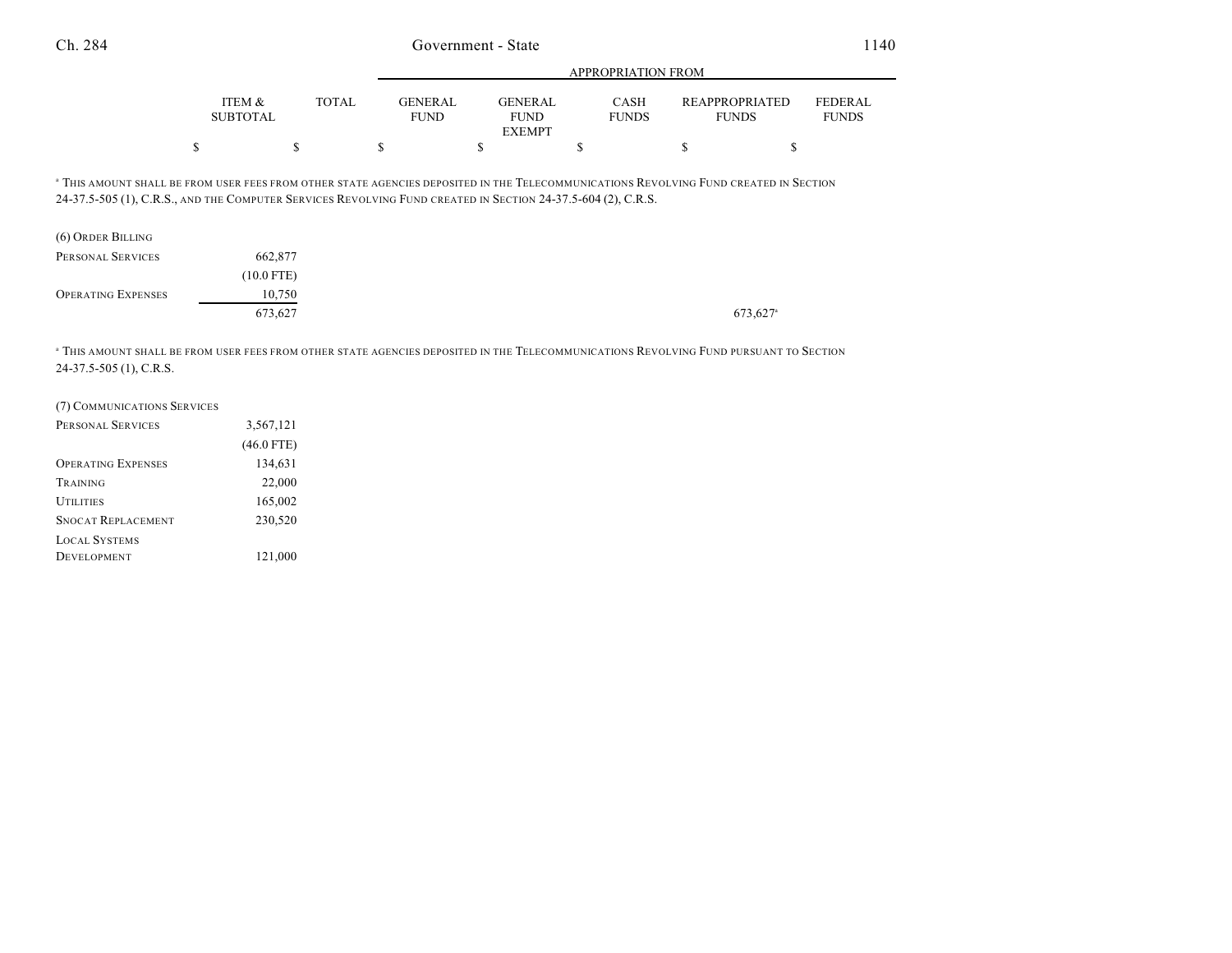| <b>INDIRECT COST</b> |           |                      |                     |                   |
|----------------------|-----------|----------------------|---------------------|-------------------|
| ASSESSMENT           | 474,771   |                      |                     |                   |
|                      | 4,715,045 | 721.134 <sup>a</sup> | $3,872,911^{\circ}$ | $121,000^{\circ}$ |

<sup>a</sup> This amount shall be from reserves in the Public Safety Communications Trust Fund created in Section 24-37.5-506 (1), C.R.S.

**D** OF THIS AMOUNT, \$3,806,760 SHALL BE FROM FEES FROM USER AGENCIES, AND \$66,151 SHALL BE FROM THE DEPARTMENT OF PUBLIC HEALTH AND ENVIRONMENT FROM UNEXPENDED MONEYS IN THE EMERGENCY MEDICAL SERVICES ACCOUNT WITHIN THE HIGHWAY USERS TAX FUND THAT ARE NOT DISTRIBUTED TO COUNTIES PURSUANT TO SECTION 25-3.5-603 (3), C.R.S.

 $^{\rm c}$  This amount reflects funds anticipated to be from the National Oceanic and Atmospheric Administration and is shown for informational PURPOSES ONLY.

| (8) NETWORK SERVICES                    |  |
|-----------------------------------------|--|
| PERSONAL SERVICES<br>1,525,435          |  |
| $(17.0$ FTE)                            |  |
| 16,200,371<br><b>OPERATING EXPENSES</b> |  |
| <b>TOLL-FREE TELEPHONE</b>              |  |
| <b>ACCESS TO MEMBERS OF</b>             |  |
| THE GENERAL ASSEMBLY<br>25,000          |  |
| <b>INDIRECT COST</b>                    |  |
| 202,616<br><b>ASSESSMENT</b>            |  |
|                                         |  |

<sup>a</sup> THIS AMOUNT SHALL BE FROM USER FEES FROM NON-STATE AGENCIES DEPOSITED IN THE TELECOMMUNICATIONS REVOLVING FUND CREATED IN SECTION 24-37.5-505 (1), C.R.S.

<sup>b</sup> This amount shall be from fees from user agencies deposited in the Telecommunications Revolving Fund created in Section 24-37.5-505 (1), C.R.S.

(9) COMPUTER SERVICES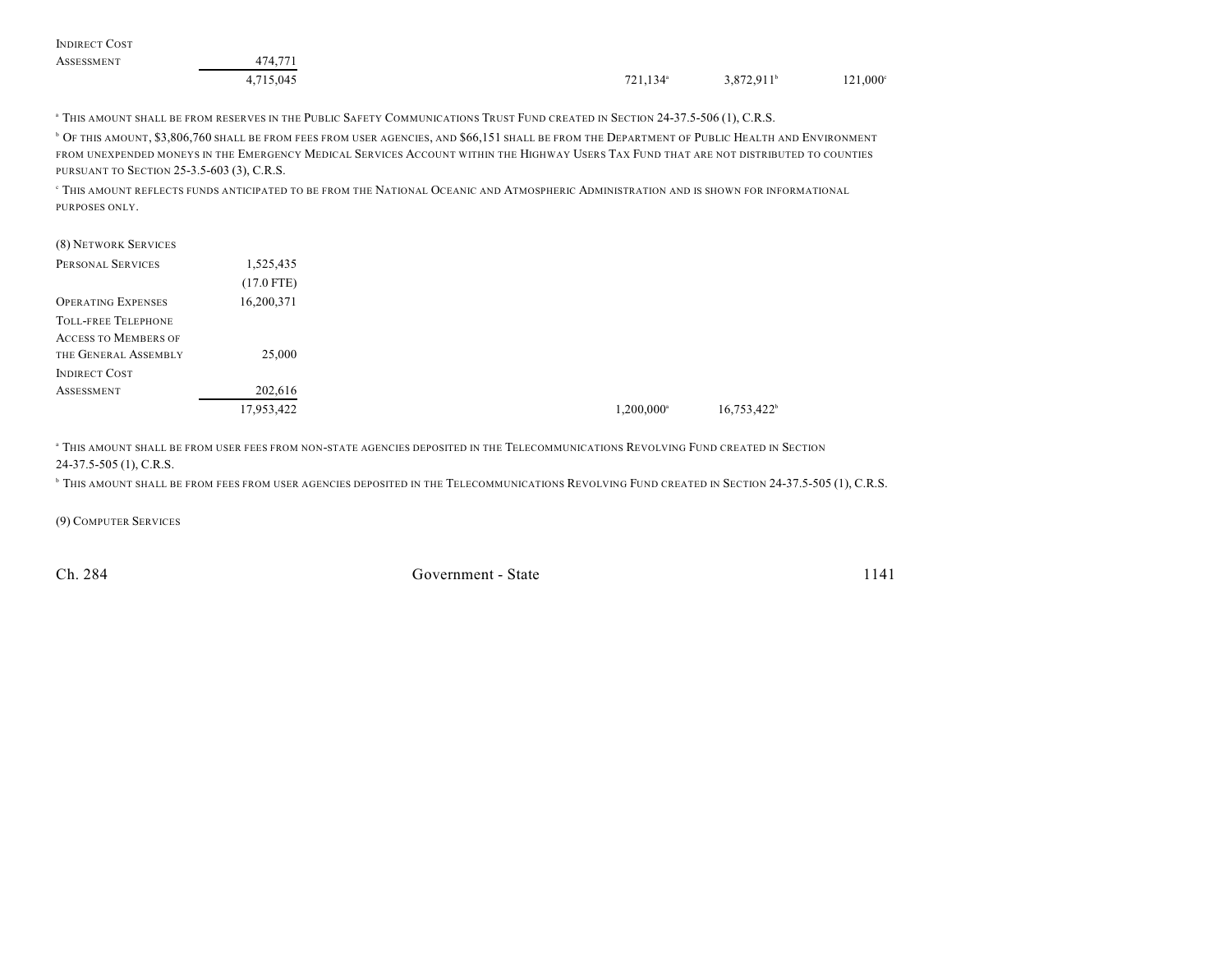|                                                                   |                           |              |    |                               | APPROPRIATION FROM |                                                |    |                             |    |                                       |                                |
|-------------------------------------------------------------------|---------------------------|--------------|----|-------------------------------|--------------------|------------------------------------------------|----|-----------------------------|----|---------------------------------------|--------------------------------|
|                                                                   | ITEM &<br><b>SUBTOTAL</b> | <b>TOTAL</b> |    | <b>GENERAL</b><br><b>FUND</b> |                    | <b>GENERAL</b><br><b>FUND</b><br><b>EXEMPT</b> |    | <b>CASH</b><br><b>FUNDS</b> |    | <b>REAPPROPRIATED</b><br><b>FUNDS</b> | <b>FEDERAL</b><br><b>FUNDS</b> |
|                                                                   | \$<br>\$                  |              | \$ |                               | \$                 |                                                | \$ |                             | \$ | \$                                    |                                |
| PERSONAL SERVICES                                                 | 2,745,773<br>$(36.3$ FTE) |              |    |                               |                    |                                                |    |                             |    |                                       |                                |
| <b>OPERATING EXPENSES</b>                                         | 6,181,350                 |              |    |                               |                    |                                                |    |                             |    |                                       |                                |
| RENTAL, LEASE, OR<br>LEASE/PURCHASE OF<br>CENTRAL PROCESSING UNIT | 336,034                   |              |    |                               |                    |                                                |    |                             |    |                                       |                                |
| <b>INDIRECT COST</b>                                              |                           |              |    |                               |                    |                                                |    |                             |    |                                       |                                |
| ASSESSMENT                                                        | 678,807                   |              |    |                               |                    |                                                |    |                             |    |                                       |                                |
|                                                                   | 9,941,964                 |              |    |                               |                    |                                                |    | $2,328^{\circ}$             |    | 9,939,636                             |                                |
|                                                                   |                           |              |    |                               |                    |                                                |    |                             |    |                                       |                                |

<sup>a</sup> This amount shall be from various local governments deposited in the Computer Services Revolving Fund created in Section 24-37.5-604 (2), C.R.S.

<sup>b</sup> This amount shall be from fees from user agencies deposited in the Computer Services Revolving Fund created in Section 24-37.5-604 (2), C.R.S.

(10) TECHNOLOGY MANAGEMENT UNIT

| PERSONAL SERVICES         | 2,990,203    |           |
|---------------------------|--------------|-----------|
|                           | $(35.5$ FTE) |           |
| <b>OPERATING EXPENSES</b> | 529,371      |           |
|                           | 3,519,574    | 3,519,574 |

<sup>a</sup> THIS AMOUNT SHALL BE FROM USER FEES FROM OTHER STATE AGENCIES DEPOSITED IN THE TELECOMMUNICATIONS REVOLVING FUND CREATED IN SECTION 24-37.5-505 (1), C.R.S., AND THE COMPUTER SERVICES REVOLVING FUND CREATED IN SECTION 24-37.5-604 (2), C.R.S.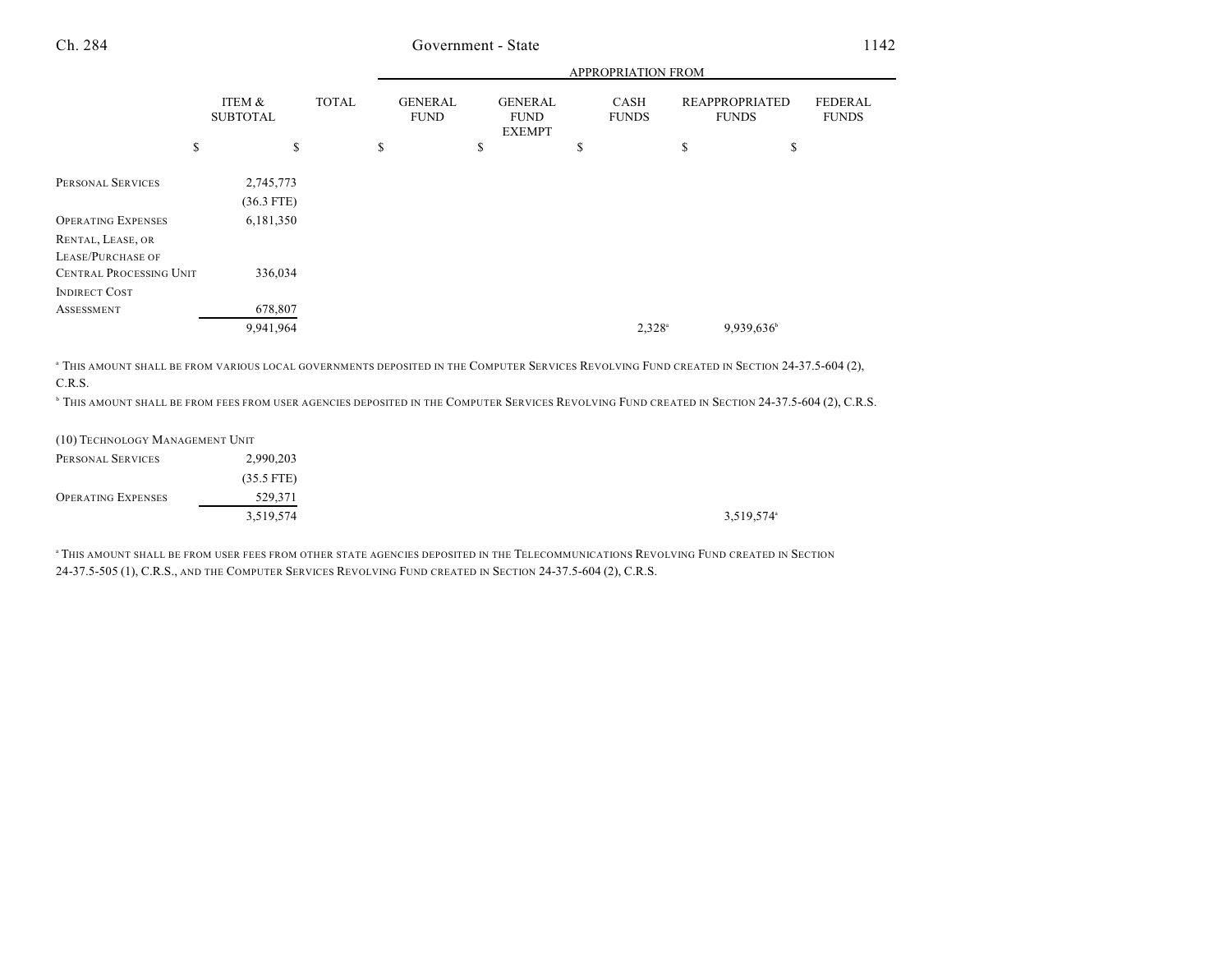|                        | 46,631,245               |              |              |              |              |
|------------------------|--------------------------|--------------|--------------|--------------|--------------|
| <b>TOTALS PART IV</b>  |                          |              |              |              |              |
| <b>(GOVERNOR-</b>      |                          |              |              |              |              |
| <b>LIEUTENANT</b>      |                          |              |              |              |              |
| <b>GOVERNOR- STATE</b> |                          |              |              |              |              |
| <b>PLANNING AND</b>    |                          |              |              |              |              |
| <b>BUDGETING</b> )     | 005175762<br>575.475.705 | \$14,852,340 | \$43,401,723 | \$4,360,714  | \$32,860,986 |
|                        | \$143,366,426            | \$15,995,165 | \$45,325,185 | \$49,064,090 | \$32,981,986 |

1,234,069

**SECTION 22.** Part V (1) (A) of section 2 of House Bill 08-1375, enacted at the Second Regular Session of the Sixty-sixth General Assembly, is amended to read:

Section 2. **Appropriation.**

## **PART V DEPARTMENT OF HEALTH CARE POLICY AND FINANCING**

### **(1) EXECUTIVE DIRECTOR'S OFFICE**

| 18,993,936       |
|------------------|
| $(273.2$ FTE $)$ |
| $(271.7$ FTE)    |
| 1,278,471        |
| 22,871           |
|                  |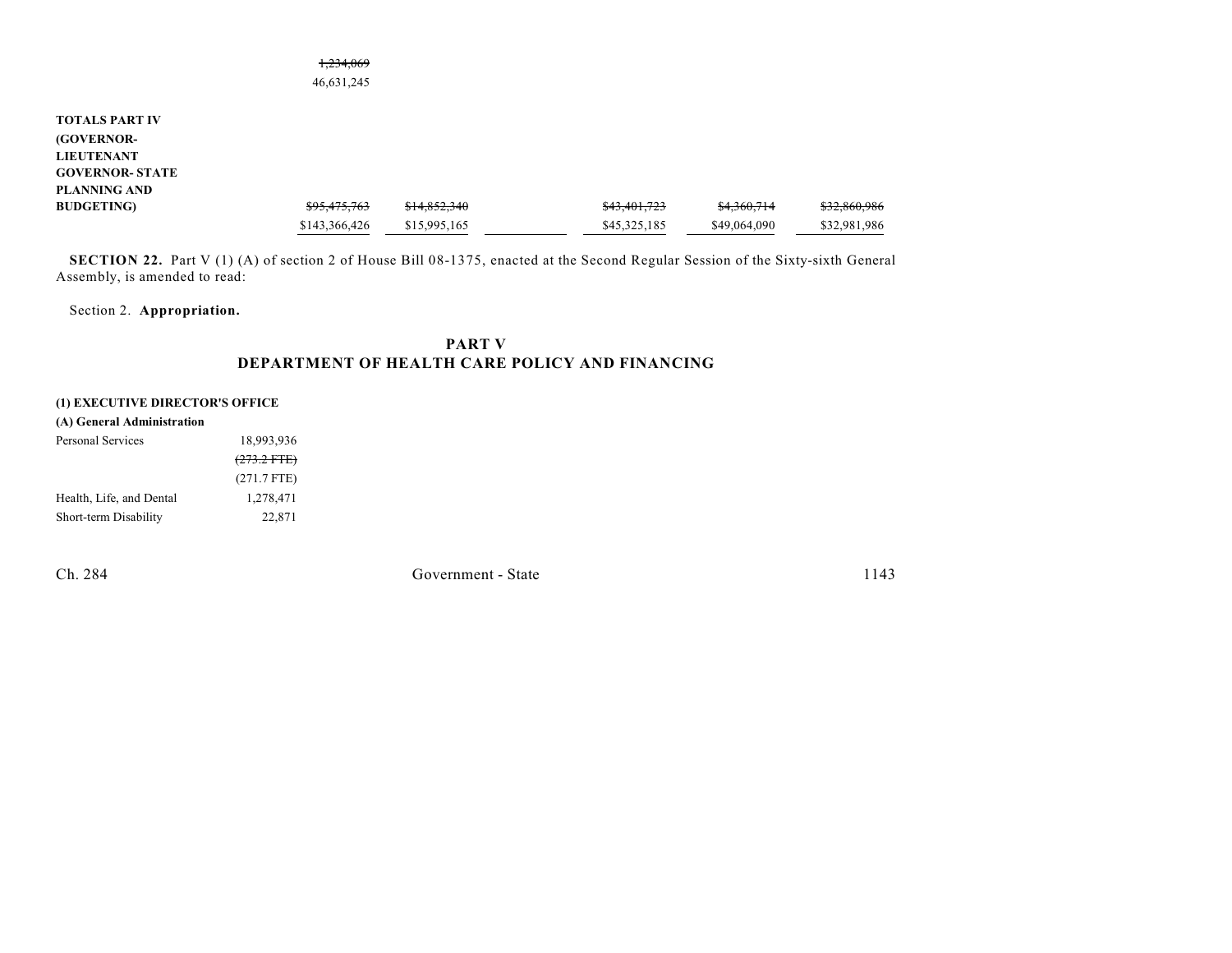|                                                                                                          |                           |              | APPROPRIATION FROM |                               |    |                                                |    |                      |    |                                       |                                |
|----------------------------------------------------------------------------------------------------------|---------------------------|--------------|--------------------|-------------------------------|----|------------------------------------------------|----|----------------------|----|---------------------------------------|--------------------------------|
|                                                                                                          | ITEM &<br><b>SUBTOTAL</b> | <b>TOTAL</b> |                    | <b>GENERAL</b><br><b>FUND</b> |    | <b>GENERAL</b><br><b>FUND</b><br><b>EXEMPT</b> |    | CASH<br><b>FUNDS</b> |    | <b>REAPPROPRIATED</b><br><b>FUNDS</b> | <b>FEDERAL</b><br><b>FUNDS</b> |
| \$                                                                                                       | \$                        |              | \$                 |                               | \$ |                                                | \$ |                      | \$ | \$                                    |                                |
| S.B. 04-257 Amortization<br><b>Equalization Disbursement</b><br>S.B. 06-235 Supplemental<br>Amortization | 279,035                   |              |                    |                               |    |                                                |    |                      |    |                                       |                                |
| Equalization<br>Disbursement                                                                             | 128,887                   |              |                    |                               |    |                                                |    |                      |    |                                       |                                |
| Salary Survey and Senior<br><b>Executive Service</b>                                                     | 676,435                   |              |                    |                               |    |                                                |    |                      |    |                                       |                                |
| Performance-based Pay<br>Awards                                                                          | 251,236                   |              |                    |                               |    |                                                |    |                      |    |                                       |                                |
| Workers' Compensation<br><b>Operating Expenses</b>                                                       | 32,346<br>1,803,990       |              |                    |                               |    |                                                |    |                      |    |                                       |                                |
| Legal Services and Third<br>Party Recovery Legal                                                         |                           |              |                    |                               |    |                                                |    |                      |    |                                       |                                |
| Services for 13,089 hours<br>Administrative Law Judge                                                    | 982,984                   |              |                    |                               |    |                                                |    |                      |    |                                       |                                |
| Services                                                                                                 | 469,789                   |              |                    |                               |    |                                                |    |                      |    |                                       |                                |
| Purchase of Services from<br>Computer Center<br>Payment to Risk<br>Management and Property               | 135,103                   |              |                    |                               |    |                                                |    |                      |    |                                       |                                |
| Funds                                                                                                    | 71,989                    |              |                    |                               |    |                                                |    |                      |    |                                       |                                |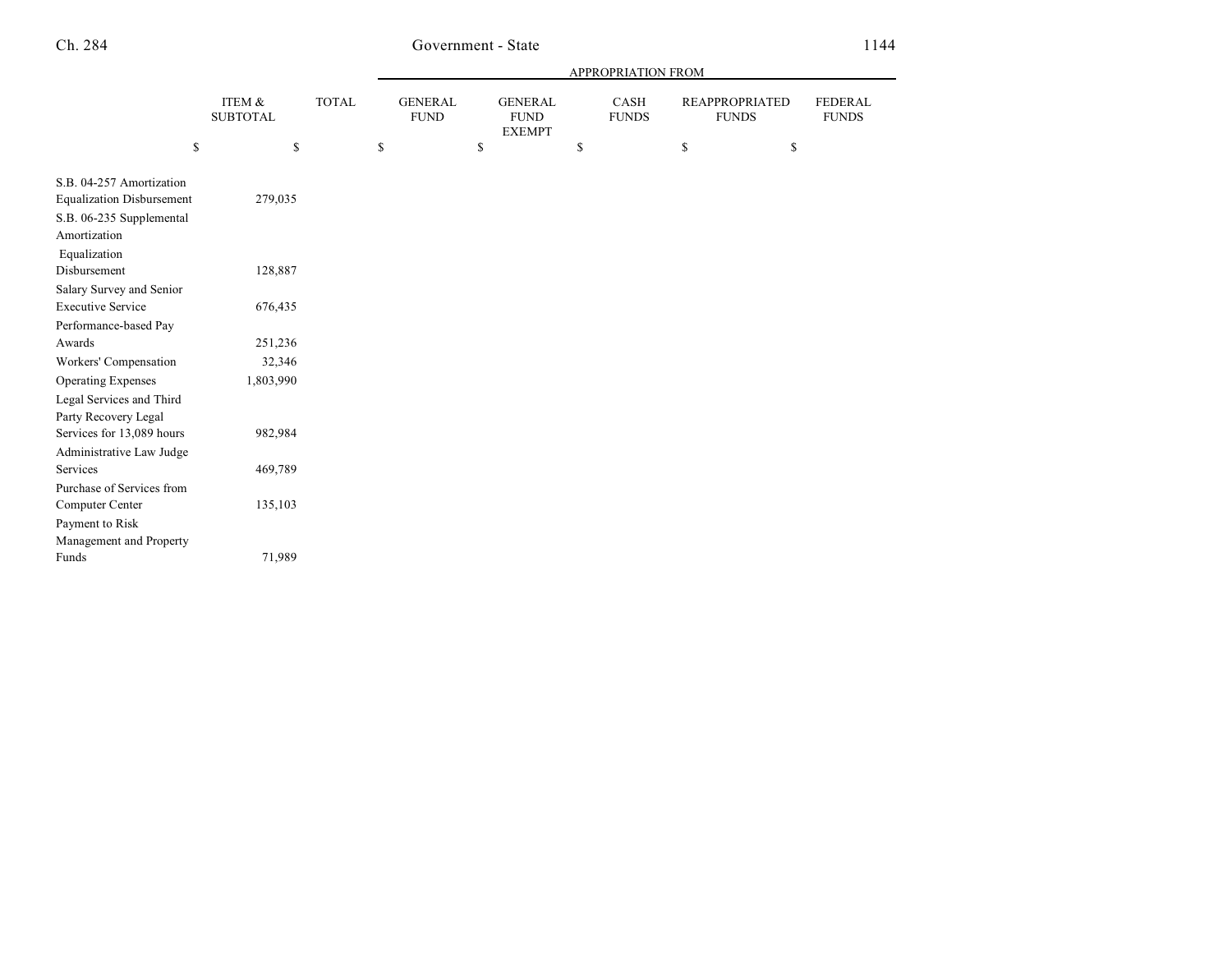| Leased Space           | 394,236    |               |                      |                        |            |
|------------------------|------------|---------------|----------------------|------------------------|------------|
| Capitol Complex Leased |            |               |                      |                        |            |
| Space                  | 395,208    |               |                      |                        |            |
| General Professional   |            |               |                      |                        |            |
| Services and Special   |            |               |                      |                        |            |
| Projects <sup>8</sup>  | 2,006,184  |               |                      |                        |            |
|                        | 27,922,700 | 12,011,895(M) | 873,836 <sup>a</sup> | 1,674,195 <sup>b</sup> | 13,362,774 |

<sup>a</sup> Of this amount, \$254,463 shall be from the Children's Basic Health Plan Trust Fund created in Section 25.5-8-105 (1), C.R.S.; \$229,457 shall be from the Colorado Cares RX Program Cash Fund created in Section 25.5-2.5-105 (1), C.R.S.; \$158,956 shall be from the Health Care Expansion Fund created in Section 24-22-117 (2) (a) (I), C.R.S.; \$80,745 shall be from estate recoveries; \$55,343 shall be from the Primary Care Fund created in Section 24-22-117 (2) (b) (I), C.R.S.; \$33,679 shall be from the Autism Treatment Fund created in Section 25.5-6-805, C.R.S.; \$31,509 shall be from the Short-term Innovative Health Program Grant Fund created in Section 25-36-101 (1), C.R.S.; \$28,972 shall be from the Coordinated Care for People with Disabilities Fund created in Section 25.5-6-111 (4), C.R.S.; and \$712 shall be from the Comprehensive Primary and Preventive Care Fund created in Section 25.5-3-207 (1), C.R.S.

<sup>b</sup> Of this amount, \$1,670,858 shall be a transfer from the Department of Human Services, and \$3,337 shall from Old Age Pension Fund moneys appropriated to the Department of Human Services, pursuant to Article 24 of the State Constitution.

**SECTION 23.** Part VII (2) of section 2 of House Bill 08-1375, enacted at the Second Regular Session of the Sixty-sixth General Assembly, is amended to read:

Section 2. **Appropriation.**

# **PART VII DEPARTMENT OF HUMAN SERVICES**

|                   | (2) OFFICE OF INFORMATION TECHNOLOGY SERVICES |                    |                        |                      |                      |
|-------------------|-----------------------------------------------|--------------------|------------------------|----------------------|----------------------|
| Personal Services | 5,961,739                                     | 4.597.188          | $143.438$ <sup>a</sup> | 463.361 <sup>b</sup> | 757.752 <sup>c</sup> |
|                   | $(78.6 \text{ FFE})$                          |                    |                        |                      |                      |
| Ch. 284           |                                               | Government - State |                        |                      | 1145                 |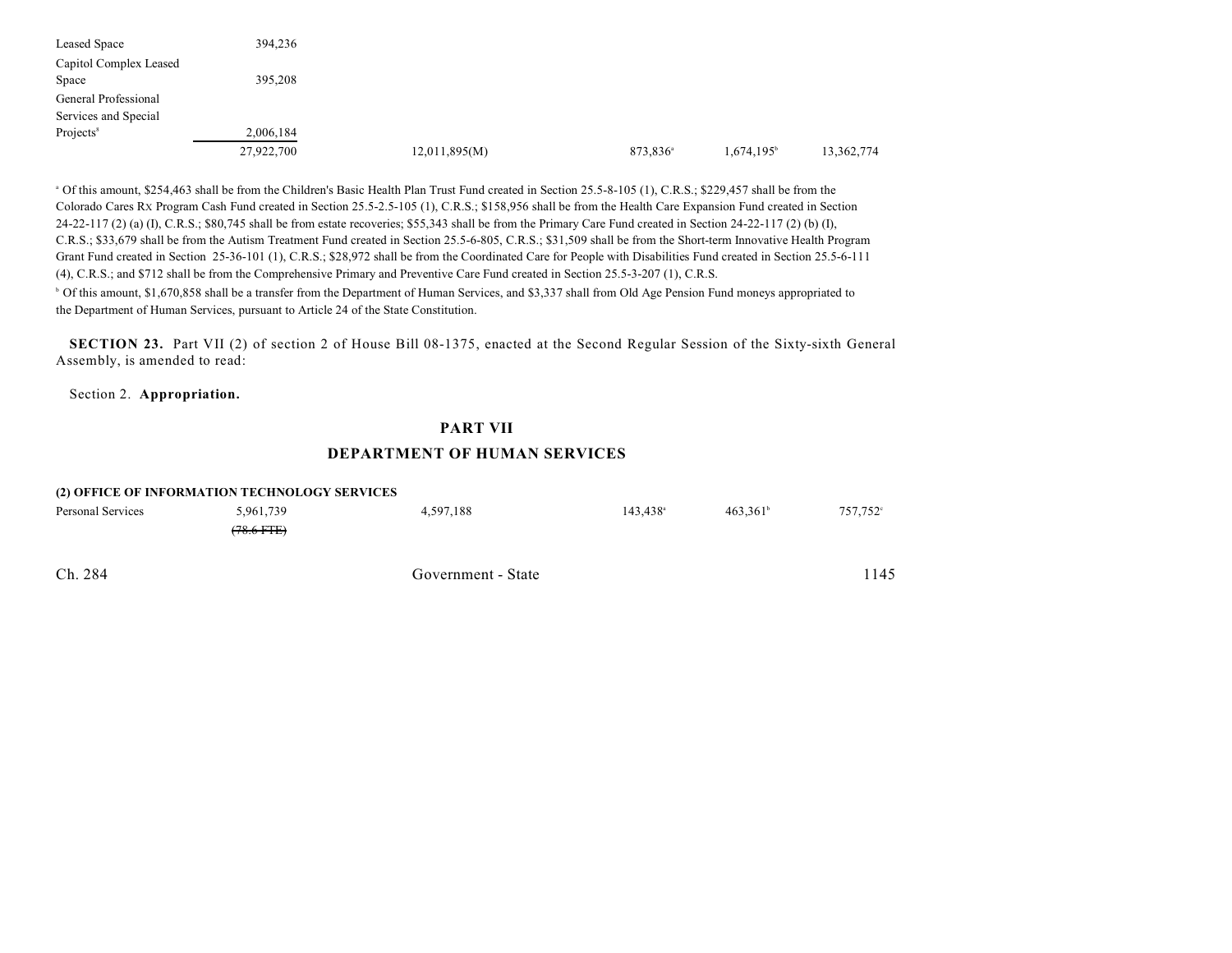| <b>APPROPRIATION FROM</b> |  |
|---------------------------|--|
|                           |  |

|                           | ITEM &<br><b>SUBTOTAL</b> | <b>TOTAL</b> | <b>GENERAL</b><br><b>FUND</b> | <b>GENERAL</b><br><b>FUND</b><br><b>EXEMPT</b> | CASH<br><b>FUNDS</b>     | <b>REAPPROPRIATED</b><br><b>FUNDS</b> | <b>FEDERAL</b><br><b>FUNDS</b> |
|---------------------------|---------------------------|--------------|-------------------------------|------------------------------------------------|--------------------------|---------------------------------------|--------------------------------|
|                           | $\mathbf S$               | \$<br>\$     |                               | \$                                             | \$<br>\$                 |                                       | \$                             |
|                           | $(72.6$ FTE)              |              |                               |                                                |                          |                                       |                                |
| <b>Operating Expenses</b> | 407,176                   |              | 324,068                       |                                                |                          | $16,855$ <sup>d</sup>                 | $66,253$ °                     |
| Purchase of Services from |                           |              |                               |                                                |                          |                                       |                                |
| Computer Center           | 4,463,968                 |              | 1,948,041                     |                                                | $6.051^{\circ}$          | $3,051$ <sup>f</sup>                  | 2,506,825°                     |
| Microcomputer Lease       |                           |              |                               |                                                |                          |                                       |                                |
| Payments                  | 539,344                   |              | 301,832                       |                                                | $15,466$ <sup>s</sup>    | $128,647$ <sup>h</sup>                | 93,399°                        |
| Colorado Trails           | 9,376,829                 |              | 5,062,536                     |                                                |                          |                                       | 4,314,293                      |
|                           | $(48.0$ FTE)              |              |                               |                                                |                          |                                       |                                |
| County Financial          |                           |              |                               |                                                |                          |                                       |                                |
| Management System         | 1,515,836                 |              | 781,835                       |                                                |                          |                                       | 734,001°                       |
| <b>Health Information</b> |                           |              |                               |                                                |                          |                                       |                                |
| Management System         | 339,168                   |              | 211,290                       |                                                |                          | 127,878 <sup>j</sup>                  |                                |
| Client Index Project      | 156,116                   |              | 89,634                        |                                                |                          |                                       | 66,482 <sup>c</sup>            |
|                           | $(3.0$ FTE)               |              |                               |                                                |                          |                                       |                                |
| National Aging Program    |                           |              |                               |                                                |                          |                                       |                                |
| Information System        | 93,114                    |              | 15,526                        |                                                | $7,752(L)^k$             |                                       | 69,836                         |
| Colorado Benefits         |                           |              |                               |                                                |                          |                                       |                                |
| Management System         |                           |              |                               |                                                |                          |                                       |                                |
| (CBMS)                    | 22,857,178                |              | 3,587,435                     |                                                | $1,834,289$ <sup>m</sup> | 7,933,727 <sup>n</sup>                | 9,501,727°                     |
|                           | $(47.1$ FTE)              |              |                               |                                                |                          |                                       |                                |
| <b>CBMS SAS-70 Audit</b>  | 149,000                   |              | 23,386                        |                                                | $11,957^m$               | 51,718 <sup>n</sup>                   | 61,939°                        |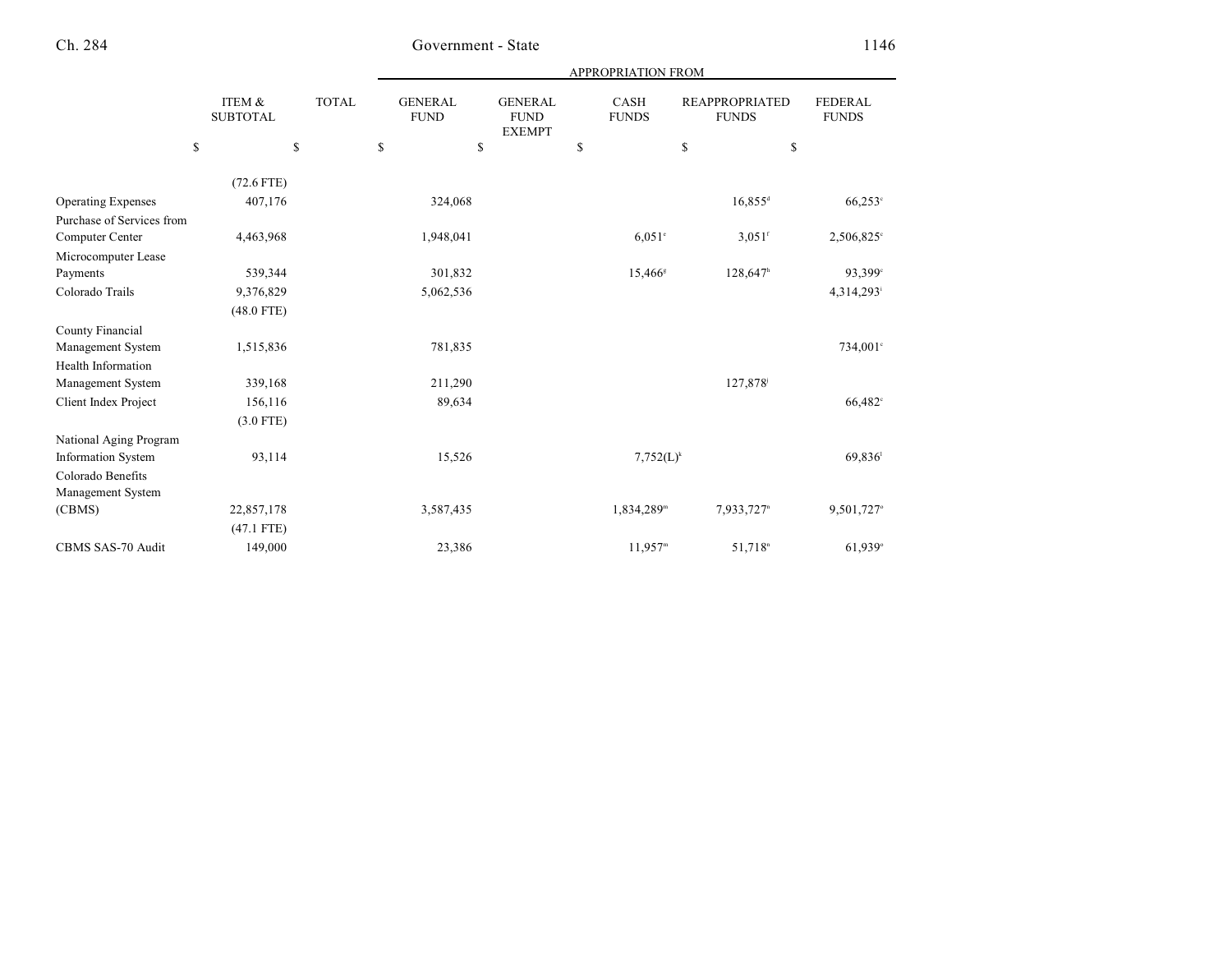| <b>CBMS TANF</b>               |           |            |                       |                       |                        |
|--------------------------------|-----------|------------|-----------------------|-----------------------|------------------------|
| <b>Reauthorization Changes</b> | 2,838,755 |            |                       |                       | 2,838,755 <sup>P</sup> |
| Multiuse Network               |           |            |                       |                       |                        |
| Payments                       | 2,282,929 | 1,392,586  | $22,829$ <sup>s</sup> | $182,635^h$           | 684,879 <sup>c</sup>   |
| <b>Communication Services</b>  |           |            |                       |                       |                        |
| Payments                       | 163,475   | 138.954    |                       | $24,521$ <sup>q</sup> |                        |
|                                |           | 51,144,627 |                       |                       |                        |

<sup>a</sup> This amount shall be from patient fees and patient revenues from the Mental Health Institutes.

<sup>b</sup> Of this amount, it is estimated that \$302,368, including \$237,497 Medicaid cash funds, shall be transferred from the Department of Health Care Policy and Financing, and \$160,993 shall be from various sources of reappropriated funds, including indirect cost recoveries.

 Of these amounts, it is estimated that \$1,861,427 shall be from Food Stamp funds, \$1,149,394 shall be from the Temporary Assistance for Needy Families Block <sup>c</sup> Grant, \$473,429 shall be from Child Care Development Funds, \$96,108 shall be from the federal Substance Abuse Prevention and Treatment Block Grant, and \$1,329,233 shall be from various sources of federal funds.

<sup>d</sup> This amount shall be from Medicaid funds transferred from the Department of Health Care Policy and Financing.

 Of this amount, it is estimated that \$3,812 shall be from patient fees from the Mental Health Institutes, and \$2,239 shall be from the Records and Reports Fund <sup>e</sup> created in Section 19-1-307 (2.5), C.R.S.

 Of this amount, it is estimated that \$2,774 shall be from Medicaid funds transferred from the Department of Health Care Policy and Financing and \$277 shall be <sup>f</sup> from various sources of reappropriated funds.

<sup>8</sup> These amounts shall be from various sources of cash funds.

<sup>h</sup> Of these amounts, it is estimated that \$170,327 shall be Medicaid funds transferred from the Department of Health Care Policy and Financing, and \$140,955 shall be from various sources of reappropriated funds.

<sup>1</sup> Of this amount, it is estimated that \$2,765,030 shall be from Title IV-E of the Social Security Act, \$1,394,380 shall be from the Temporary Assistance to Needy Families Block Grant, and \$154,883 shall be from Child Care Development Funds.

<sup>j</sup> Of this amount, it is estimated that \$106,267 shall be transferred from Mental Health Institutes, \$12,021 shall be transferred from the Department's Regional Centers, and \$9,590 shall be transferred from the Division of Youth Corrections.

 $*$  This amount shall be from local funds.

<sup>1</sup> This amount shall be from Title III Older Americans Act funds.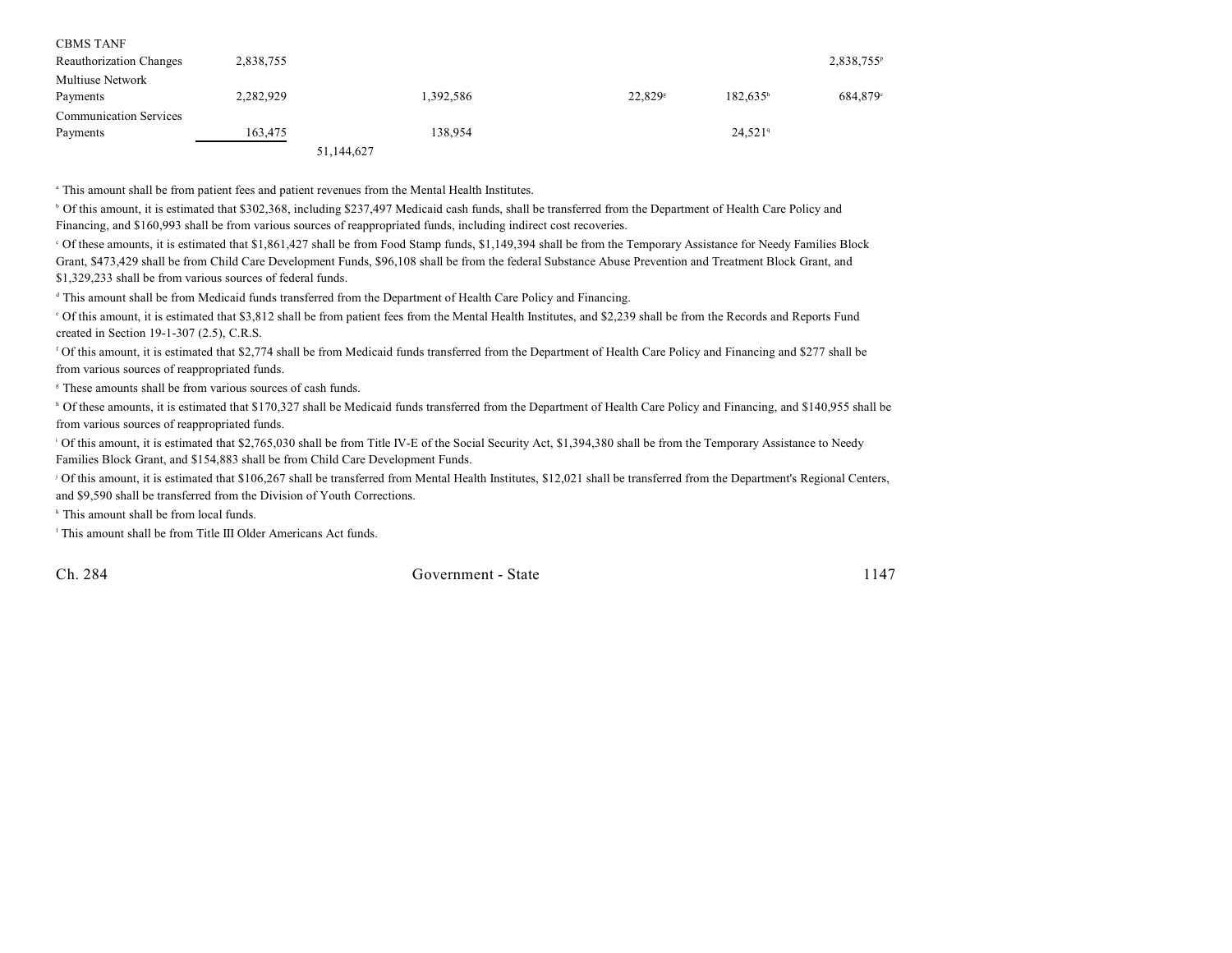|                           |       | APPROPRIATION FROM            |                               |                             |                                       |                                |  |  |  |  |
|---------------------------|-------|-------------------------------|-------------------------------|-----------------------------|---------------------------------------|--------------------------------|--|--|--|--|
| ITEM &<br><b>SUBTOTAL</b> | TOTAL | <b>GENERAL</b><br><b>FUND</b> | <b>GENERAL</b><br><b>FUND</b> | <b>CASH</b><br><b>FUNDS</b> | <b>REAPPROPRIATED</b><br><b>FUNDS</b> | <b>FEDERAL</b><br><b>FUNDS</b> |  |  |  |  |
|                           |       |                               | <b>EXEMPT</b>                 |                             |                                       |                                |  |  |  |  |
| Φ                         |       |                               |                               |                             |                                       |                                |  |  |  |  |

It is estimated that these amounts shall be from the Old Age Pension Fund created in Section 1 of Article XXIV of the State Constitution. <sup>m</sup>

" These amounts shall be transferred from the Department of Health Care Policy and Financing.

<sup>o</sup> Of these amounts, it is estimated that \$6,611,855 shall be from the Temporary Assistance for Needy Families Block Grant, \$2,951,811 shall be from Food Stamp funds.

P This amount shall be from the Temporary Assistance for Needy Families Block Grant. Any portion of these funds that remains unexpended and unencumbered at the end of FY 2008-09 shall be made available for expenditure in FY 2009-10 for CBMS changes related to the reauthorization of the federal TANF program.

<sup>q</sup> This amount shall be from various sources of reappropriated funds.

**SECTION 24.** Part IX (1) of section 2 of House Bill 08-1375, enacted at the Second Regular Session of the Sixty-sixth General Assembly, is amended to read:

Section 2. **Appropriation.**

## **PART IX DEPARTMENT OF LABOR AND EMPLOYMENT**

#### **(1) EXECUTIVE DIRECTOR'S OFFICE**

| Personal Services        | 12,605,645    |
|--------------------------|---------------|
|                          | $(167.4$ FTE) |
|                          | $(164.4$ FTE) |
| Health, Life, and Dental | 4,961,728     |
| Short-term Disability    | 84,509        |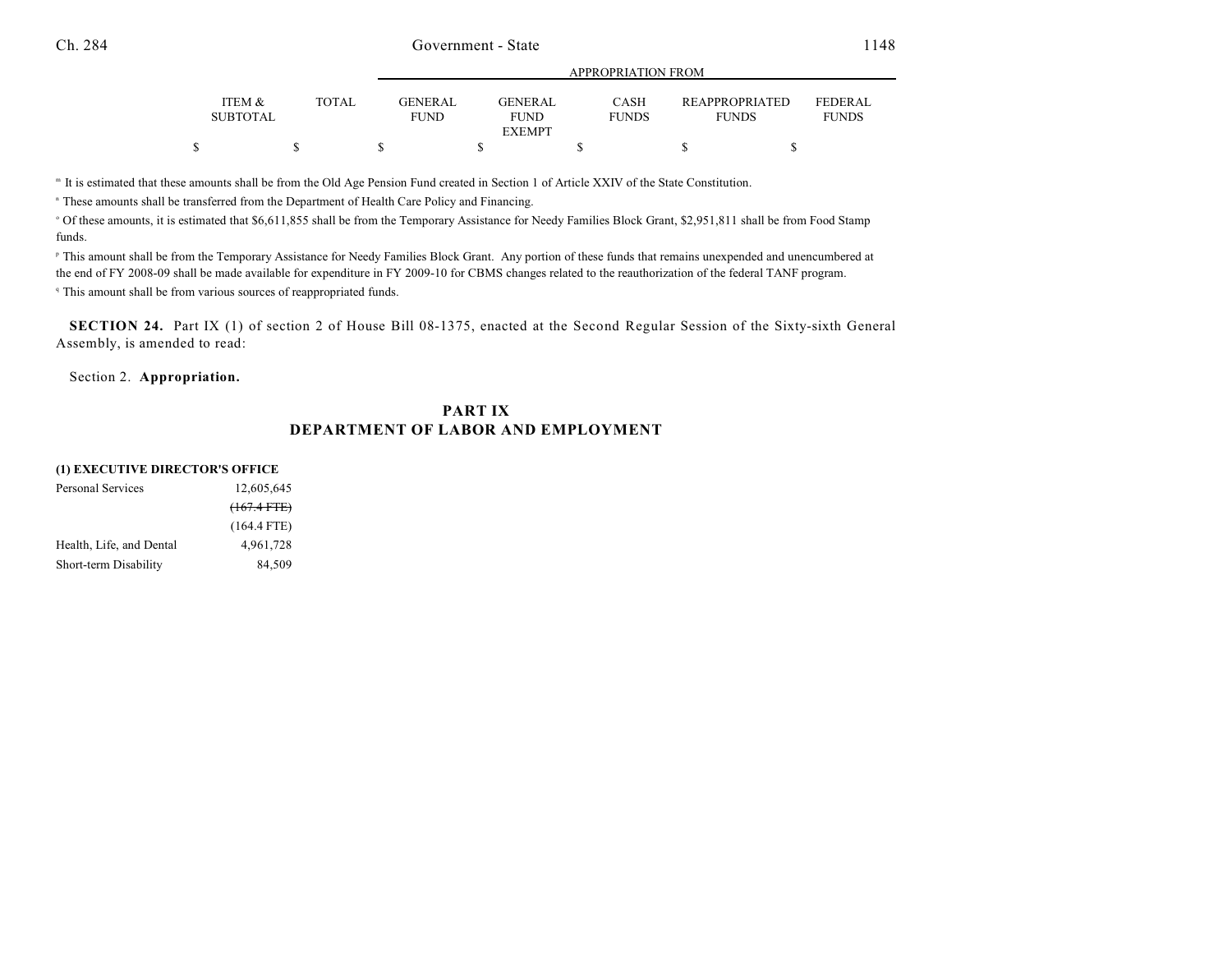| S.B. 04-257 Amortization         |           |  |
|----------------------------------|-----------|--|
| <b>Equalization Disbursement</b> | 1,040,110 |  |
| S.B. 06-235 Supplemental         |           |  |
| Amortization Equalization        |           |  |
| Disbursement                     | 487,552   |  |
| Salary Survey and Senior         |           |  |
| <b>Executive Service</b>         | 2,545,895 |  |
| Performance-based Pay            |           |  |
| Awards                           | 957,125   |  |
| Shift Differential               | 28,162    |  |
| Workers' Compensation            | 759,115   |  |
| <b>Operating Expenses</b>        | 1,533,477 |  |
| Legal Services for 7,876         |           |  |
| hours                            | 591,488   |  |
| Purchase of Services from        |           |  |
| Computer Center                  | 1,429,057 |  |
| Multiuse Network                 |           |  |
| Payments                         | 75,274    |  |
| Payment to Risk                  |           |  |
| Management and Property          |           |  |
| Funds                            | 124,233   |  |
| Vehicle Lease Payments           | 93,840    |  |
| <b>Leased Space</b>              | 3,689,248 |  |
| Capitol Complex Leased           |           |  |
| Space                            | 27,324    |  |
| <b>Communication Services</b>    |           |  |
| Payments                         | 1,182     |  |
| Utilities                        | 260,309   |  |
|                                  |           |  |

Ch. 284

Government - Stat

 $e$  1149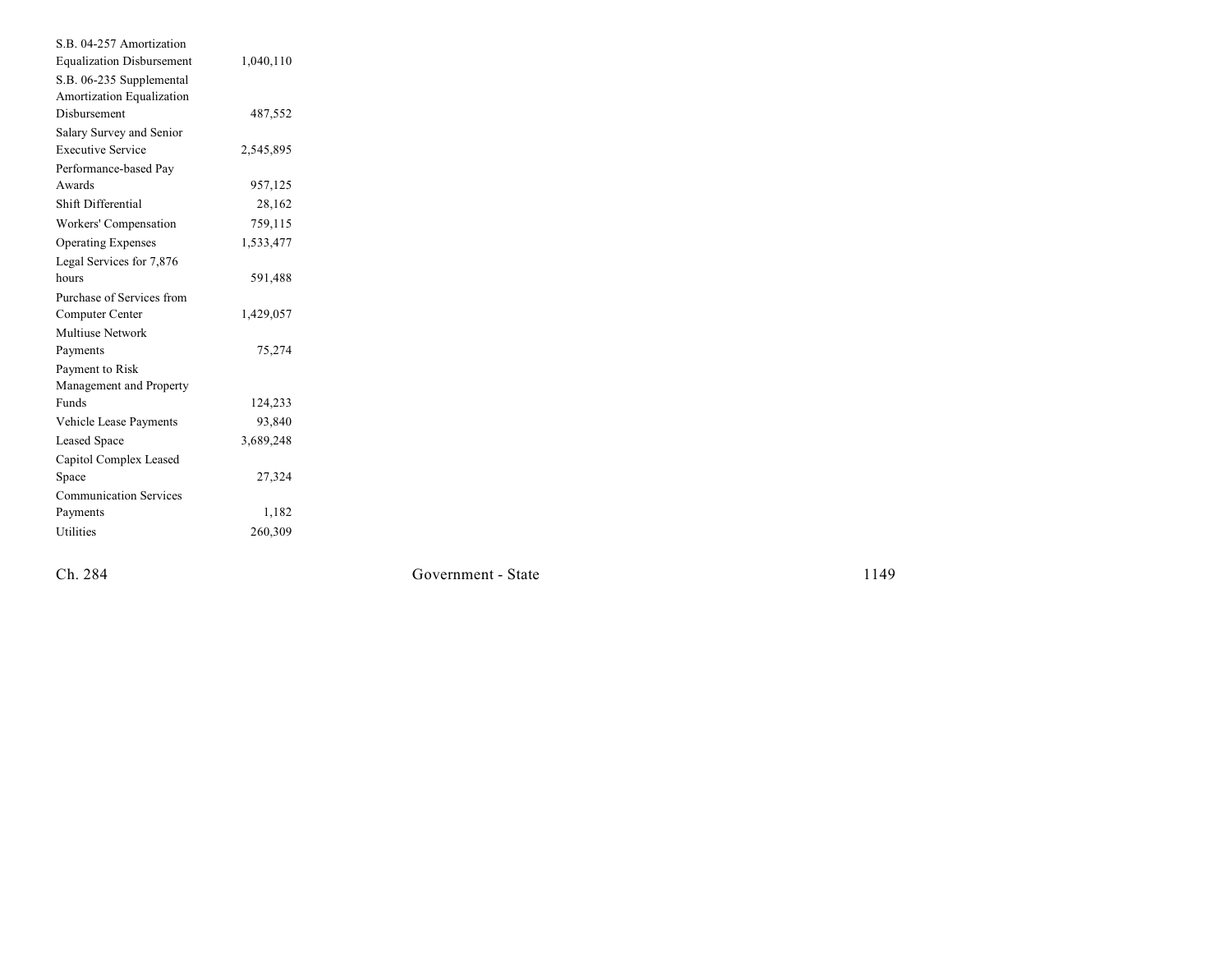APPROPRIATION FROM

|                                             |    |                           |    |            | APPROPRIATION FROM |  |                               |  |                                                |                         |                             |                                       |            |                                |
|---------------------------------------------|----|---------------------------|----|------------|--------------------|--|-------------------------------|--|------------------------------------------------|-------------------------|-----------------------------|---------------------------------------|------------|--------------------------------|
|                                             |    | ITEM &<br><b>SUBTOTAL</b> |    |            | <b>TOTAL</b>       |  | <b>GENERAL</b><br><b>FUND</b> |  | <b>GENERAL</b><br><b>FUND</b><br><b>EXEMPT</b> |                         | <b>CASH</b><br><b>FUNDS</b> | <b>REAPPROPRIATED</b><br><b>FUNDS</b> |            | <b>FEDERAL</b><br><b>FUNDS</b> |
|                                             | \$ |                           | \$ |            | \$                 |  | \$                            |  | \$                                             |                         | \$                          | \$                                    |            |                                |
| Information Technology<br>Asset Maintenance |    | 553,627                   |    |            |                    |  |                               |  |                                                |                         |                             |                                       |            |                                |
| Statewide Indirect Cost                     |    |                           |    |            |                    |  |                               |  |                                                |                         |                             |                                       |            |                                |
| Assessment                                  |    | 545,879                   |    |            |                    |  |                               |  |                                                |                         |                             |                                       |            |                                |
| Disaster Recovery                           |    | 484,144                   |    |            |                    |  |                               |  |                                                |                         |                             |                                       |            |                                |
|                                             |    |                           |    | 32,878,923 |                    |  |                               |  |                                                | 16,989,928 <sup>a</sup> |                             | 1,125,882 <sup>b</sup>                | 14,763,113 |                                |

<sup>a</sup> Of this amount, it is estimated that \$6,940,614 shall be from the Employment Support Fund pursuant to Section 8-77-109 (1), C.R.S., \$5,646,655 shall be from the Workers' Compensation Cash Fund created in Section 8-44-112 (7), C.R.S., \$799,499 shall be from the Unemployment Revenue Fund created in Section 8-77-106 (1), C.R.S., \$445,488 shall be from the Major Medical Insurance Fund created in Section 8-46-202 (1), C.R.S. and the Subsequent Injury Fund created in Section 8-46-101 (1) (b) (I), C.R.S., \$383,320 shall be from the Boiler Inspection Fund created in Section 9-4-109 (4), C.R.S., \$345,922 shall be from the Petroleum Storage Tank Fund created in Section 8-20.5-103 (1), C.R.S., and \$2,428,430 shall be from various cash fund sources.

<sup>b</sup> Of this amount, \$964,000 shall be transferred from the Division of Oil and Public Safety from funds appropriated for indirect cost recoveries from the Petroleum Storage Tank Fund created in Section 8-20.5-103 (1), C.R.S., \$157,598 shall be from statewide indirect cost recoveries, and \$4,284 shall be from the Department of Public Health and Environment.

**SECTION 25.** Part XII (1) and (5) of section 2 of House Bill 08-1375, enacted at the Second Regular Session of the Sixty-sixth General Assembly, are amended to read:

Section 2. **Appropriation.**

## **PART XII DEPARTMENT OF LOCAL AFFAIRS**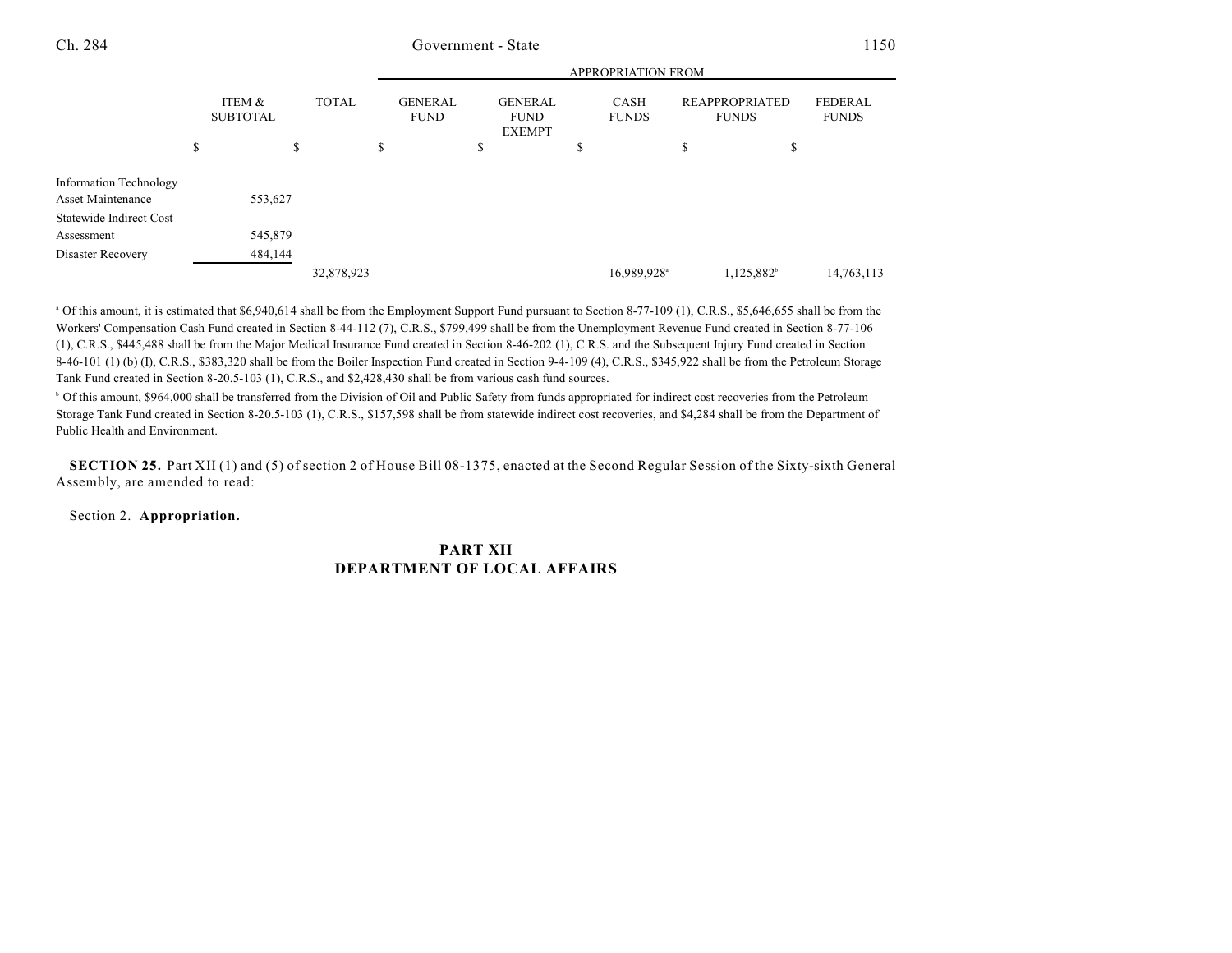| (1) EXECUTIVE DIRECTOR'S OFFICE  |           |             |                      |                        |         |
|----------------------------------|-----------|-------------|----------------------|------------------------|---------|
| Personal Services                | 1,155,424 | 40,513      |                      | 1,114,911 <sup>a</sup> |         |
|                                  |           | $(0.5$ FTE) |                      | $(13.5 FTE)$           |         |
|                                  |           |             |                      | $(12.7$ FTE)           |         |
| Health, Life, and Dental         | 1,075,731 | 562,973     | 139,277 <sup>b</sup> | 172,119°               | 201,362 |
| Short-term Disability            | 15,738    | 5,241       | 2,129 <sup>b</sup>   | $4,238^{\circ}$        | 4,130   |
| S.B. 04-257 Amortization         |           |             |                      |                        |         |
| <b>Equalization Disbursement</b> | 193,694   | 64,510      | 26,498 <sup>b</sup>  | 51,858 <sup>c</sup>    | 50,828  |
| S.B. 06-235 Supplemental         |           |             |                      |                        |         |
| Amortization Equalization        |           |             |                      |                        |         |
| Disbursement                     | 90,794    | 30,239      | $11,663^b$           | $25,066$ °             | 23,826  |
| Salary Survey and Senior         |           |             |                      |                        |         |
| <b>Executive Service</b>         | 458,469   | 161,726     | 68,068 <sup>b</sup>  | 94,235°                | 134,440 |
| Performance-based Pay            |           |             |                      |                        |         |
| Awards                           | 184,590   | 92,714      | $18,125^{\circ}$     | $26,488$ °             | 47,263  |
| Workers' Compensation            | 34,064    | 31,674      | 1,073 <sup>b</sup>   | $1,317$ °              |         |
| <b>Operating Expenses</b>        | 144,175   | 132,413     |                      |                        | 11,762  |
| Legal Services for 1,790         |           |             |                      |                        |         |
| hours                            | 134,429   | 121,970     | 6,312 <sup>b</sup>   | $1,268^{\circ}$        | 4,879   |
| Purchase of Services from        |           |             |                      |                        |         |
| Computer Center                  | 40,303    | 40,303      |                      |                        |         |
| <b>Multiuse Network</b>          |           |             |                      |                        |         |
| Payments                         | 67,409    | 37,835      | $3,241$ <sup>b</sup> | $4,777$ °              | 21,556  |
| Payment to Risk                  |           |             |                      |                        |         |
| Management and Property          |           |             |                      |                        |         |
| Funds                            | 17,928    | 16,673      | 1,122 <sup>b</sup>   | 133 <sup>c</sup>       |         |
|                                  |           |             |                      |                        |         |
|                                  |           |             |                      |                        |         |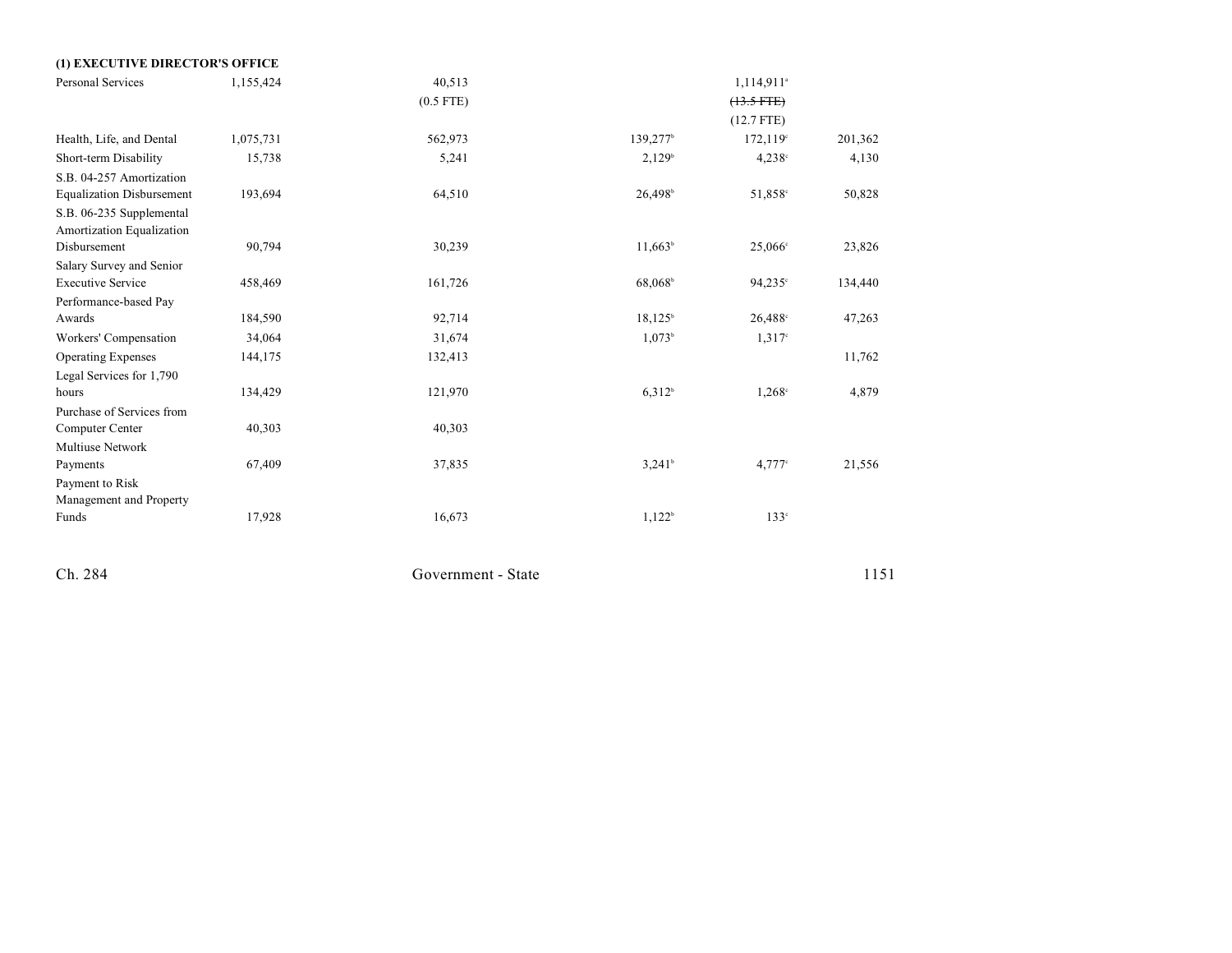|                                                         |    |                           |    |           | APPROPRIATION FROM |         |    |  |    |                       |    |                        |                        |  |  |                               |  |  |                                                |  |                             |                                       |  |                                |
|---------------------------------------------------------|----|---------------------------|----|-----------|--------------------|---------|----|--|----|-----------------------|----|------------------------|------------------------|--|--|-------------------------------|--|--|------------------------------------------------|--|-----------------------------|---------------------------------------|--|--------------------------------|
|                                                         |    | ITEM &<br><b>SUBTOTAL</b> |    |           |                    |         |    |  |    |                       |    |                        | <b>TOTAL</b>           |  |  | <b>GENERAL</b><br><b>FUND</b> |  |  | <b>GENERAL</b><br><b>FUND</b><br><b>EXEMPT</b> |  | <b>CASH</b><br><b>FUNDS</b> | <b>REAPPROPRIATED</b><br><b>FUNDS</b> |  | <b>FEDERAL</b><br><b>FUNDS</b> |
|                                                         | \$ |                           | \$ |           | $\mathbb{S}$       |         | \$ |  | \$ |                       | \$ | \$                     |                        |  |  |                               |  |  |                                                |  |                             |                                       |  |                                |
| Vehicle Lease Payments<br><b>Information Technology</b> |    | 95,937                    |    |           |                    | 77,430  |    |  |    |                       |    | 18,507 <sup>c</sup>    |                        |  |  |                               |  |  |                                                |  |                             |                                       |  |                                |
| <b>Asset Maintenance</b>                                |    | 104,793                   |    |           |                    | 29,913  |    |  |    | $13,049$ <sup>b</sup> |    | $37,507$ °             | 24,324                 |  |  |                               |  |  |                                                |  |                             |                                       |  |                                |
| <b>Leased Space</b>                                     |    | 80,988                    |    |           |                    | 16,692  |    |  |    |                       |    | $12,430^{\circ}$       | 51,866                 |  |  |                               |  |  |                                                |  |                             |                                       |  |                                |
| Capitol Complex Leased<br>Space                         |    | 473,484                   |    |           |                    | 346,132 |    |  |    | $24,391$ <sup>d</sup> |    | 55,408 <sup>c</sup>    | 47,553                 |  |  |                               |  |  |                                                |  |                             |                                       |  |                                |
| <b>Communication Services</b><br>Payments               |    | 27,788                    |    |           |                    | 13,894  |    |  |    |                       |    |                        | 13,894                 |  |  |                               |  |  |                                                |  |                             |                                       |  |                                |
| Moffat Tunnel                                           |    |                           |    |           |                    |         |    |  |    |                       |    |                        |                        |  |  |                               |  |  |                                                |  |                             |                                       |  |                                |
| Improvement District                                    |    | 92,958                    |    |           |                    |         |    |  |    | 92,958 <sup>c</sup>   |    |                        |                        |  |  |                               |  |  |                                                |  |                             |                                       |  |                                |
| Workforce Development<br>Council                        |    | 466,016                   |    |           |                    |         |    |  |    |                       |    | $466,016$ <sup>f</sup> |                        |  |  |                               |  |  |                                                |  |                             |                                       |  |                                |
|                                                         |    |                           |    |           |                    |         |    |  |    |                       |    | $(4.0$ FTE)            |                        |  |  |                               |  |  |                                                |  |                             |                                       |  |                                |
| Workforce Improvement<br>Grants                         |    | 870,000                   |    |           |                    |         |    |  |    | $20,000$ <sup>s</sup> |    |                        | 850,000<br>$(1.0$ FTE) |  |  |                               |  |  |                                                |  |                             |                                       |  |                                |
|                                                         |    |                           |    | 5,824,712 |                    |         |    |  |    |                       |    |                        |                        |  |  |                               |  |  |                                                |  |                             |                                       |  |                                |

<sup>a</sup> This amount shall be from indirect cost recoveries.

 $\degree$  These amounts shall be from various sources of cash funds.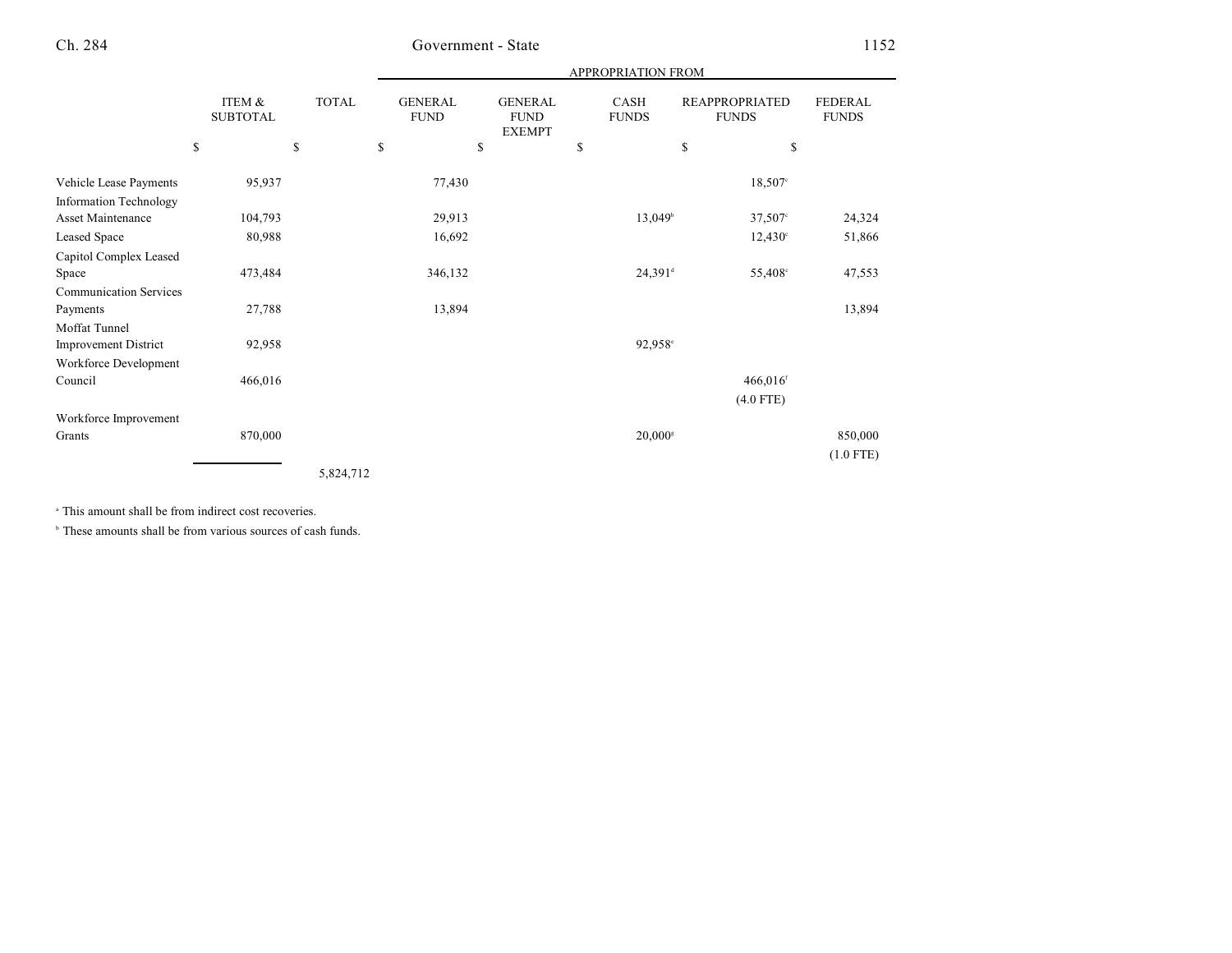These amounts shall be from the Local Government Mineral and Energy Impact Grants and Disbursements line item, which includes moneys in the Local <sup>c</sup> Government Severance Tax Fund created in Section 39-29-110 (1) (a) (I), C.R.S., and moneys in the Local Government Mineral Impact Fund created in Section 34-63-102 (5) (a) (I), C.R.S.

 Of this amount, \$10,019 shall be from the Building Regulation Fund created in Section 24-32-3309 (1), C.R.S., \$5,846 shall be from the Local Government Limited <sup>d</sup> Gaming Impact Fund created in Section 12-47.1-1601 (1) (a), C.R.S., \$4,581 shall be from the Search and Rescue Fund created in Section 33-1-112.5 (1), C.R.S., and \$3,945 shall be from the Colorado Water Resources and Power Development Authority pursuant to Section 37-95-107.6 (3) (b), C.R.S.

This amount shall be from the Moffat Tunnel Cash Fund pursuant to Section 32-8-126, C.R.S. <sup>e</sup>

This amount shall be from federal funds transferred to the Department of Local Affairs from other state agencies.

<sup>8</sup> This amount shall be from donations.

#### **(5) DIVISION OF EMERGENCY MANAGEMENT**

| Administration                  | 2,444,957  |            | 501,756     |                     | $64,241$ <sup>a</sup> | 1,878,960    |
|---------------------------------|------------|------------|-------------|---------------------|-----------------------|--------------|
|                                 |            |            | $(7.2$ FTE) |                     | $(1.0$ FTE)           | $(17.3$ FTE) |
|                                 |            |            |             |                     |                       | $(16.3$ FTE) |
| Disaster Response and           |            |            |             |                     |                       |              |
| Recovery                        | 4,950,000  |            |             | $4,500,000^{\circ}$ |                       | 450,000      |
| Preparedness Grants and         |            |            |             |                     |                       |              |
| Training                        | 10,546,340 |            |             | 10.988 <sup>c</sup> |                       | 10,535,352   |
| <b>Indirect Cost Assessment</b> | 125,809    |            |             |                     | $6,421$ <sup>a</sup>  | 119,388      |
|                                 |            | 18,067,106 |             |                     |                       |              |

<sup>a</sup> These amounts shall be from the Local Government Mineral and Energy Impact Grants and Disbursements line item, which includes moneys in the Local Government Severance Tax Fund created in Section 39-29-110 (1) (a) (I), C.R.S., and moneys in the Local Government Mineral Impact Fund created in Section 34-63-102 (5) (a) (I), C.R.S.

 $\textdegree$  This amount shall be from the Disaster Emergency Fund established in Section 24-32-2106 (2) (a), C.R.S.

 $\cdot$  This amount shall be from fees paid for emergency training programs.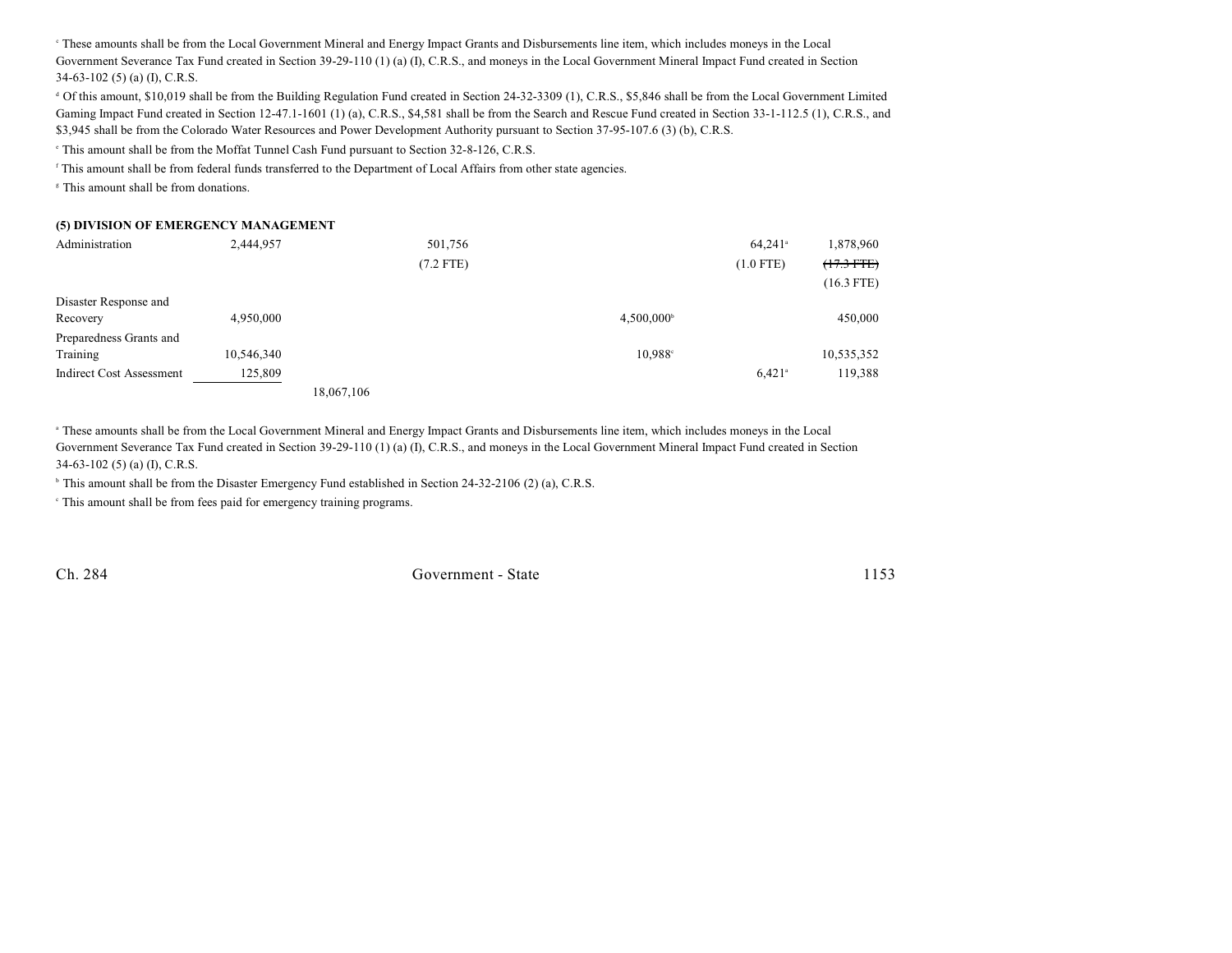|                           |       |                               | APPROPRIATION FROM     |                      |                                       |                                |  |
|---------------------------|-------|-------------------------------|------------------------|----------------------|---------------------------------------|--------------------------------|--|
| ITEM &<br><b>SUBTOTAL</b> | TOTAL | <b>GENERAL</b><br><b>FUND</b> | GENERAL<br><b>FUND</b> | CASH<br><b>FUNDS</b> | <b>REAPPROPRIATED</b><br><b>FUNDS</b> | <b>FEDERAL</b><br><b>FUNDS</b> |  |
|                           |       |                               | <b>EXEMPT</b>          |                      |                                       |                                |  |
|                           |       |                               |                        |                      |                                       |                                |  |

**SECTION 26.** Part XIII (1) of section 2 of House Bill 08-1375, enacted at the Second Regular Session of the Sixty-sixth General Assembly, is amended to read:

Section 2. **Appropriation.**

## **PART XIII DEPARTMENT OF MILITARY AND VETERANS AFFAIRS**

### **(1) EXECUTIVE DIRECTOR AND ARMY NATIONAL GUARD**

| Personal Services        | 2,147,047    | 1,922,542 | $3.624$ <sup>a</sup> | 220,881 <sup>b</sup> |
|--------------------------|--------------|-----------|----------------------|----------------------|
|                          | $(34.7$ FTE) |           |                      |                      |
|                          | $(34.3$ FTE) |           |                      |                      |
| Health, Life, and Dental | 552,233      | 191,994   | $474^\circ$          | 359,765 <sup>b</sup> |
| Short-term Disability    | 9,540        | 3,422     | 100 <sup>d</sup>     | 6.018 <sup>b</sup>   |
| S.B. 04-257              |              |           |                      |                      |
| Amortization             |              |           |                      |                      |
| Equalization             |              |           |                      |                      |
| Disbursement             | 116,543      | 41,236    | $1,240$ <sup>d</sup> | 74,067 <sup>b</sup>  |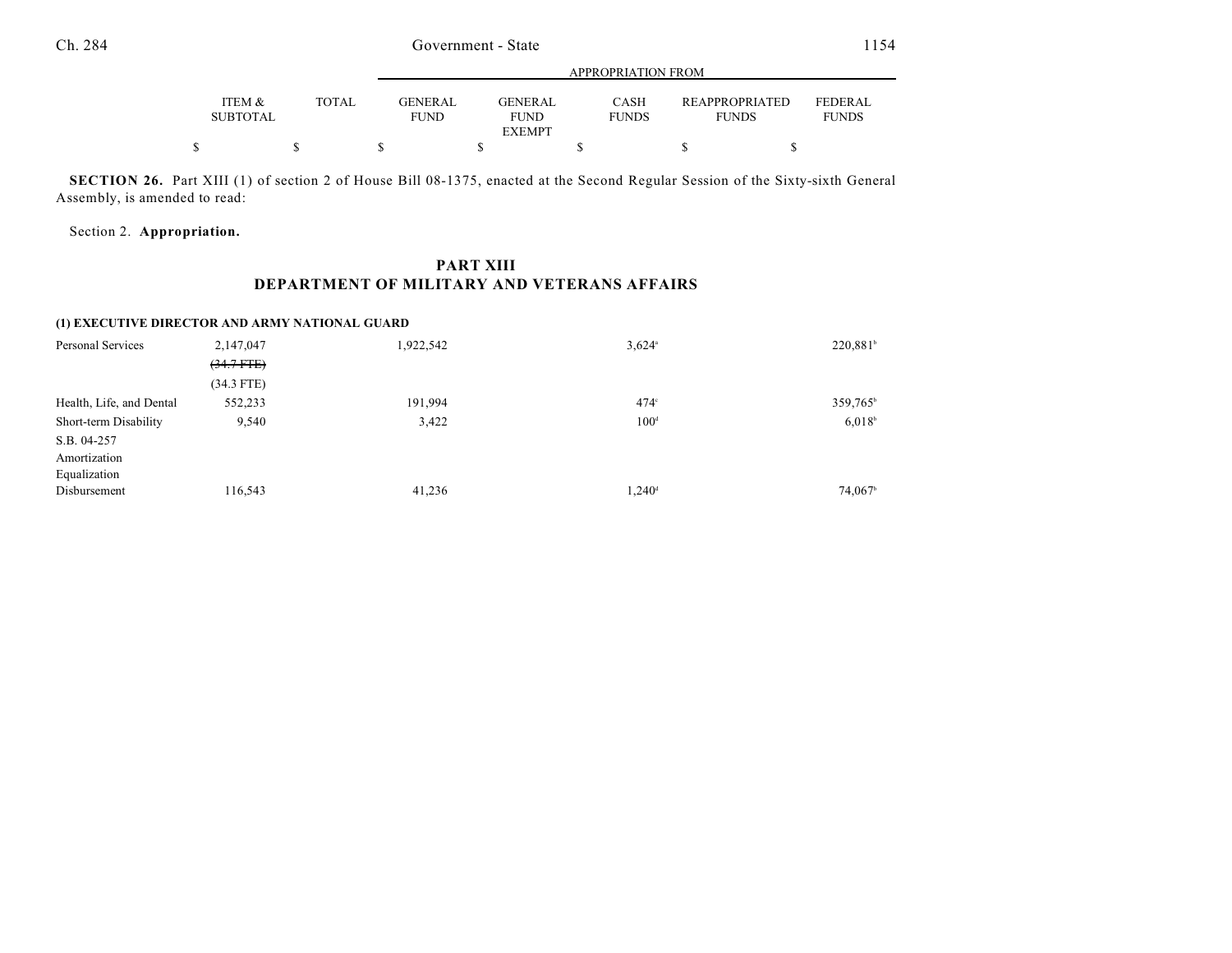| S.B. 06-235<br>Supplemental   |           |                    |                      |                      |
|-------------------------------|-----------|--------------------|----------------------|----------------------|
| Amortization                  |           |                    |                      |                      |
| Equalization                  |           |                    |                      |                      |
| Disbursement                  | 53,941    | 18,644             | 578 <sup>d</sup>     | 34,719 <sup>b</sup>  |
| Salary Survey and             |           |                    |                      |                      |
| Senior Executive              |           |                    |                      |                      |
| Service                       | 248,962   | 86,388             | $3,336^d$            | 159,238b             |
| Performance-based Pay         |           |                    |                      |                      |
| Awards                        | 110,030   | 38,360             | $1,435$ <sup>d</sup> | $70,235^{\rm b}$     |
| Shift Differential            | 17,480    |                    |                      | $17,480^{\circ}$     |
| Workers' Compensation         | 78,566    | 26,712             |                      | 51,854b              |
| <b>Operating Expenses</b>     | 2,333,640 | 1,458,068          | $46,000^\circ$       | 829,572 <sup>b</sup> |
| <b>Information Technology</b> |           |                    |                      |                      |
| Asset Maintenance             | 27,372    | 27,372             |                      |                      |
| Legal Services for 110        |           |                    |                      |                      |
| hours                         | 8,261     | 8,261              |                      |                      |
| Purchase of Services          |           |                    |                      |                      |
| from Computer Center          | 10,581    | 10,581             |                      |                      |
| Multiuse Network              |           |                    |                      |                      |
| Payments                      | 11,235    | 11,235             |                      |                      |
| Payment to Risk               |           |                    |                      |                      |
| Management and                |           |                    |                      |                      |
| Property Funds                | 153,342   | 153,342            |                      |                      |
| Vehicle Lease Payments        | 48,676    | 48,676             |                      |                      |
| Leased Space                  | 44,978    | 44,978             |                      |                      |
| Capitol Complex Leased        |           |                    |                      |                      |
| Space                         | 81,972    | 62,220             |                      | $19,752^b$           |
| Ch. 284                       |           | Government - State |                      | 1155                 |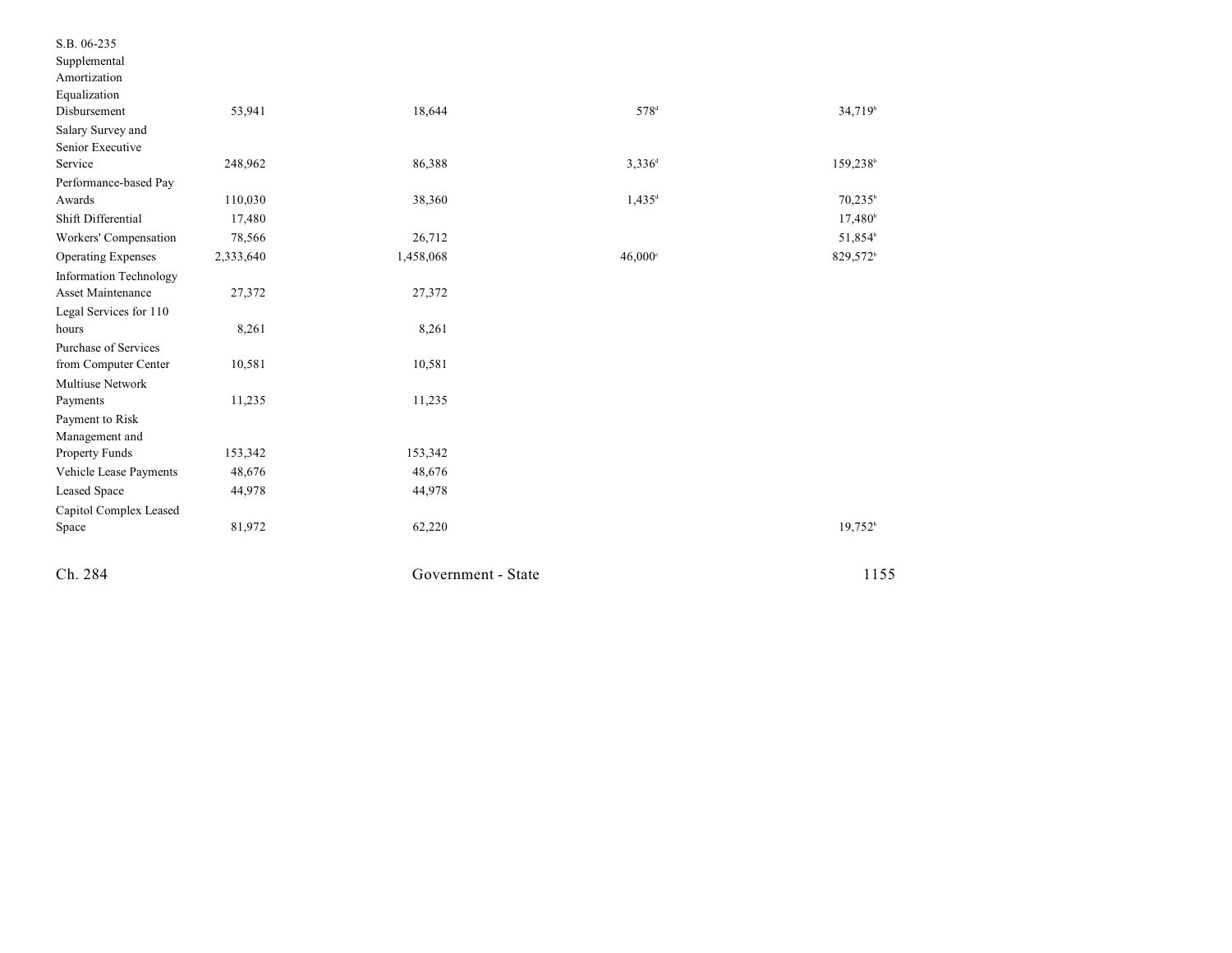|                                                |                           |              |                               |                                                | <b>APPROPRIATION FROM</b>   |                                       |                                        |
|------------------------------------------------|---------------------------|--------------|-------------------------------|------------------------------------------------|-----------------------------|---------------------------------------|----------------------------------------|
|                                                | ITEM &<br><b>SUBTOTAL</b> | <b>TOTAL</b> | <b>GENERAL</b><br><b>FUND</b> | <b>GENERAL</b><br><b>FUND</b><br><b>EXEMPT</b> | <b>CASH</b><br><b>FUNDS</b> | <b>REAPPROPRIATED</b><br><b>FUNDS</b> | <b>FEDERAL</b><br><b>FUNDS</b>         |
|                                                | \$                        | \$           | \$                            | \$                                             | \$                          | \$<br>\$                              |                                        |
| Communication                                  |                           |              |                               |                                                |                             |                                       |                                        |
| Services Payments                              | 11,233                    |              | 11,233                        |                                                |                             |                                       |                                        |
| Local Armory Incentive                         |                           |              |                               |                                                |                             |                                       |                                        |
| Plan                                           | 46,610                    |              |                               |                                                | $46,610^{\circ}$            |                                       |                                        |
| Distance Learning                              | 3,000                     |              |                               |                                                | $3,000$ <sup>f</sup>        |                                       |                                        |
| Colorado National<br><b>Guard Tuition Fund</b> | 825,803                   |              | 175,803                       |                                                |                             | 650,000 <sup>s</sup>                  |                                        |
| Army National Guard                            |                           |              |                               |                                                |                             |                                       |                                        |
| Cooperative Agreement                          | 3,436,537                 |              |                               |                                                |                             |                                       | 3,436,537 <sup>b</sup><br>$(51.5$ FTE) |

10,377,582

<sup>a</sup> These amounts shall be from armory rental fees.

<sup>b</sup> These amounts are pursuant to cooperative agreements with the federal government for operations of the Colorado National Guard.

<sup>e</sup> This amount shall be from the Western Slope Military Veterans' Cemetery Fund created in Section 28-5-708 (1) (a), C.R.S.

 $\alpha$  Of these amounts, \$6,412 shall be from the Western Slope Military Veterans' Cemetery Fund created in Section 28-5-708 (1) (a), C.R.S., and \$277 shall be from armory rental fees.

 $\degree$  This amount shall be from real estate proceeds, pursuant to Section 28-3-106 (1) (s) (I), C.R.S.

<sup>f</sup> This amount shall be from the Distance Learning Cash Fund created in Section 28-3-108, C.R.S.

<sup>8</sup> This amount shall be from the Department of Higher Education, Colorado Commission on Higher Education financial assistance program, pursuant to Section 23-3.3-202 (2), C.R.S.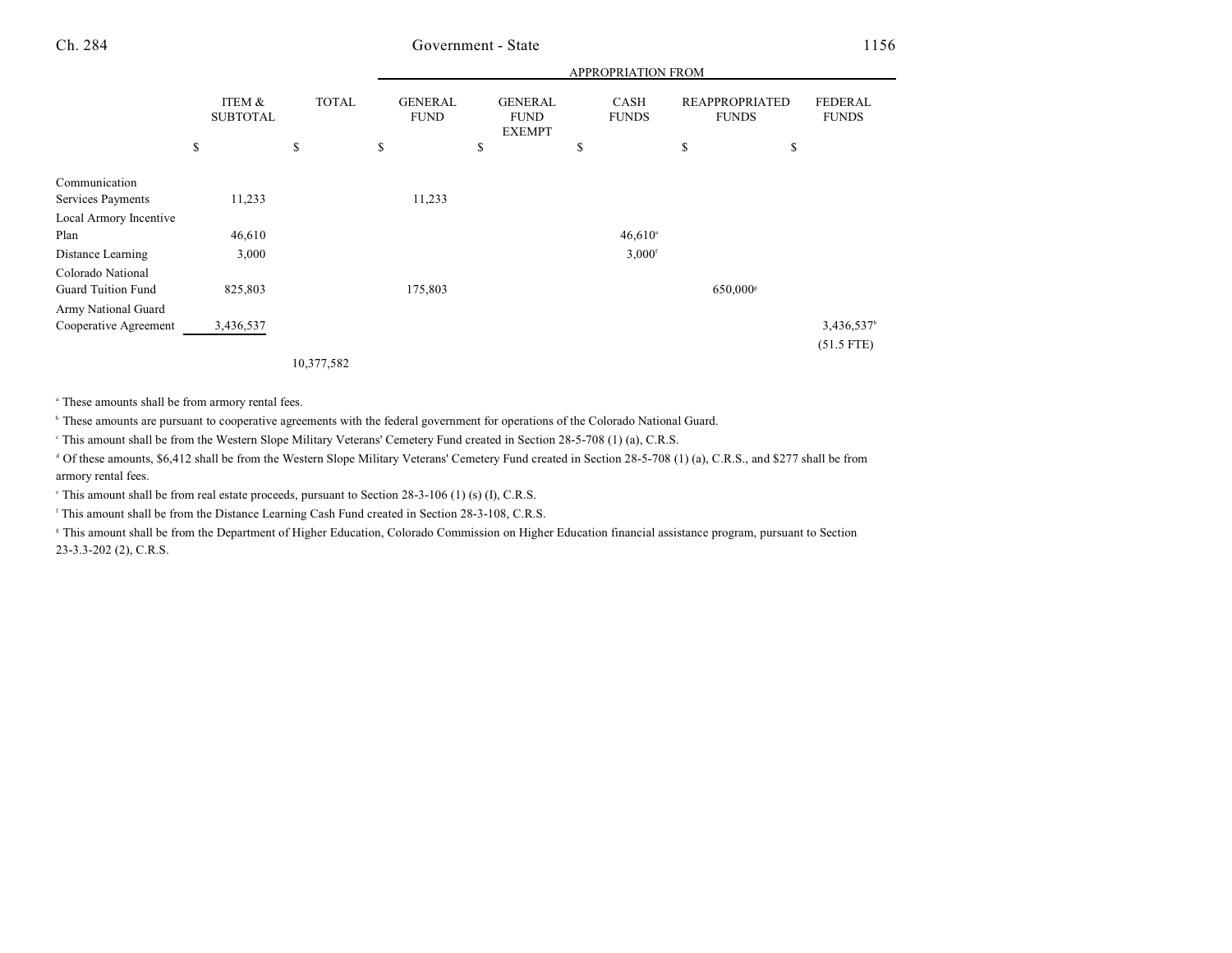**SECTION 27.** Part XIV (1), (6) (A), and (9) (A) (2) of section 2 of House Bill 08-1375, enacted at the Second Regular Session of the Sixty-sixth General Assembly, are amended to read:

## Section 2. **Appropriation.**

## **PART XIV DEPARTMENT OF NATURAL RESOURCES**

| (1) EXECUTIVE DIRECTOR'S OFFICE |              |                    |                        |                        |         |
|---------------------------------|--------------|--------------------|------------------------|------------------------|---------|
| Personal Services               | 5,096,415    | 240,588            |                        | 4,855,827 <sup>a</sup> |         |
|                                 | $(61.0$ FTE) |                    |                        |                        |         |
|                                 | $(59.4$ FTE) |                    |                        |                        |         |
| Health, Life, and Dental        | 8,142,015    | 1,878,076          | 5,315,461 <sup>b</sup> | 292,835 <sup>a</sup>   | 655,643 |
| Short-term Disability           | 131,569      | 28,010             | $87,750^{\circ}$       | $5,607$ <sup>a</sup>   | 10,202  |
| S.B. 04-257 Amortization        |              |                    |                        |                        |         |
| Equalization                    |              |                    |                        |                        |         |
| Disbursement                    | 1,612,132    | 337,559            | 1,080,000 <sup>b</sup> | 69,014 <sup>a</sup>    | 125,559 |
| S.B. 06-235                     |              |                    |                        |                        |         |
| Supplemental                    |              |                    |                        |                        |         |
| Amortization                    |              |                    |                        |                        |         |
| Equalization                    |              |                    |                        |                        |         |
| Disbursement                    | 750,077      | 152,620            | $506,250^{\circ}$      | $32,351$ <sup>a</sup>  | 58,856  |
| Salary Survey and Senior        |              |                    |                        |                        |         |
| <b>Executive Service</b>        | 3,378,225    | 624,902            | 2,495,362 <sup>b</sup> | $182,791$ <sup>a</sup> | 75,170  |
| Performance-based Pay           |              |                    |                        |                        |         |
| Awards                          | 1,431,138    | 324,273            | 999,940 <sup>b</sup>   | $66,259$ <sup>a</sup>  | 40,666  |
| Shift Differential              | 19,373       | 5,812              | $13,561^b$             |                        |         |
| Ch. 284                         |              | Government - State |                        |                        | 1157    |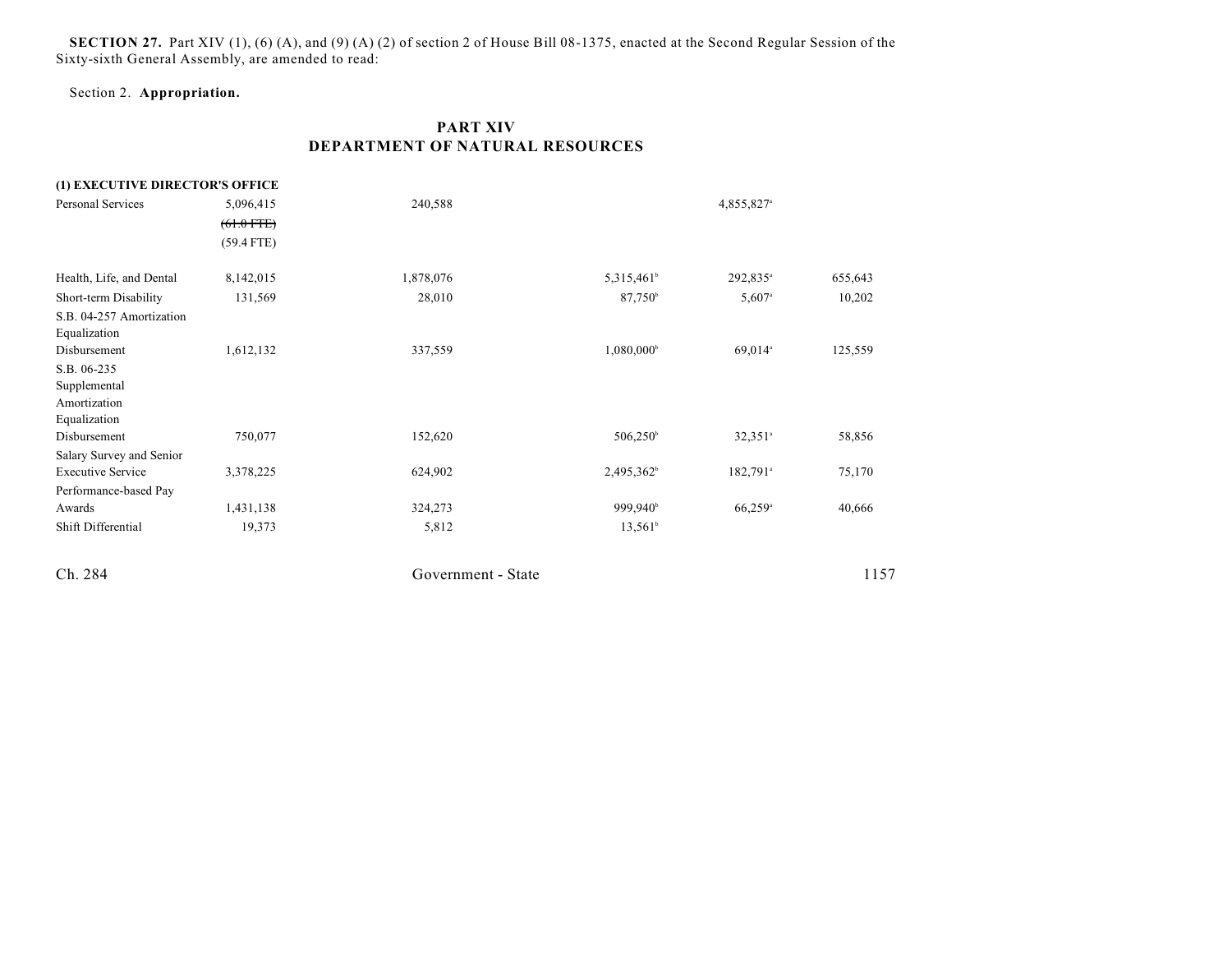|                                   |                           |              |                               |                                                | <b>APPROPRIATION FROM</b>   |                                       |                                |  |
|-----------------------------------|---------------------------|--------------|-------------------------------|------------------------------------------------|-----------------------------|---------------------------------------|--------------------------------|--|
|                                   | ITEM &<br><b>SUBTOTAL</b> | <b>TOTAL</b> | <b>GENERAL</b><br><b>FUND</b> | <b>GENERAL</b><br><b>FUND</b><br><b>EXEMPT</b> | <b>CASH</b><br><b>FUNDS</b> | <b>REAPPROPRIATED</b><br><b>FUNDS</b> | <b>FEDERAL</b><br><b>FUNDS</b> |  |
|                                   | \$                        | \$           | \$                            | \$                                             | \$                          | \$<br>\$                              |                                |  |
| Workers' Compensation             | 1,193,258                 |              | 152,872                       |                                                | 1,039,018 <sup>b</sup>      |                                       | 1,368                          |  |
| <b>Operating Expenses</b>         | 1,261,883                 |              |                               |                                                | 1,060,977                   | 195,569 <sup>a</sup>                  | 5,337                          |  |
| Legal Services for 43,952         |                           |              |                               |                                                |                             |                                       |                                |  |
| hours                             | 3,300,795                 |              | 876,300                       |                                                | 2,338,720 <sup>b</sup>      | $37,600^{\circ}$                      | 48,175                         |  |
| Purchase of Services              |                           |              |                               |                                                |                             |                                       |                                |  |
| from Computer Center              | 686,562                   |              | 9,533                         |                                                | 519,710 <sup>b</sup>        | 157,319 <sup>a</sup>                  |                                |  |
| Multiuse Network                  |                           |              |                               |                                                |                             |                                       |                                |  |
| Payments                          | 1,058,888                 |              | 257,730                       |                                                | 731,043 <sup>b</sup>        | $62,113^{\circ}$                      | 8,002                          |  |
| Payment to Risk<br>Management and |                           |              |                               |                                                |                             |                                       |                                |  |
| Property Funds                    | 1,168,937                 |              | 209,005                       |                                                | $924,260^{\circ}$           | 27,698 <sup>a</sup>                   | 7,974                          |  |
| Vehicle Lease Payments            | 2,561,870                 |              | 365,018                       |                                                | 2,126,719 <sup>b</sup>      |                                       | 70,133                         |  |
| <b>Information Technology</b>     |                           |              |                               |                                                |                             |                                       |                                |  |
| <b>Asset Maintenance</b>          | 282,477                   |              | 53,746                        |                                                | $125,957$ <sup>b</sup>      | 90,538 <sup>a</sup>                   | 12,236                         |  |
| <b>Leased Space</b>               | 1,232,822                 |              | 492,842                       |                                                | $716,692^b$                 |                                       | 23,288                         |  |
| Capitol Complex Leased            |                           |              |                               |                                                |                             |                                       |                                |  |
| Space                             | 866,705                   |              | 243,501                       |                                                | 348,807 <sup>b</sup>        | 169,706 <sup>a</sup>                  | 104,691                        |  |
| <b>Communications Services</b>    |                           |              |                               |                                                |                             |                                       |                                |  |
| Payments                          | 988,238                   |              | 117,207                       |                                                | 871,031 <sup>b</sup>        |                                       |                                |  |

35,163,379

<sup>a</sup> These amounts shall be from statewide and departmental indirect cost recoveries.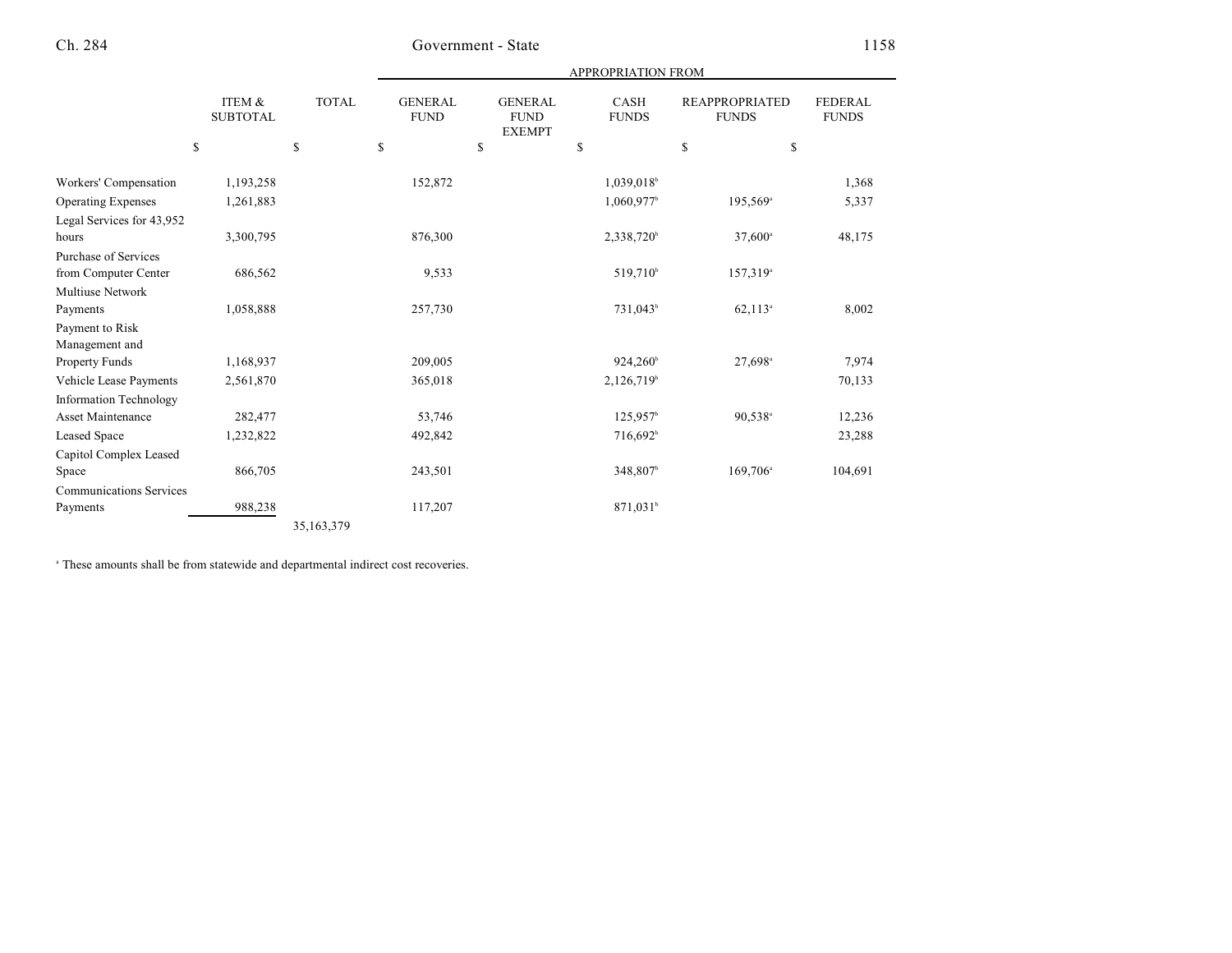$\cdot$  These amounts shall be from various sources of cash funds.

|                   | <b>(6) PARKS AND OUTDOOR RECREATION</b> |           |                         |                      |
|-------------------|-----------------------------------------|-----------|-------------------------|----------------------|
| (A) State Park    |                                         |           |                         |                      |
| <b>Operations</b> | 24,576,532                              | 5,783,168 | 18,347,975 <sup>a</sup> | 445,389 <sup>b</sup> |
|                   | $(261.1 - FFE)$                         |           |                         |                      |
|                   | $(260.7$ FTE)                           |           |                         |                      |

<sup>a</sup> Of this amount, \$17,388,420 shall be from the Parks and Outdoor Recreation Cash Fund established pursuant to Section 33-10-111 (1), C.R.S., \$505,806 shall be from Lottery proceeds (including reserves from prior years) and is shown for informational purposes only, \$396,254 shall be from various sources of cash funds, \$50,058 shall be from the Snowmobile Recreation Fund established pursuant to Section 33-14-106, C.R.S., and \$7,437 shall be from the Off-highway Vehicle Recreation Fund established pursuant to Section 33-14.5-106 (1), C.R.S.

<sup>b</sup> This amount is anticipated to be received from the United States Bureau of Reclamation through a cost-sharing agreement to address the net operating deficit of Paonia, Vega, Rifle Gap, Crawford, and Navajo State parks, and is shown for informational purposes only.

#### **(9) DIVISION OF WILDLIFE**

| (A) Division Operations |               |  |
|-------------------------|---------------|--|
| (1) Director's Office   | 2,048,629     |  |
|                         | $(18.0$ FTE)  |  |
| (2) Wildlife Management | 63, 387, 101  |  |
|                         | $(555.4 FTE)$ |  |
|                         | $(554.4$ FTE) |  |
| (3) Technical Services  | 6,516,885     |  |
|                         | $(61.0$ FTE)  |  |
| (4) Information         |               |  |
| Technology              | 2,893,500     |  |
|                         | $(18.0$ FTE)  |  |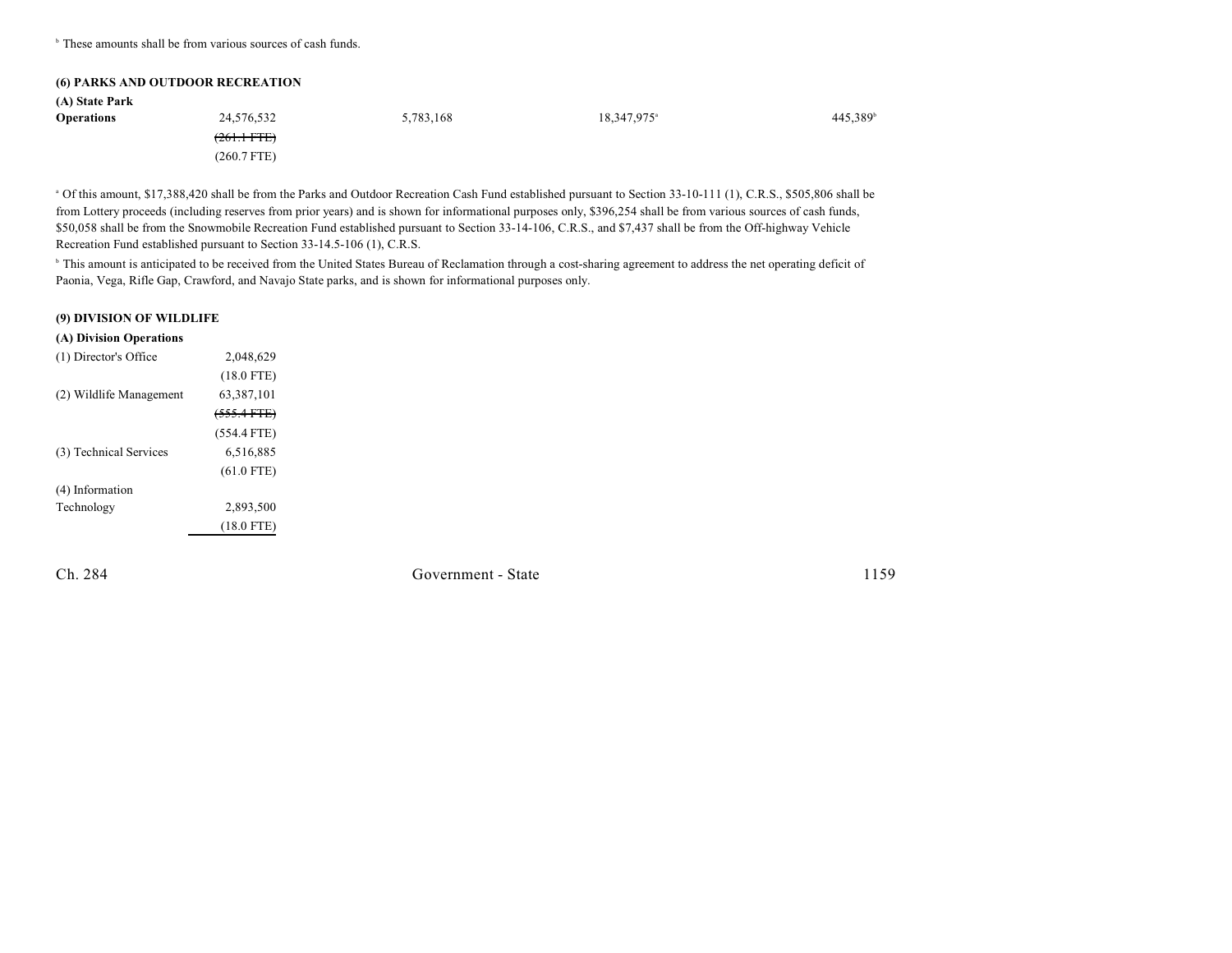|                           |              |                        |                                                | APPROPRIATION FROM          |                                       |                                |
|---------------------------|--------------|------------------------|------------------------------------------------|-----------------------------|---------------------------------------|--------------------------------|
| ITEM &<br><b>SUBTOTAL</b> | <b>TOTAL</b> | GENERAL<br><b>FUND</b> | <b>GENERAL</b><br><b>FUND</b><br><b>EXEMPT</b> | <b>CASH</b><br><b>FUNDS</b> | <b>REAPPROPRIATED</b><br><b>FUNDS</b> | <b>FEDERAL</b><br><b>FUNDS</b> |
|                           | S            | S                      | \$                                             | S                           |                                       |                                |
|                           | 74,846,115   |                        |                                                | 64,446,583 <sup>a</sup>     |                                       | 10,399,532                     |

APPROPRIATION FROM

<sup>a</sup> Of this amount, \$55,926,583 shall be from the Wildlife Cash Fund established pursuant to Section 33-1-112 (1), C.R.S., \$6,200,000 shall be from the Great Outdoors Colorado Board and is shown for information purposes only, \$1,100,000 shall be from the Wildlife Management Public Education Fund established pursuant to Section 33-1-112 (3.5) (a), C.R.S., \$555,000 shall be from subscription revenues from Colorado Outdoors Magazine, \$500,000 shall be from voluntary contributions to the Nongame and Endangered Wildlife Cash Fund pursuant to Sections 39-22-702 and 703, C.R.S., \$150,000 shall be from cash grants and donations, and \$15,000 shall be from the Federal Aid Projects Income Fund.

**SECTION 28.** Part XV (1), (4) (B) (1), (4) (B) (2), (4) (B) (3), (4) (C), (5) (B), (6) (A), (6) (B), (6) (C), (6) (D), (6) (E), (6) (F), (6) (G), and (6) (H) and the affected totals of section 2 of House Bill 08-1375, enacted at the Second Regular Session of the Sixty-sixth General Assembly, are amended to read:

#### Section 2. **Appropriation.**

## **PART XV DEPARTMENT OF PERSONNEL AND ADMINISTRATION**

#### **(1) EXECUTIVE DIRECTOR'S OFFICE**

| Personal Services        | 1.707.188    |         | 1,707,188 <sup>a</sup>   |
|--------------------------|--------------|---------|--------------------------|
|                          | $(21.5$ FTE) |         |                          |
| Health, Life, and Dental | 2,658,273    | 646.399 | 2,011,874                |
|                          | 1.847.890    |         | $1.201.491$ <sup>b</sup> |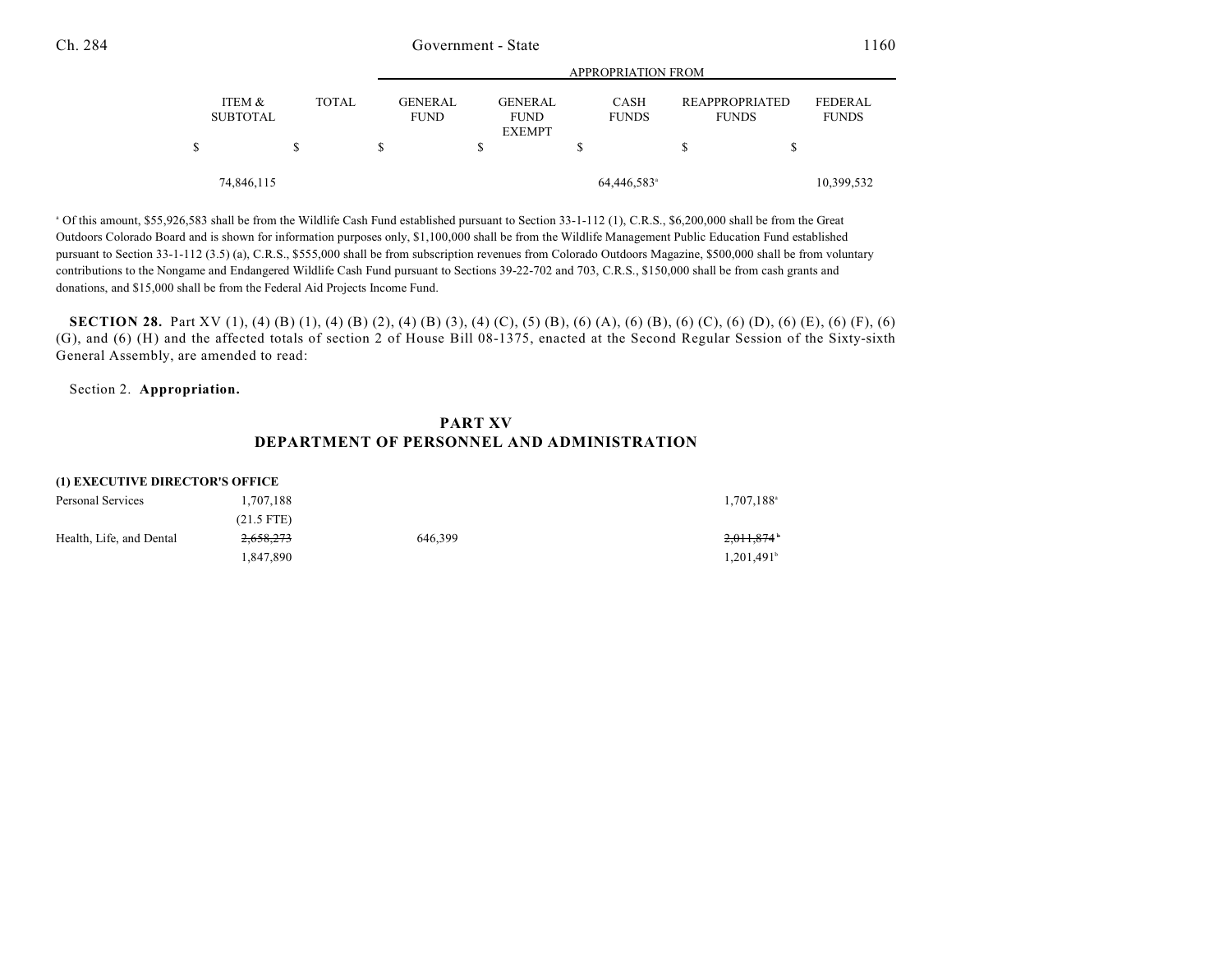| Short-term Disability            | 43,726    | 3,661   | 40,065                 |
|----------------------------------|-----------|---------|------------------------|
|                                  | 28,704    |         | $25,043^{\circ}$       |
| S.B. 04-257 Amortization         |           |         |                        |
| <b>Equalization Disbursement</b> | 537,233   | 44,125  | 493,108                |
|                                  | 352,343   |         | 308,218°               |
| S.B. 06-235 Supplemental         |           |         |                        |
| Amortization Equalization        |           |         |                        |
| Disbursement                     | 251,094   | 19,950  | 231,144                |
|                                  | 164,427   |         | 144,477 <sup>c</sup>   |
| Salary Survey and Senior         |           |         |                        |
| <b>Executive Service</b>         | 1,261,487 | 389,908 | 871,579                |
|                                  | 831,885   |         | 441,977 <sup>b</sup>   |
| Performance-based Pay            |           |         |                        |
| Awards                           | 502,318   | 141,466 | 360,852                |
|                                  | 325,410   |         | 183,944 <sup>b</sup>   |
| Shift Differential               | 83,246    |         | $83,246$ <sup>+</sup>  |
|                                  | 39,126    |         | 39,126 <sup>d</sup>    |
| Workers' Compensation            | 292,418   | 61,346  | $231,072$ <sup>*</sup> |
|                                  | 205,462   |         | 144, 116 <sup>b</sup>  |
| <b>Operating Expenses</b>        | 99,842    |         | 99,842 <sup>c</sup>    |
| Legal Services for $4,026$       |           |         |                        |
| 3,945 hours                      | 302,353   | 246,803 | 55,550                 |
|                                  | 296,270   |         | 49,467 <sup>b</sup>    |
| Administrative Law Judge         |           |         |                        |
| Services                         | 2,633     |         | $2,633^b$              |
| Purchase of Services from        |           |         |                        |
| Computer Center                  |           |         |                        |

Ch. 284

Government - Stat

 $e$  1161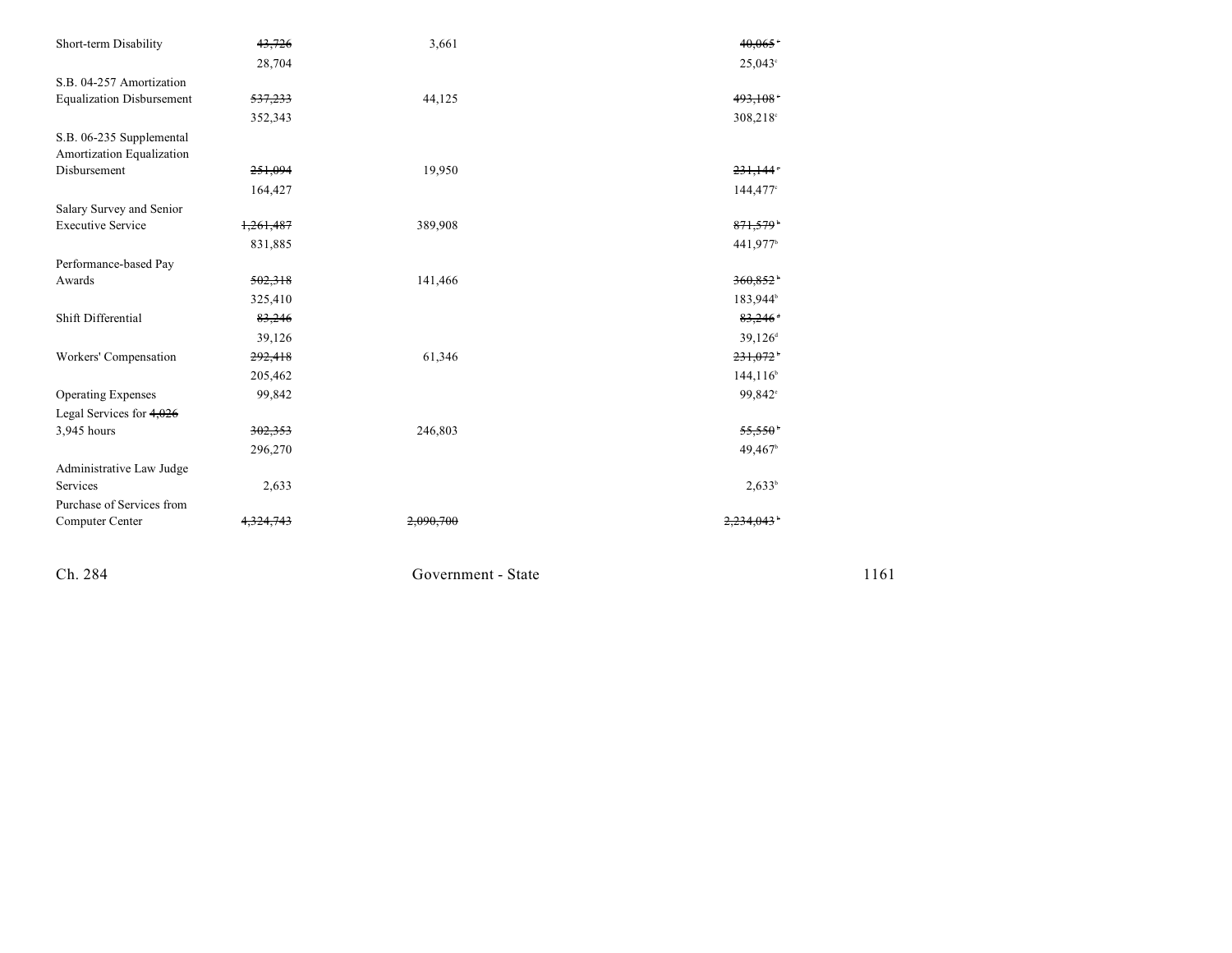|                                |                           |              |                               |                                                | APPROPRIATION FROM    |                                       |                                |
|--------------------------------|---------------------------|--------------|-------------------------------|------------------------------------------------|-----------------------|---------------------------------------|--------------------------------|
|                                | ITEM &<br><b>SUBTOTAL</b> | <b>TOTAL</b> | <b>GENERAL</b><br><b>FUND</b> | <b>GENERAL</b><br><b>FUND</b><br><b>EXEMPT</b> | CASH<br><b>FUNDS</b>  | <b>REAPPROPRIATED</b><br><b>FUNDS</b> | <b>FEDERAL</b><br><b>FUNDS</b> |
|                                | \$                        | $\mathbb{S}$ | \$                            | \$                                             | \$                    | \$                                    | \$                             |
|                                | 2,294,353                 |              | 947,875                       |                                                |                       | 1,346,478 <sup>b</sup>                |                                |
| Multiuse Network               |                           |              |                               |                                                |                       |                                       |                                |
| Payments                       | 105,608                   |              |                               |                                                |                       | 105,608                               |                                |
|                                | 67,547                    |              |                               |                                                |                       | $67,547^{\circ}$                      |                                |
| Payment to Risk                |                           |              |                               |                                                |                       |                                       |                                |
| Management and Property        |                           |              |                               |                                                |                       |                                       |                                |
| Funds                          | 927,721                   |              | 194,582                       |                                                |                       | 733,139                               |                                |
|                                | 651,845                   |              |                               |                                                |                       | 457,263 <sup>b</sup>                  |                                |
| Vehicle Lease Payments         | 147,592                   |              | 2,118                         |                                                |                       | 145,474                               |                                |
|                                | 43,315                    |              |                               |                                                |                       | 41,197 <sup>b</sup>                   |                                |
| <b>Leased Space</b>            | 1,616,226                 |              | 434,813                       |                                                | $17.163$ <sup>f</sup> | 1,164,250                             |                                |
|                                | 1,313,306                 |              |                               |                                                |                       | 861,330 <sup>b</sup>                  |                                |
| Capitol Complex Leased         |                           |              |                               |                                                |                       |                                       |                                |
| Space                          | 1,189,575                 |              | 559,100                       |                                                |                       | 630,475                               |                                |
|                                | 809,098                   |              |                               |                                                |                       | 249,998                               |                                |
| <b>Communications Services</b> |                           |              |                               |                                                |                       |                                       |                                |
| Payments                       | 887                       |              | 887                           |                                                |                       |                                       |                                |
| <b>Test Facility Lease</b>     | 119,842                   |              | 119,842                       |                                                |                       |                                       |                                |
| <b>Employment Security</b>     |                           |              |                               |                                                |                       |                                       |                                |
| Contract Payment               | 17,400                    |              | 10,889                        |                                                |                       | $6,511^b$                             |                                |
| <b>Employees Emeritus</b>      |                           |              |                               |                                                |                       |                                       |                                |
| Retirement                     | 11,370                    |              | 11,370                        |                                                |                       |                                       |                                |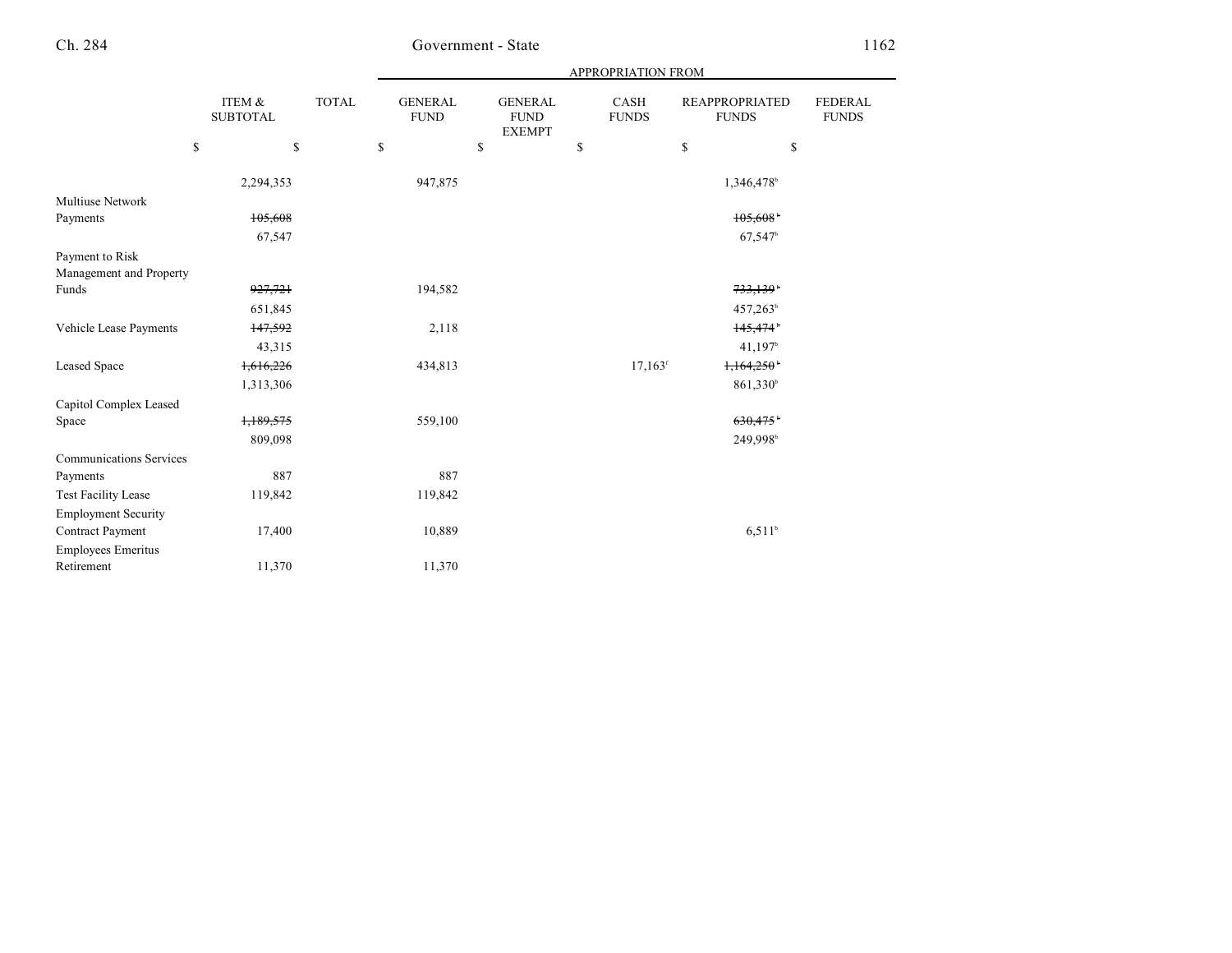| Health Insurance      |             |            |        |         |
|-----------------------|-------------|------------|--------|---------|
| Portability and       |             |            |        |         |
| Accountability Act of |             |            |        |         |
| 1996 - Security       |             |            |        |         |
| Remediation           | 227,638     |            | 72,520 | 155,118 |
|                       | $(2.0$ FTE) |            |        |         |
|                       | $(1.0$ FTE) |            |        |         |
|                       |             | 16,430,413 |        |         |
|                       |             | 11,457,781 |        |         |

<sup>a</sup> This amount shall be from indirect cost recoveries.

<sup>b</sup> These amounts shall be from fees from user agencies.

<sup>c</sup> Of these amounts, \$672,266 \$385,687 shall be from user fees from other agencies, \$47,046 shall be from indirect cost recoveries, \$40,473 shall be from statewide indirect cost recoveries from the Department of Labor and Employment, and \$4,532 shall be from statewide indirect cost recoveries from the Department of Transportation.

<sup>d</sup> This amount shall be from the Department of Personnel Revolving Fund created in Section 24-30-1108 (1), C.R.S., the Telecommunications Revolving Fund created in Section 24-30-908 (1), C.R.S., and the Computer Services Revolving Fund created in Section 24-30-1606 (2), C.R.S., and from the Public Safety Communications Trust Fund created in Section 24-30-908.5 (1), C.R.S. For informational purposes, funds from the Department of Personnel Revolving Fund, the Telecommunications Revolving Fund, and the Computer Services Revolving Fund, originate as user fees transferred from other state agencies.

 $\cdot$  This amount shall be from indirect cost recoveries.

<sup>f</sup> This amount shall be from the Supplier Database Cash Fund created in Section 24-102-202.5 (2) (a), C.R.S.

<sup>8</sup> This amount shall be from the Computer Services Revolving Fund created in Section 24-30-1606 (2), C.R.S. For informational purposes, this amount originates as user fees transferred from other state agencies.

**(4) CENTRAL SERVICES (B) Integrated Document Factory** (1) Reprographics Services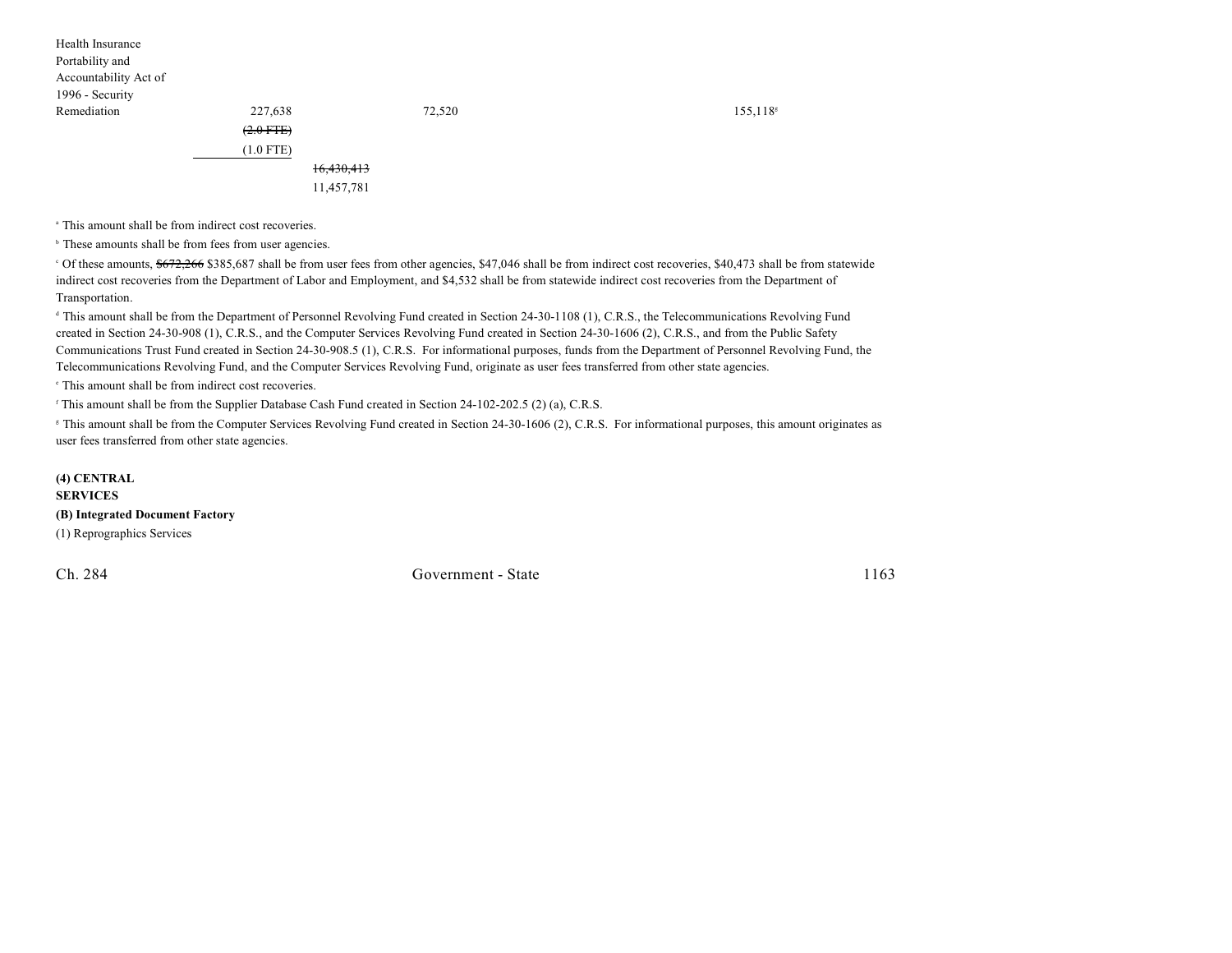|                                 |                           |           |              |   | <b>APPROPRIATION FROM</b>     |                                                |  |    |                             |    |                                       |                                |  |
|---------------------------------|---------------------------|-----------|--------------|---|-------------------------------|------------------------------------------------|--|----|-----------------------------|----|---------------------------------------|--------------------------------|--|
|                                 | ITEM &<br><b>SUBTOTAL</b> |           | <b>TOTAL</b> |   | <b>GENERAL</b><br><b>FUND</b> | <b>GENERAL</b><br><b>FUND</b><br><b>EXEMPT</b> |  |    | <b>CASH</b><br><b>FUNDS</b> |    | <b>REAPPROPRIATED</b><br><b>FUNDS</b> | <b>FEDERAL</b><br><b>FUNDS</b> |  |
|                                 | \$                        | S         |              | S |                               | \$                                             |  | \$ |                             | \$ | \$                                    |                                |  |
| Personal Services               |                           | 1,206,961 |              |   |                               |                                                |  |    |                             |    |                                       |                                |  |
|                                 | $(24.6$ FTE)              |           |              |   |                               |                                                |  |    |                             |    |                                       |                                |  |
|                                 | $(23.3$ FTE)              |           |              |   |                               |                                                |  |    |                             |    |                                       |                                |  |
| <b>Operating Expenses</b>       | 2,404,752                 |           |              |   |                               |                                                |  |    |                             |    |                                       |                                |  |
| <b>Indirect Cost Assessment</b> |                           | 169,705   |              |   |                               |                                                |  |    |                             |    |                                       |                                |  |
|                                 |                           | 3,781,418 |              |   |                               |                                                |  |    |                             |    | 3,781,418 <sup>a</sup>                |                                |  |

<sup>a</sup> This amount shall be from fees from user agencies deposited in the Department of Personnel Revolving Fund created in Section 24-30-1108 (1), C.R.S.

| (2) Document Solutions Group    |              |
|---------------------------------|--------------|
| Personal Services               | 2,755,757    |
|                                 | $(60.0$ FTE) |
|                                 | $(55.7$ FTE) |
| <b>Operating Expenses</b>       | 407,519      |
| Utilities                       | 69,000       |
| <b>Indirect Cost Assessment</b> | 136,708      |
|                                 | 3,368,984    |

<sup>a</sup> This amount shall be from fees from user agencies deposited in the Department of Personnel Revolving Fund created in Section 24-30-1108 (1), C.R.S.

(3) Mail Services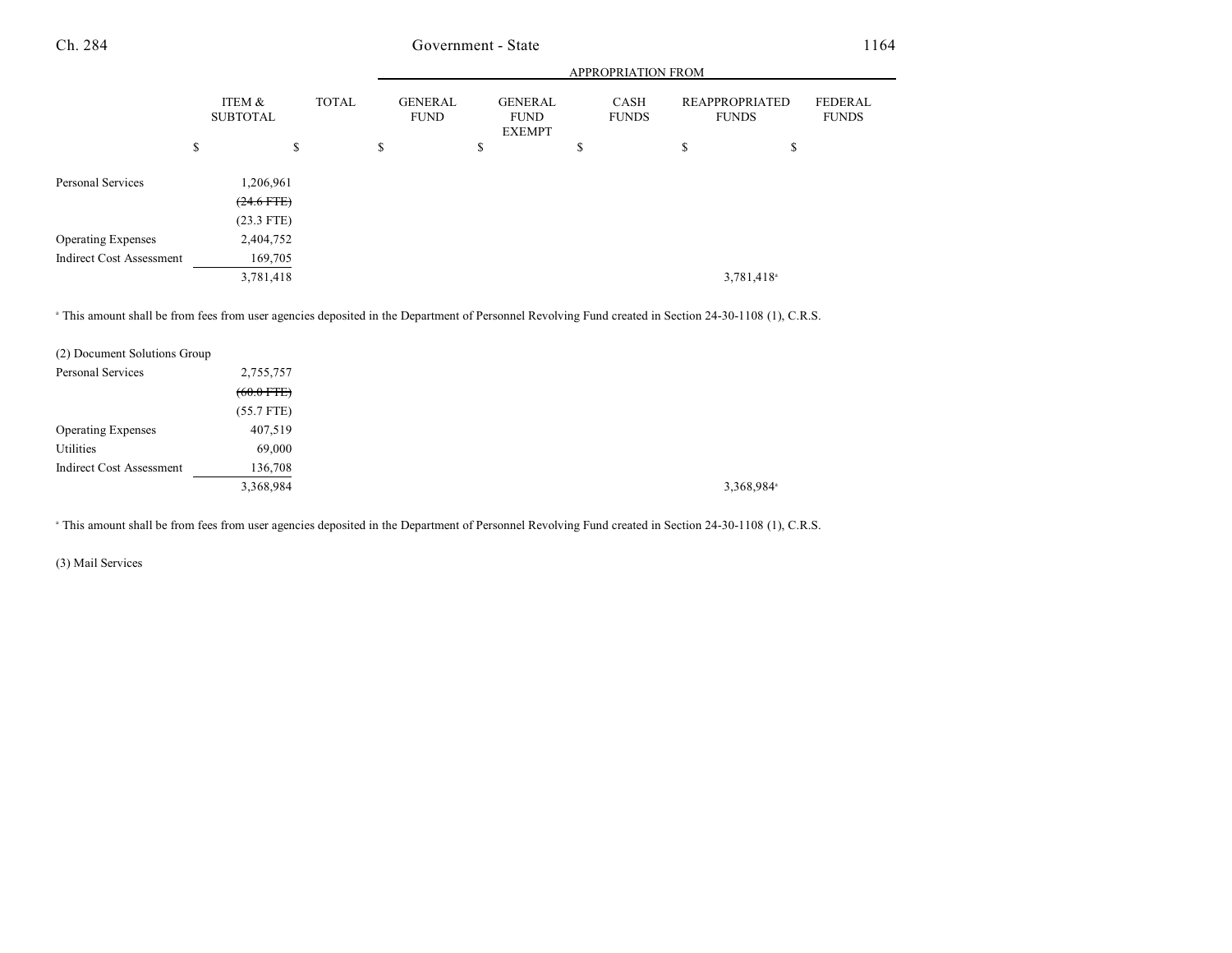| Personal Services               | 1,253,725            |  |                          |
|---------------------------------|----------------------|--|--------------------------|
|                                 | $(36.0 \text{ FFE})$ |  |                          |
|                                 | (34.6 FTE)           |  |                          |
| <b>Operating Expenses</b>       | 7,944,200            |  |                          |
| <b>Indirect Cost Assessment</b> | 237,215              |  |                          |
|                                 | 9,435,140            |  | $9,435,140$ <sup>a</sup> |

<sup>a</sup> This amount shall be from fees from user agencies deposited in the Department of Personnel Revolving Fund created in Section 24-30-1108 (1), C.R.S.

| (C) Fleet Management Program and Motor Pool Services |                         |
|------------------------------------------------------|-------------------------|
| Personal Services                                    | 829,515                 |
|                                                      | $(16.0$ FTE $)$         |
|                                                      | (14.0 FTE)              |
| <b>Operating Expenses</b>                            | 20,677,433              |
| Vehicle Replacement                                  |                         |
| Lease, Purchase or                                   |                         |
| Lease/Purchase                                       | 12,558,203 <sup>a</sup> |
| <b>Indirect Cost Assessment</b>                      | 302,858                 |
|                                                      | 34,368,009              |

<sup>a</sup> Pursuant to Section 24-82-801 (2), C.R.S., the Department of Personnel and Administration is authorized to enter into a lease-purchase agreement for the approved FY 2008-09 vehicle replacements and additions. The lease-purchase agreement shall be for a period of up to ten years and shall not exceed an amount over \$17,000,000.

<sup>b</sup> This amount shall be from fees from user agencies deposited in the Motor Fleet Management Fund pursuant to Section 24-30-1115, C.R.S.

### **(5) FINANCE AND PROCUREMENT**

**(B) Supplier Database**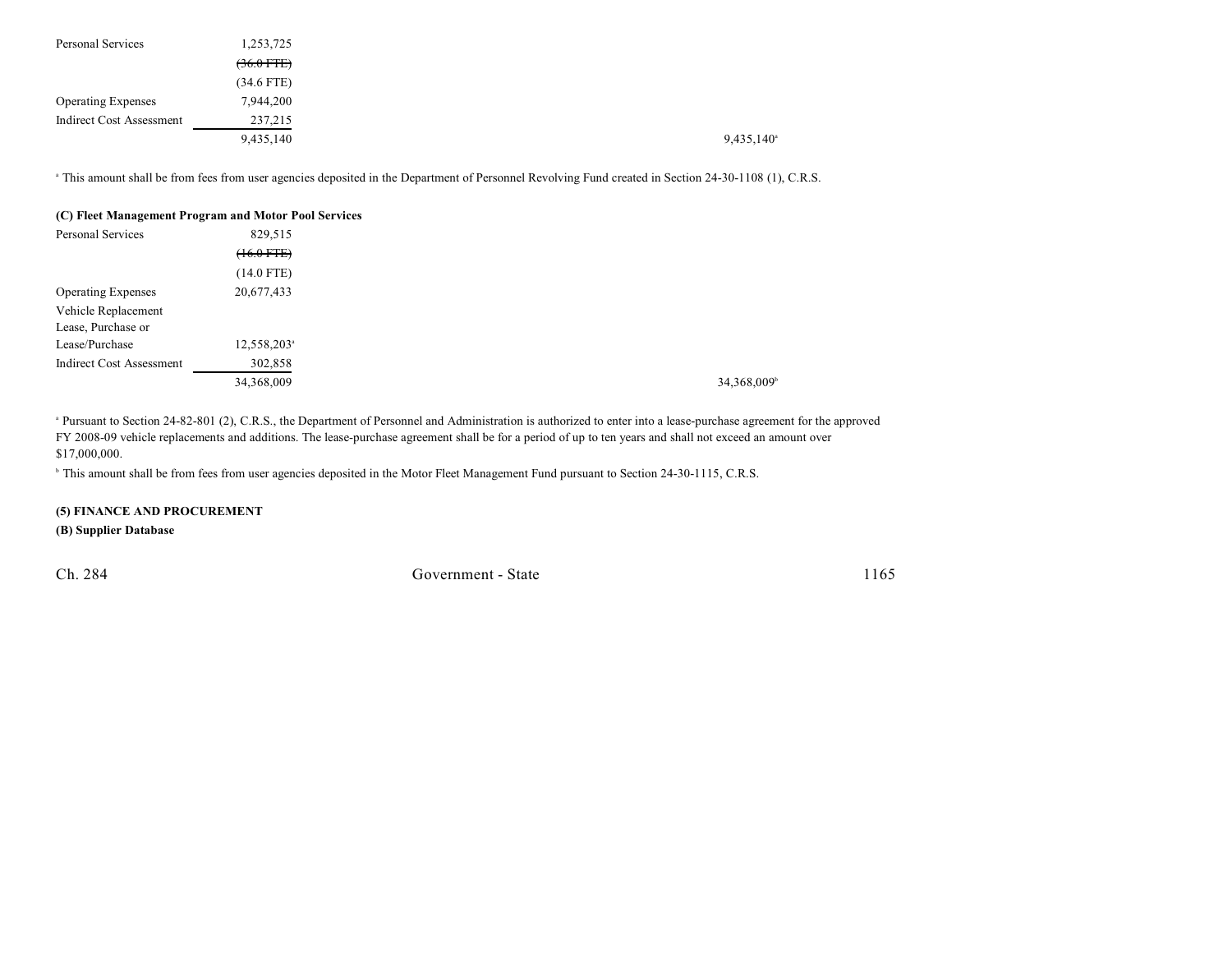|                           |   |                           |    |              |                               |                                                |               | <b>APPROPRIATION FROM</b> |                                       |                         |
|---------------------------|---|---------------------------|----|--------------|-------------------------------|------------------------------------------------|---------------|---------------------------|---------------------------------------|-------------------------|
|                           |   | ITEM &<br><b>SUBTOTAL</b> |    | <b>TOTAL</b> | <b>GENERAL</b><br><b>FUND</b> | <b>GENERAL</b><br><b>FUND</b><br><b>EXEMPT</b> |               | CASH<br><b>FUNDS</b>      | <b>REAPPROPRIATED</b><br><b>FUNDS</b> | FEDERAL<br><b>FUNDS</b> |
|                           | S |                           | \$ |              | \$                            | \$                                             | <sup>\$</sup> |                           | \$                                    | \$                      |
| Personal Services         |   | 190,584                   |    |              |                               |                                                |               | 190,584 <sup>a</sup>      |                                       |                         |
|                           |   |                           |    |              |                               |                                                |               | $(3.0$ FTE)               |                                       |                         |
|                           |   |                           |    |              |                               |                                                |               | $(2.0$ FTE)               |                                       |                         |
| <b>Operating Expenses</b> |   | 43,382                    |    |              |                               |                                                |               | $43,382$ <sup>a</sup>     |                                       |                         |
|                           |   | 233,966                   |    |              |                               |                                                |               |                           |                                       |                         |

<sup>a</sup> These amounts shall be from the Supplier Database Cash Fund created in Section 24-102-202.5 (2) (a), C.R.S.

|                           | (6) DIVISION OF INFORMATION TECHNOLOGY |         |
|---------------------------|----------------------------------------|---------|
| (A) Administration        |                                        |         |
| <b>Personal Services</b>  | 419,800                                |         |
|                           | $(6.0$ FTE)                            |         |
| <b>Operating Expenses</b> | 6.450                                  |         |
|                           | 426,250                                | 426,250 |
|                           |                                        |         |

This amount shall be from user fees from other state agencies deposited in the Telecommunications Revolving Fund created in Section 24-30-908 (1), C.R.S., and the Computer Services Revolving Fund created in Section 24-30-1606 (2), C.R.S.

**(B) Customer Services**

Personal Services 917,727

 $(12.0$  FTE)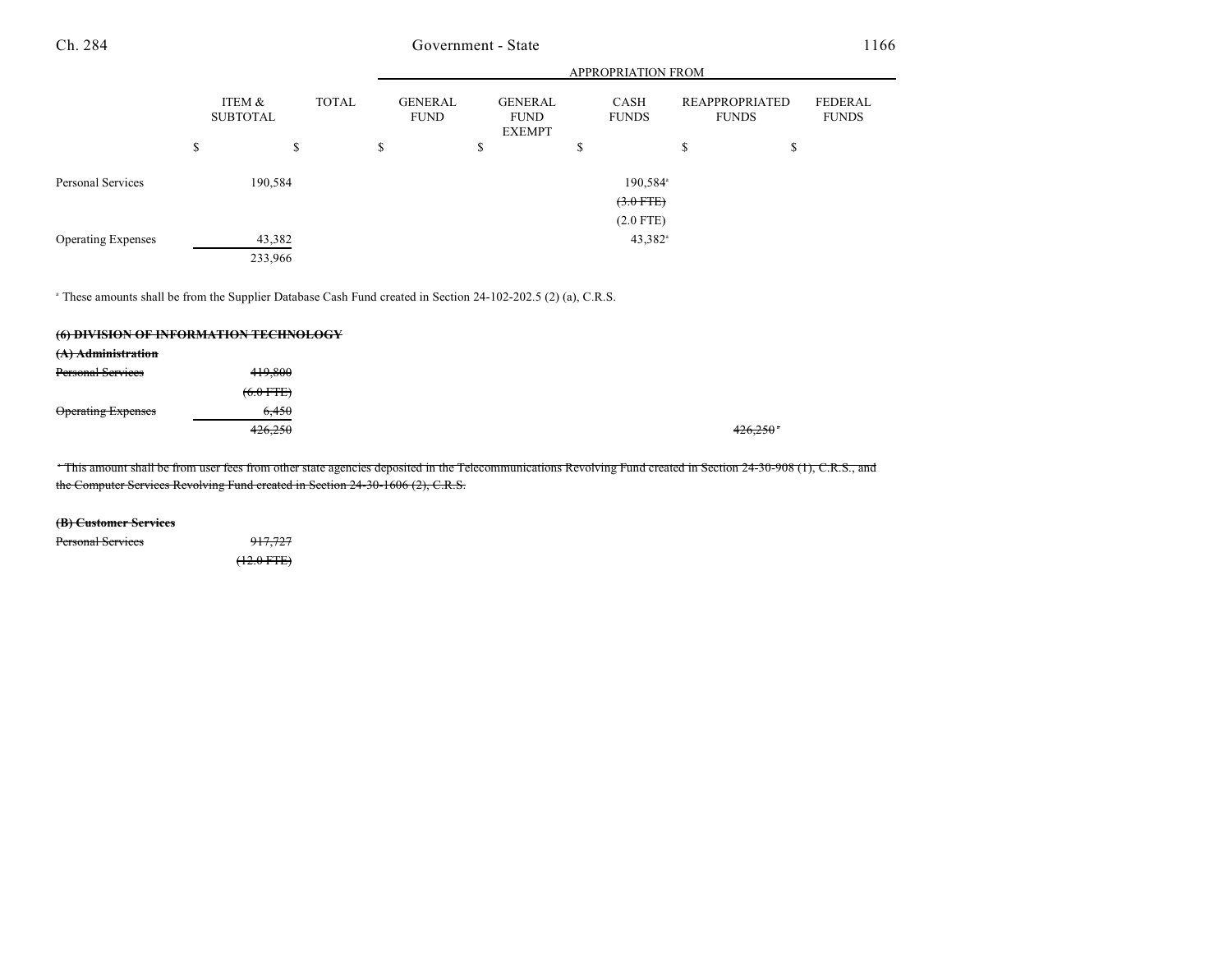| <b>Operating Expenses</b>       | 14,625<br>932,352                                                              |                                                                                                                                                                | 932.352   |         |
|---------------------------------|--------------------------------------------------------------------------------|----------------------------------------------------------------------------------------------------------------------------------------------------------------|-----------|---------|
|                                 | the Computer Services Revolving Fund created in Section 24-30-1606 (2), C.R.S. | This amount shall be from user fees from other state agencies deposited in the Telecommunications Revolving Fund created in Section 24-30-908 (1), C.R.S., and |           |         |
|                                 |                                                                                |                                                                                                                                                                |           |         |
| (C) Order Billing               |                                                                                |                                                                                                                                                                |           |         |
| <b>Personal Services</b>        | 662,877                                                                        |                                                                                                                                                                |           |         |
|                                 | $(10.0$ FTE)                                                                   |                                                                                                                                                                |           |         |
| <b>Operating Expenses</b>       | 10,750                                                                         |                                                                                                                                                                |           |         |
|                                 | 673,627                                                                        |                                                                                                                                                                | 673.627   |         |
| (D) Communications Services     |                                                                                | This amount shall be from user fees from other state agencies deposited in the Telecommunications Revolving Fund pursuant to Section 24-30-908 (1), C.R.S.     |           |         |
| <b>Personal Services</b>        | 3,567,121                                                                      |                                                                                                                                                                |           |         |
|                                 | $(46.0$ FTE $)$                                                                |                                                                                                                                                                |           |         |
| <b>Operating Expenses</b>       | 134,631                                                                        |                                                                                                                                                                |           |         |
| <b>Training</b>                 | 22,000                                                                         |                                                                                                                                                                |           |         |
| Utilities                       | 165,002                                                                        |                                                                                                                                                                |           |         |
| Snocat Replacement              | 230,520                                                                        |                                                                                                                                                                |           |         |
| <b>Local Systems</b>            |                                                                                |                                                                                                                                                                |           |         |
| <b>Development</b>              | 121,000                                                                        |                                                                                                                                                                |           |         |
| <b>Indirect Cost Assessment</b> | 474,771                                                                        |                                                                                                                                                                |           |         |
|                                 | 4, 715, 045                                                                    | <del>721.134</del>                                                                                                                                             | 3,872,911 | 121,000 |
|                                 |                                                                                |                                                                                                                                                                |           |         |

This amount shall be from reserves in the Public Safety Communications Trust Fund created in Section 24-30-908.5 (1), C.R.S.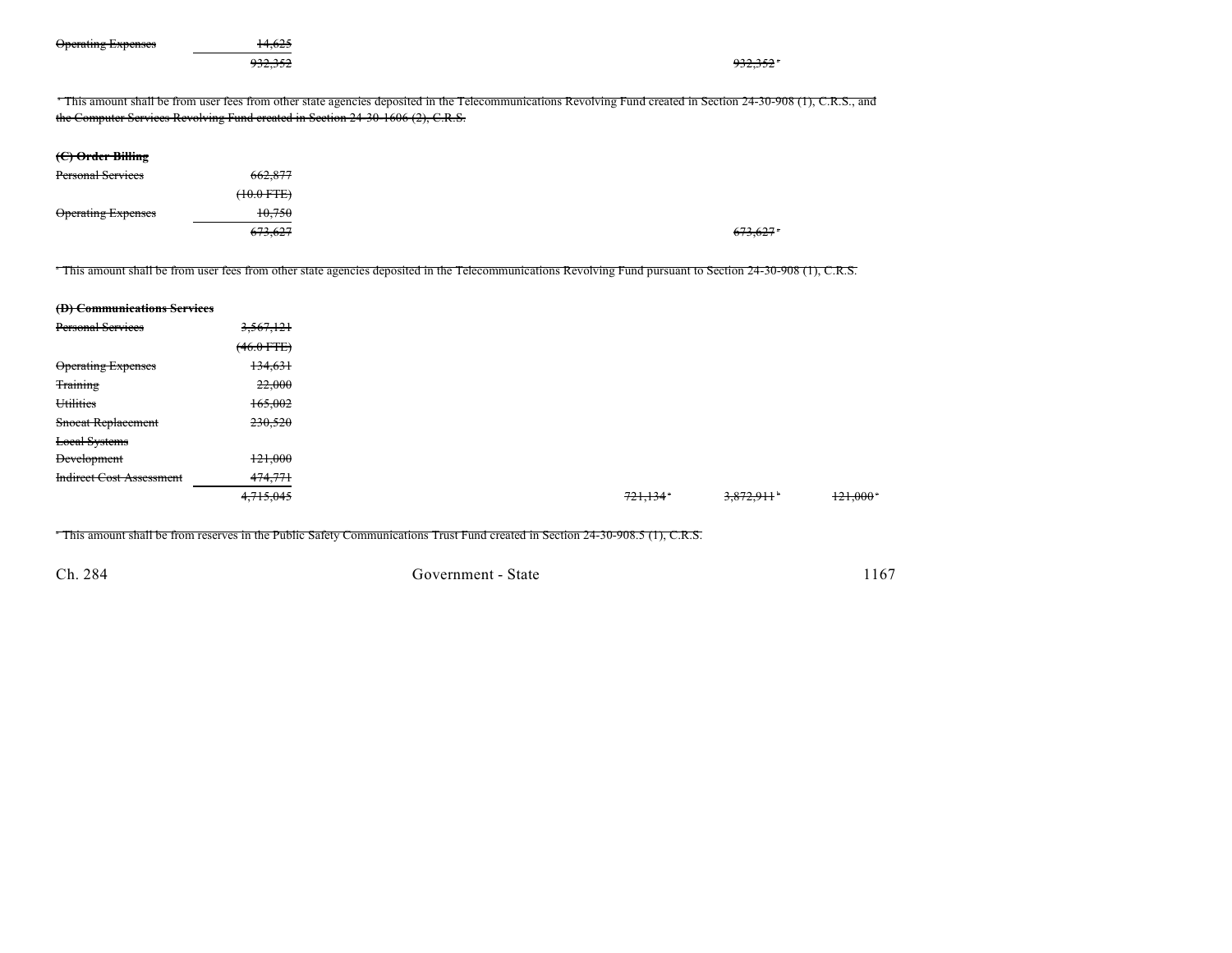|                 |              |             |               | $\ldots$     |                       |                |
|-----------------|--------------|-------------|---------------|--------------|-----------------------|----------------|
|                 |              |             |               |              |                       |                |
| ITEM &          | <b>TOTAL</b> | GENERAL     | GENERAL       | CASH         | <b>REAPPROPRIATED</b> | <b>FEDERAL</b> |
| <b>SUBTOTAL</b> |              | <b>FUND</b> | <b>FUND</b>   | <b>FUNDS</b> | <b>FUNDS</b>          | <b>FUNDS</b>   |
|                 |              |             | <b>EXEMPT</b> |              |                       |                |
|                 |              |             |               |              |                       |                |

APPROPRIATION FROM

 Of this amount, \$3,806,760 shall be from fees from user agencies, and \$66,151 shall be from the Department of Public Health and Environment from unexpended <sup>b</sup> moneys in the Emergency Medical Services Account within the Highway Users Tax Fund that are not distributed to counties pursuant to Section 25-3.5-603 (3), C.R.S.

This amount reflects funds anticipated to be received from the National Oceanic and Atmospheric Administration and is shown for informational purposes only.

| (E) Network Services            |                                              |
|---------------------------------|----------------------------------------------|
| <b>Personal Services</b>        | 1,525,435                                    |
|                                 | $(17.0 \text{ FTE})$<br><del>(17.01TE)</del> |
| <b>Operating Expenses</b>       | 16,200,371                                   |
| <b>Toll-free Telephone</b>      |                                              |
| Access to Members of the        |                                              |
| <b>General Assembly</b>         | 25,000                                       |
| <b>Indirect Cost Assessment</b> | 202,616                                      |
|                                 | 17.052.422<br>11,995,722                     |

This amount shall be from user fees from non-state agencies deposited in the Telecommunications Revolving Fund created in Section 24-30-908 (1), C.R.S. a

 $^{\circ}$  This amount shall be from fees from user agencies deposited in the Telecommunications Revolving Fund created in Section 24-30-908 (1), C.R.S.

#### **(F) Computer Services**

| <del>Personal Services</del> | 2,745,773       |
|------------------------------|-----------------|
|                              | $(40.8$ FTE $)$ |
| <b>Operating Expenses</b>    | 6,181,350       |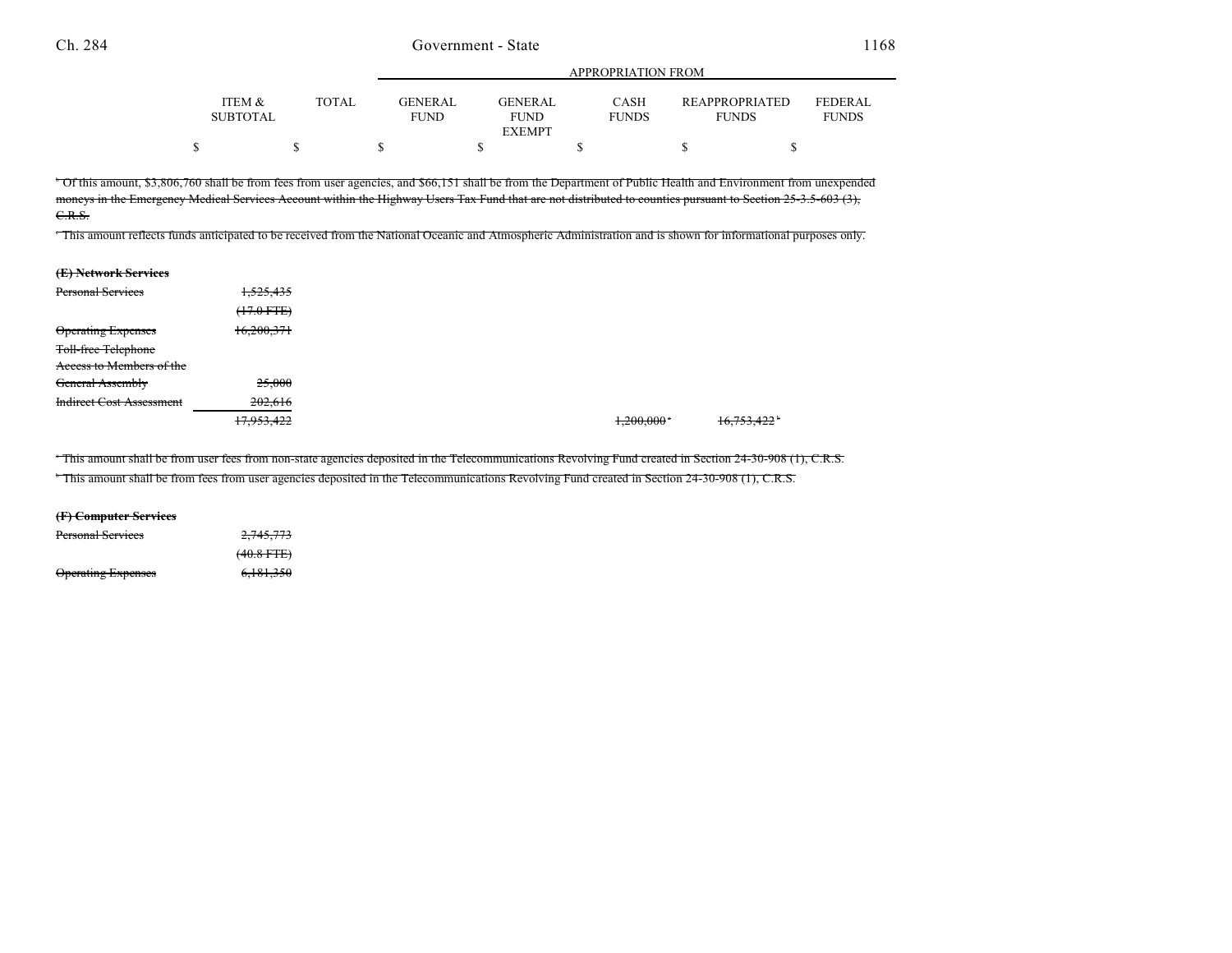| Rental, Lease, or                |                      |  |       |                        |
|----------------------------------|----------------------|--|-------|------------------------|
| <b>Lease/Purchase of Central</b> |                      |  |       |                        |
| Processing Unit                  | 336.034              |  |       |                        |
| <b>Indirect Cost Assessment</b>  | 678.807              |  |       |                        |
|                                  | <del>9,941,964</del> |  | 2,328 | 9,939,636 <sup>*</sup> |
|                                  |                      |  |       |                        |

This amount shall be from various local governments deposited in the Computer Services Revolving Fund created in Section 24-30-1606 (2), C.R.S. This amount shall be from fees from user agencies deposited in the Computer Services Revolving Fund created in Section 24-30-1606 (2), C.R.S.

| (G) Information and Archival Services<br>(6) INFORMATION AND ARCHIVAL<br><b>SERVICES</b> |             |         |         |                     |                  |
|------------------------------------------------------------------------------------------|-------------|---------|---------|---------------------|------------------|
| Personal Services                                                                        | 508,124     |         |         |                     |                  |
|                                                                                          | $(9.0$ FTE) |         |         |                     |                  |
|                                                                                          | $(8.5$ FTE) |         |         |                     |                  |
| <b>Operating Expenses</b>                                                                | 56,794      |         |         |                     |                  |
|                                                                                          | 564,918     | 564,918 | 460,206 | 93.811 <sup>a</sup> | $10.901^{\circ}$ |

<sup>a</sup> This amount shall be from user fees from non-state agencies.

<sup>b</sup> This amount shall be from user fees from state agencies.

### **(H) Technology Management Unit**

| <b>Personal Services</b>  | 2,990,203            |            |
|---------------------------|----------------------|------------|
|                           | $(35.5 \text{ FFE})$ |            |
| <b>Operating Expenses</b> | <del>529,371</del>   |            |
|                           | 3,519,574            | 3,519,574° |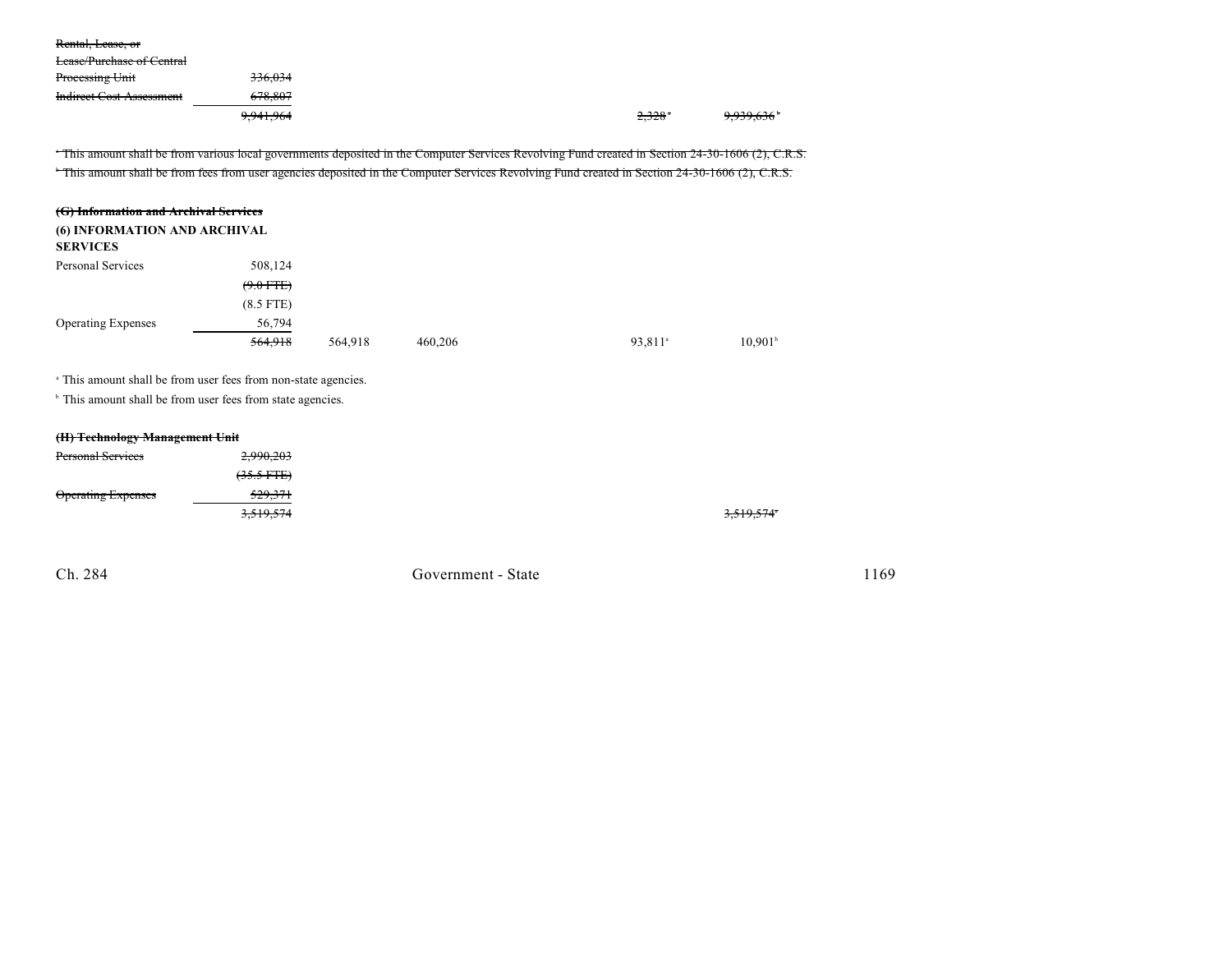|                                                                                                                                                                                                                                                  |                           |               |                               |                                                | <b>APPROPRIATION FROM</b>   |                                       |                                |
|--------------------------------------------------------------------------------------------------------------------------------------------------------------------------------------------------------------------------------------------------|---------------------------|---------------|-------------------------------|------------------------------------------------|-----------------------------|---------------------------------------|--------------------------------|
|                                                                                                                                                                                                                                                  | ITEM &<br><b>SUBTOTAL</b> | TOTAL         | <b>GENERAL</b><br><b>FUND</b> | <b>GENERAL</b><br><b>FUND</b><br><b>EXEMPT</b> | <b>CASH</b><br><b>FUNDS</b> | <b>REAPPROPRIATED</b><br><b>FUNDS</b> | <b>FEDERAL</b><br><b>FUNDS</b> |
|                                                                                                                                                                                                                                                  | \$                        | \$            | S                             | ъ                                              | э                           | S<br>э                                |                                |
| This amount shall be from user fees from other state agencies deposited in the Telecommunications Revolving Fund created in Section 24-30-908 (1), C.R.S., and<br>the Computer Services Revolving Fund created in Section 24-30-1606 (2), C.R.S. |                           |               |                               |                                                |                             |                                       |                                |
|                                                                                                                                                                                                                                                  |                           | 38,727,152    |                               |                                                |                             |                                       |                                |
|                                                                                                                                                                                                                                                  |                           | 564,918       |                               |                                                |                             |                                       |                                |
| <b>TOTALS PART XV</b>                                                                                                                                                                                                                            |                           |               |                               |                                                |                             |                                       |                                |
| (PERSONNEL)                                                                                                                                                                                                                                      |                           | \$190,217,423 | \$7,521,808                   |                                                | \$8,319,877                 | \$174,254,738                         | \$121,000                      |
|                                                                                                                                                                                                                                                  |                           | \$147,082,557 | \$6,378,983                   |                                                | \$6,396,415                 | \$134,307,159                         |                                |

**SECTION 29.** Part XVI (2) (B), (9) (E), and (10) (F) of section 2 of House Bill 08-1375, enacted at the Second Regular Session of the Sixty-sixth General Assembly, are amended to read:

Section 2. **Appropriation.**

## **PART XVI DEPARTMENT OF PUBLIC HEALTH AND ENVIRONMENT**

#### **(2) CENTER FOR HEALTH AND ENVIRONMENTAL INFORMATION**

| (B) Information Technology Services |           |       |             |                     |             |  |  |  |
|-------------------------------------|-----------|-------|-------------|---------------------|-------------|--|--|--|
| Personal Services                   | 2,216,106 | 9,552 | 166.096ª    | $1,756,940^{\circ}$ | 283,518     |  |  |  |
|                                     |           |       | $(0.8$ FTE) | $(20.9$ FTE $)$     | $(2.7$ FTE) |  |  |  |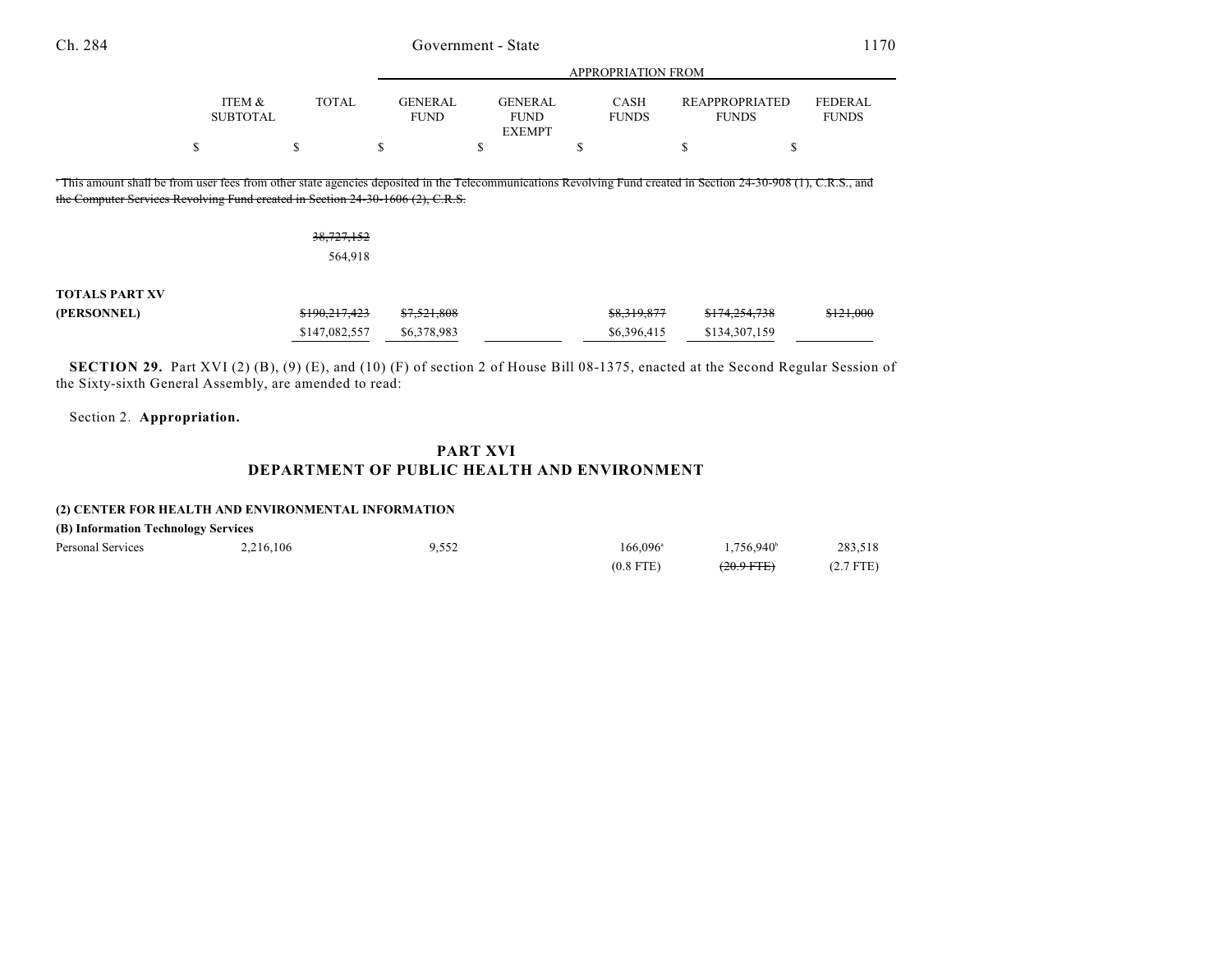|                           |           |                        | $(20.4$ FTE)         |         |
|---------------------------|-----------|------------------------|----------------------|---------|
| <b>Operating Expenses</b> | 883,875   | $101,677$ <sup>a</sup> | 661.219 <sup>b</sup> | 120,979 |
| Purchase of Services from |           |                        |                      |         |
| Computer Center           | 407,446   | $42,572$ <sup>a</sup>  | 328,800 <sup>b</sup> | 36,074  |
| Multiuse Network          |           |                        |                      |         |
| Payments                  | 61.792    |                        | 55,275 <sup>b</sup>  | 6,517   |
|                           | 3,569,219 |                        |                      |         |

<sup>a</sup> These amounts shall be from various sources of cash funds.

<sup>b</sup> Of these amounts, \$2,787,089 shall be from indirect cost recoveries, and \$15,145 shall be from Medicaid cash funds appropriated to the Department of Health Care Policy and Financing.

|                                   |            | (9) DISEASE CONTROL AND ENVIRONMENTAL EPIDEMIOLOGY DIVISION |
|-----------------------------------|------------|-------------------------------------------------------------|
| (E) Federal Grants                | 9,639,290  | 9,639,290                                                   |
|                                   |            | $(50.3$ FTE)                                                |
|                                   |            | $(49.3$ FTE)                                                |
|                                   |            | 70,269,316                                                  |
| (10) PREVENTION SERVICES DIVISION |            |                                                             |
| (F) Nutrition Services            |            |                                                             |
| Women, Infants, and               |            |                                                             |
| Children Supplemental             |            |                                                             |
| Food Grant                        | 69,448,035 | 69,448,035                                                  |
|                                   |            | $(22.3$ FTE)                                                |
|                                   |            | $(21.3$ FTE)                                                |
|                                   |            |                                                             |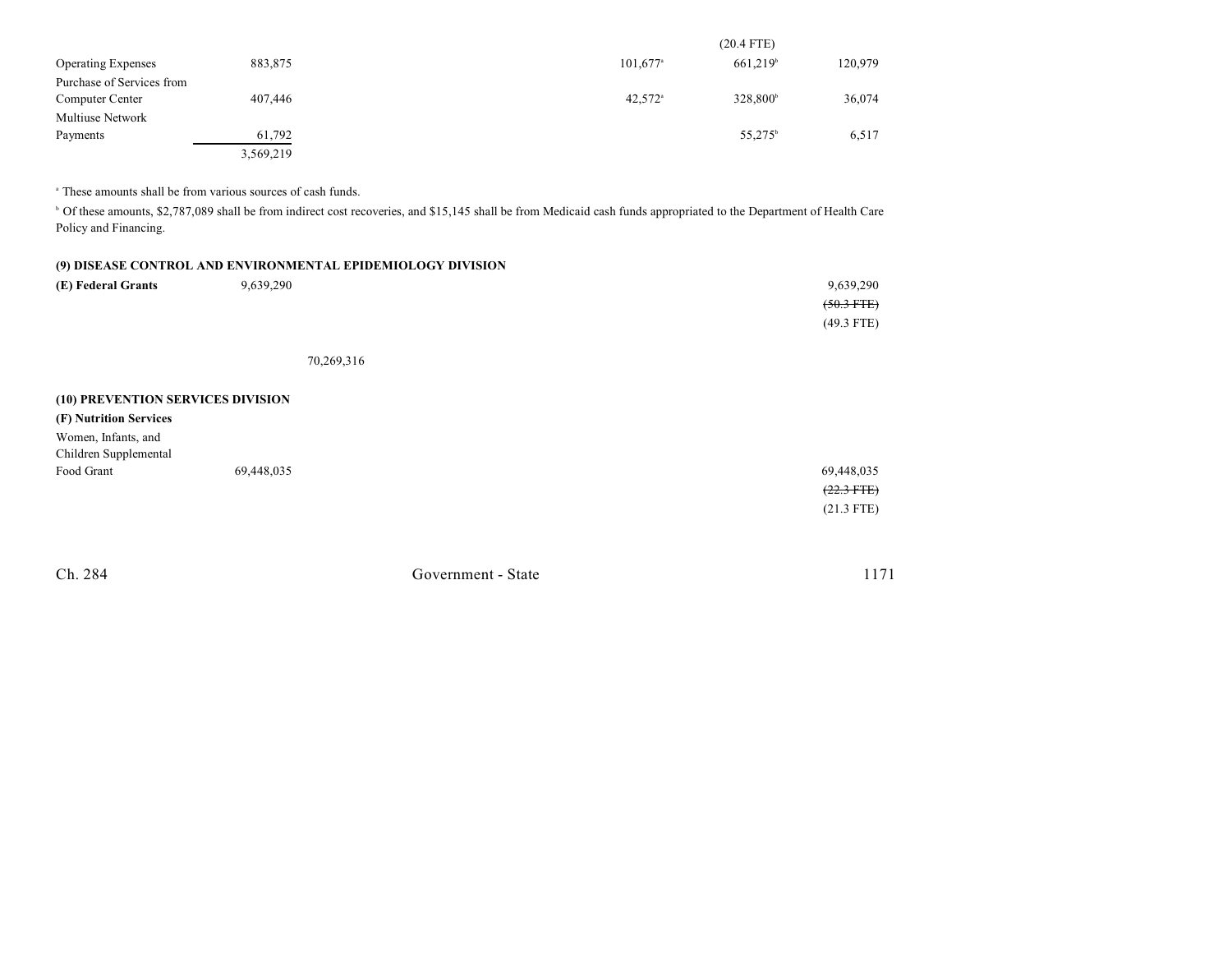|                      |                 |            | APPROPRIATION FROM |                               |    |                                         |   |                      |    |                                |                         |
|----------------------|-----------------|------------|--------------------|-------------------------------|----|-----------------------------------------|---|----------------------|----|--------------------------------|-------------------------|
|                      | <b>SUBTOTAL</b> | ITEM &     | <b>TOTAL</b>       | <b>GENERAL</b><br><b>FUND</b> |    | GENERAL<br><b>FUND</b><br><b>EXEMPT</b> |   | CASH<br><b>FUNDS</b> |    | REAPPROPRIATED<br><b>FUNDS</b> | FEDERAL<br><b>FUNDS</b> |
|                      | \$              | \$         |                    | \$                            | \$ |                                         | D |                      | \$ | \$                             |                         |
| Child and Adult Care |                 |            |                    |                               |    |                                         |   |                      |    |                                |                         |
| Food Program         |                 | 24,069,644 |                    |                               |    |                                         |   |                      |    |                                | 24,069,644              |
|                      |                 |            |                    |                               |    |                                         |   |                      |    |                                | $(12.8$ FTE)            |
|                      |                 | 93,517,679 |                    |                               |    |                                         |   |                      |    |                                |                         |

**SECTION 30.** Part XVII (1) (A) and (5) (B) (3) of section 2 of House Bill 08-1375, enacted at the Second Regular Session of the Sixty-sixth General Assembly, are amended to read:

### Section 2. **Appropriation.**

## **PART XVII DEPARTMENT OF PUBLIC SAFETY**

### **(1) EXECUTIVE DIRECTOR'S OFFICE**

| (A) Administration       |           |           |                       |                      |         |
|--------------------------|-----------|-----------|-----------------------|----------------------|---------|
| Personal Services        | 2,298,775 |           | $30,163$ <sup>a</sup> | $2,268,612^b$        |         |
|                          |           |           |                       | $(30.7$ FTE)         |         |
|                          |           |           |                       | $(29.7$ FTE)         |         |
| Health, Life, and Dental | 7,355,427 | 1,413,112 | 5,295,491°            | $315.606^{\rm d}$    | 331,218 |
| Short-term Disability    | 118,253   | 21,309    | 78,242 <sup>°</sup>   | $9.993$ <sup>d</sup> | 8.709   |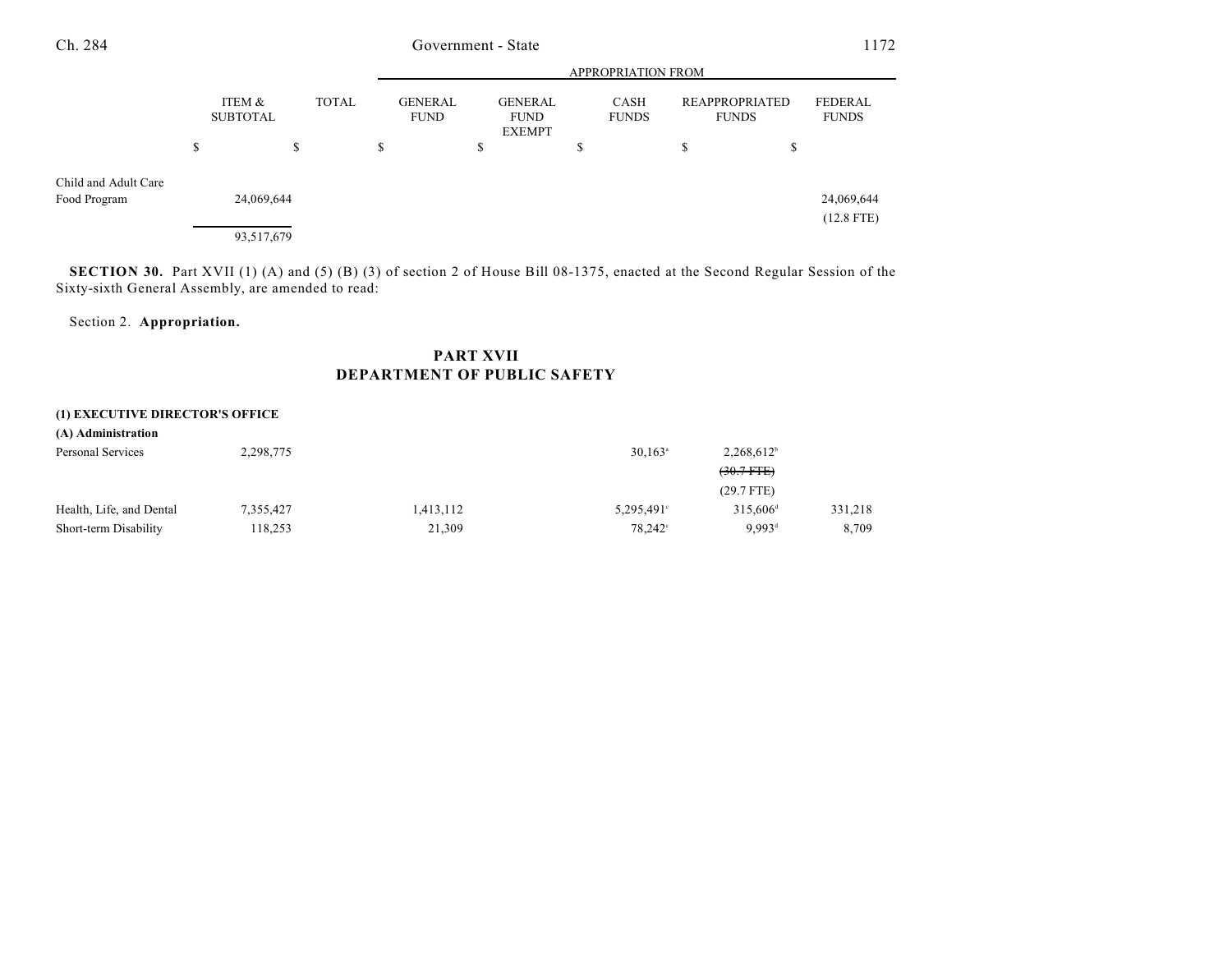| Ch. 284                         |           | Government - State |                       |                       | 1173    |  |
|---------------------------------|-----------|--------------------|-----------------------|-----------------------|---------|--|
|                                 |           |                    |                       |                       |         |  |
| Capitol Complex Leased<br>Space | 1,137,818 |                    | 501,224 <sup>s</sup>  | 636,594h              |         |  |
| <b>Leased Space</b>             | 1,907,259 | 858,230            | 494,386 <sup>s</sup>  | 554,643 <sup>f</sup>  |         |  |
| Vehicle Lease Payments          | 50,454    | 16,614             | $2,258^{\circ}$       | 31,582 <sup>f</sup>   |         |  |
| Property Funds                  | 985,251   | 408,543            | $12,039$ <sup>a</sup> | 564,669 <sup>b</sup>  |         |  |
| Management and                  |           |                    |                       |                       |         |  |
| Payment to Risk                 |           |                    |                       |                       |         |  |
| Payments                        | 1,198,201 |                    | 42,495 <sup>a</sup>   | 1,155,706             |         |  |
| Multiuse Network                |           |                    |                       |                       |         |  |
| from Computer Center            | 67,043    |                    |                       | 67,043                |         |  |
| Purchase of Services            |           |                    |                       |                       |         |  |
| hours                           | 158,686   |                    |                       | 158,686 <sup>b</sup>  |         |  |
| Legal Services for 2,113        |           |                    |                       |                       |         |  |
| <b>Operating Expenses</b>       | 161,645   |                    |                       | $161,645^{\circ}$     |         |  |
| Workers' Compensation           | 2,208,521 |                    |                       | $2,208,521^b$         |         |  |
| Shift Differential              | 299,351   | 61,902             | 237,449°              |                       |         |  |
| Awards                          | 1,312,746 | 299,247            | 899,995°              | $74,557$ <sup>d</sup> | 38,947  |  |
| Performance-based Pay           |           |                    |                       |                       |         |  |
| <b>Executive Service</b>        | 4,439,716 | 788,331            | 3,319,808°            | 204,988 <sup>d</sup>  | 126,589 |  |
| Salary Survey and Senior        |           |                    |                       |                       |         |  |
| Disbursement                    | 680,802   | 122,934            | 451,394°              | 56,231 <sup>d</sup>   | 50,243  |  |
| Amortization<br>Equalization    |           |                    |                       |                       |         |  |
| Supplemental                    |           |                    |                       |                       |         |  |
| S.B. 06-235                     |           |                    |                       |                       |         |  |
| Disbursement                    | 1,452,376 | 262,259            | 962,974°              | 119,958 <sup>d</sup>  | 107,185 |  |
| Equalization                    |           |                    |                       |                       |         |  |
| S.B. 04-257 Amortization        |           |                    |                       |                       |         |  |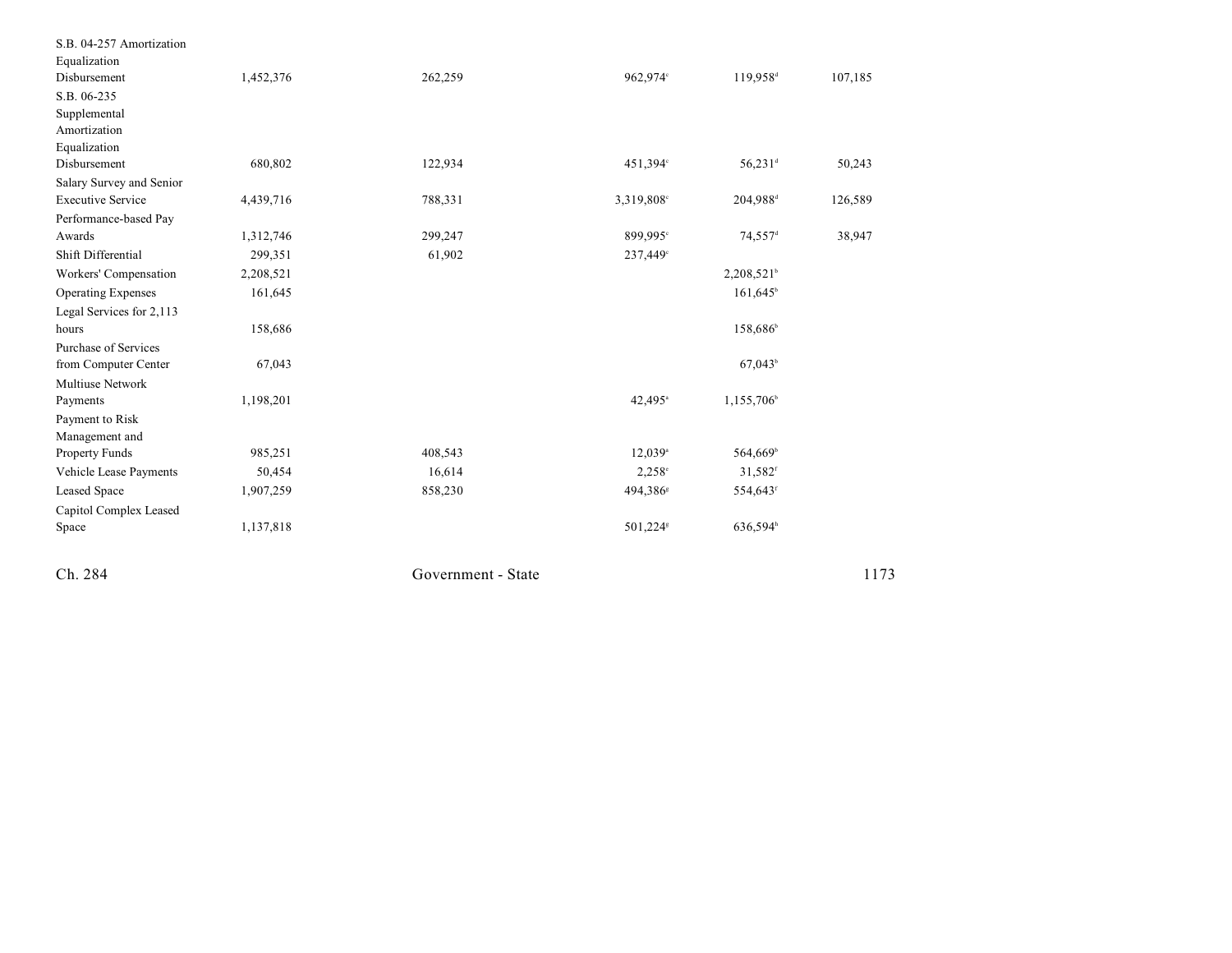APPROPRIATION FROM

|                               | APPROPRIATION FROM        |    |              |    |                               |                                                |   |                             |   |                                       |                         |
|-------------------------------|---------------------------|----|--------------|----|-------------------------------|------------------------------------------------|---|-----------------------------|---|---------------------------------------|-------------------------|
|                               | ITEM &<br><b>SUBTOTAL</b> |    | <b>TOTAL</b> |    | <b>GENERAL</b><br><b>FUND</b> | <b>GENERAL</b><br><b>FUND</b><br><b>EXEMPT</b> |   | <b>CASH</b><br><b>FUNDS</b> |   | <b>REAPPROPRIATED</b><br><b>FUNDS</b> | FEDERAL<br><b>FUNDS</b> |
|                               | \$                        | \$ |              | \$ |                               | \$                                             | Φ |                             | ъ | \$                                    |                         |
| <b>Communication Services</b> |                           |    |              |    |                               |                                                |   |                             |   |                                       |                         |
| Payments                      | 629,954                   |    |              |    |                               |                                                |   | 584,573 <sup>s</sup>        |   | $39,053^h$                            | 6,328                   |
| Utilities                     | 87,407                    |    |              |    |                               |                                                |   | 85,907 <sup>a</sup>         |   | 1,500 <sup>i</sup>                    |                         |
| Distributions to Local        |                           |    |              |    |                               |                                                |   |                             |   |                                       |                         |
| Government                    | 50,000                    |    |              |    |                               |                                                |   | $50,000$ <sup>j</sup>       |   |                                       |                         |
|                               | 26,599,685                |    |              |    |                               |                                                |   |                             |   |                                       |                         |

<sup>a</sup> These amounts shall be from the Highway Users Tax Fund created in Section 43-4-201 (1) (a), C.R.S.

 $\,^{\circ}$  These amounts shall be from indirect cost recoveries.

Of this amount, \$10,403,547 shall be from the Highway Users Tax Fund created in Section 43-4-201 (1) (a), C.R.S. and \$841,806 shall be from various sources. <sup>c</sup> <sup>d</sup> Of these amounts, \$102,693 shall be from other state agencies for dispatch services, \$54,179 shall be from the Department of Personnel capitol complex leased space rent proceeds, \$46,938 shall be from indirect cost recoveries, and \$577,523 shall be from various sources.

<sup>e</sup> This amount shall be from various sources.

Of these amounts, \$519,853 shall be from indirect cost recoveries, and \$66,372 shall be from Limited Gaming funds appropriated to the Department of Revenue. <sup>f</sup>

Of these amounts, \$1,531,836 shall be from the Highway Users Tax Fund created in Section 43-4-201 (1) (a), C.R.S. and \$48,347 shall be from various sources. <sup>g</sup>

<sup>h</sup> Of these amount, \$650,298 shall be from indirect cost recoveries and \$25,349 shall be from various sources.

<sup>i</sup> This amount shall be from Limited Gaming funds appropriated to the Department of Revenue.

This amount shall be from the Hazardous Materials Safety Fund created in Section 42-20-107 (1), C.R.S.

**(5) COLORADO BUREAU OF INVESTIGATION (B) Colorado Crime Information Center (CCIC)**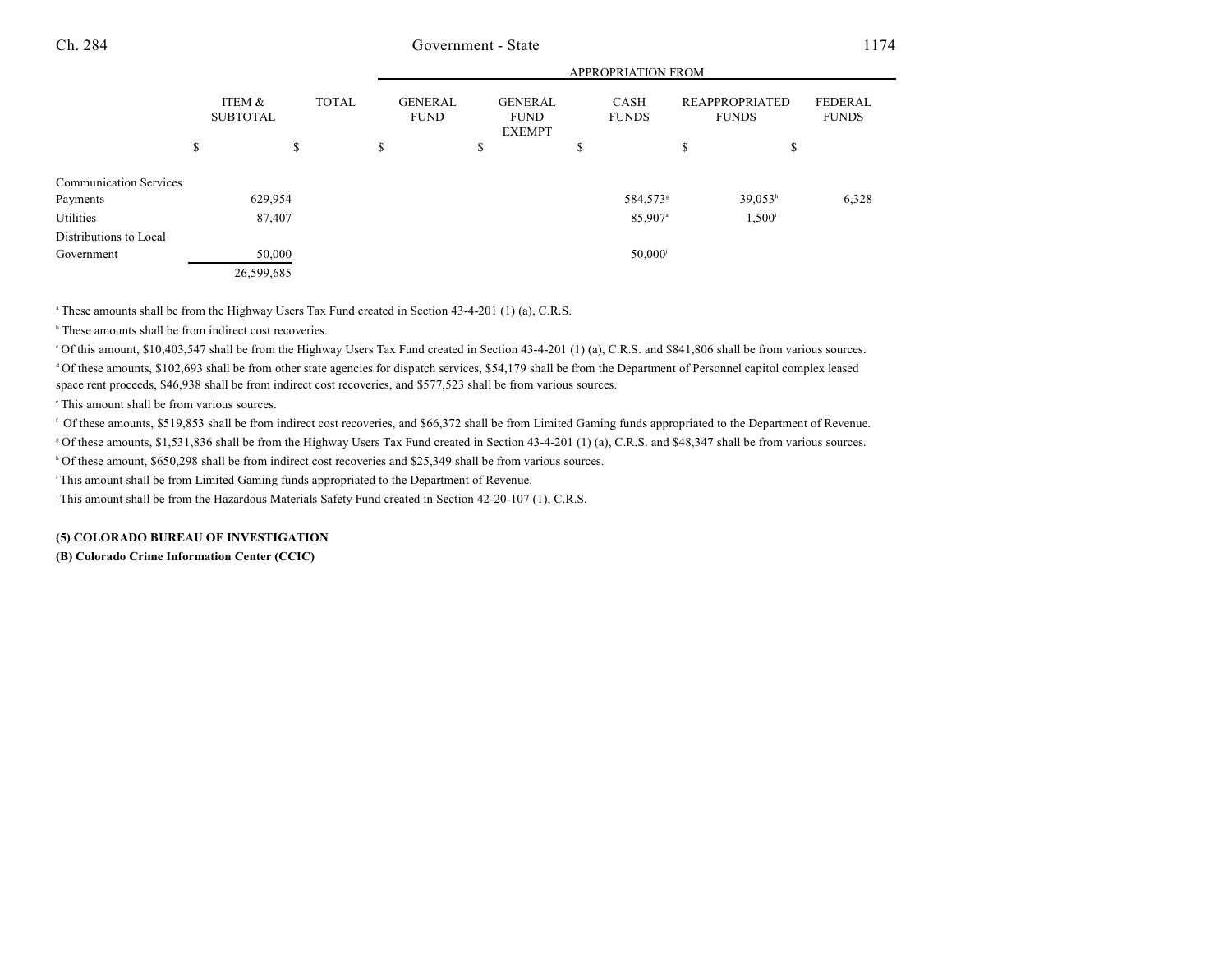| (3) Information Technology |           |                 |                       |
|----------------------------|-----------|-----------------|-----------------------|
| Personal Services          | 1,294,254 | 1,239,638       | $54,616$ <sup>a</sup> |
|                            |           | $(+7.0$ FTE $)$ | $(1.0$ FTE)           |
|                            |           | $(16.0$ FTE)    |                       |
| <b>Operating Expenses</b>  | 1,353,919 | 651.406         | $702,513^b$           |
|                            | 2,648,173 |                 |                       |

<sup>a</sup> This amount shall be from fees collected and credited to the Sex Offender Registry Fund pursuant to Section 16-22-110 (7), C.R.S.

<sup>b</sup> Of this amount, \$631,875 shall be from fingerprint and name check processing fees collected from non-state agencies, \$45,811 shall be from the Sex Offender Registry Fund created in Section 16-22-110 (7), C.R.S., and \$24,827 shall be from various sources.

**SECTION 31.** Part XVIII (1) of section 2 of House Bill 08-1375, enacted at the Second Regular Session of the Sixty-sixth General Assembly, are amended to read:

### Section 2. **Appropriation.**

# **PART XVIII DEPARTMENT OF REGULATORY AGENCIES**

| (1) EXECUTIVE DIRECTOR'S OFFICE AND ADMINISTRATIVE SERVICES |           |                    |                   |                        |                       |
|-------------------------------------------------------------|-----------|--------------------|-------------------|------------------------|-----------------------|
| Personal Services                                           | 3,961,046 | 24,936             | $36,310^a$        | 3,899,800 <sup>b</sup> |                       |
|                                                             |           |                    |                   | $(54.0$ FTE $)$        |                       |
|                                                             |           |                    |                   | $(52.3$ FTE)           |                       |
| Health, Life, and Dental                                    | 2,477,430 | 78,208             | 1,902,287°        | 460,167                | $36,768$ <sup>d</sup> |
| Short-term Disability                                       | 47,155    | 1,074              | $38,181^{\circ}$  | $7,427$ <sup>b</sup>   | 473 <sup>d</sup>      |
| S.B. 04-257 Amortization                                    |           |                    |                   |                        |                       |
| <b>Equalization Disbursement</b>                            | 580,087   | 12.938             | $469.915^{\circ}$ | 91.409 <sup>b</sup>    | $5,825^{\rm d}$       |
|                                                             |           |                    |                   |                        |                       |
| Ch. 284                                                     |           | Government - State |                   |                        | 1175                  |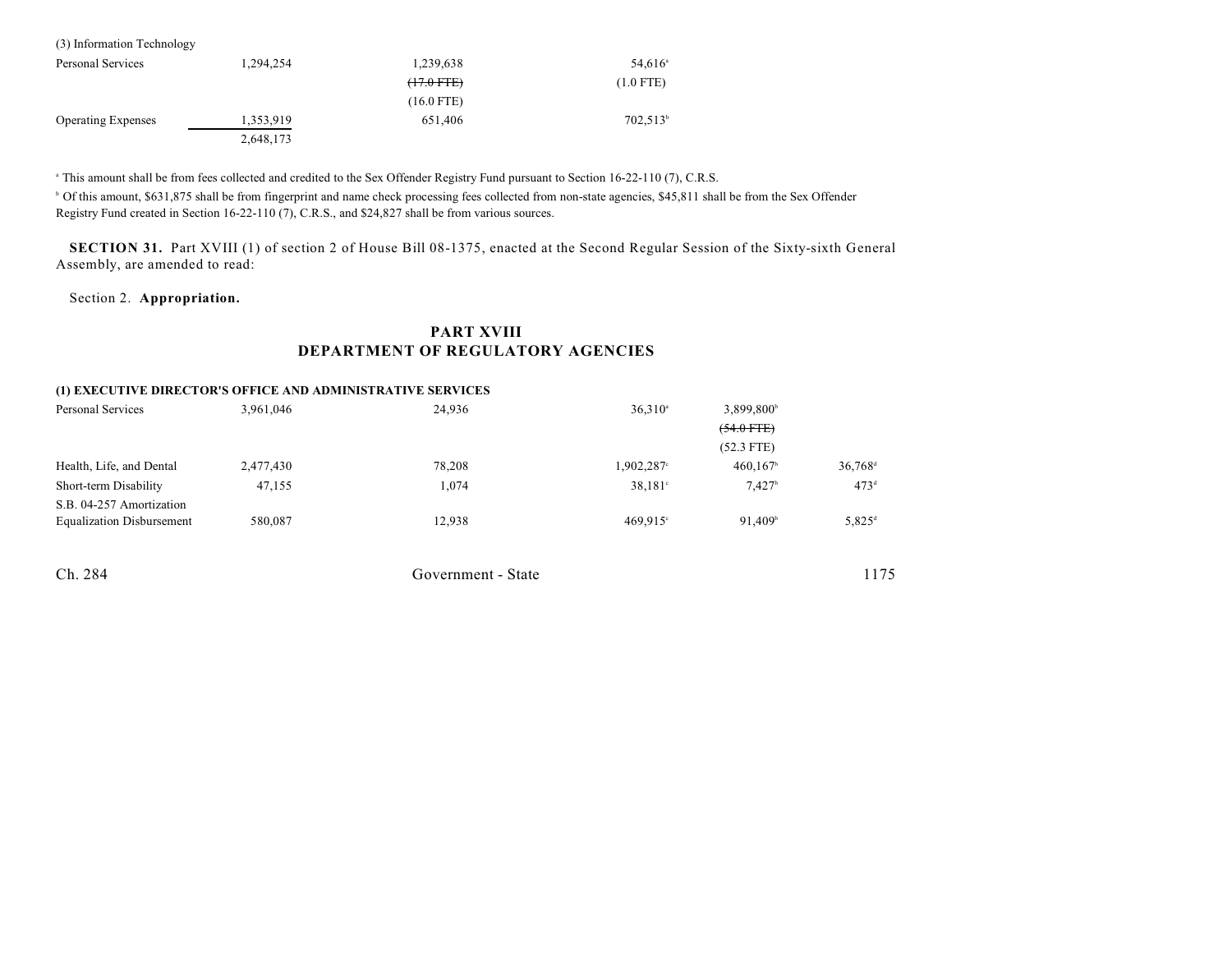| <b>APPROPRIATION FROM</b> |  |
|---------------------------|--|
|                           |  |

|                                                       | ITEM &<br><b>SUBTOTAL</b> | <b>TOTAL</b> | <b>GENERAL</b><br><b>FUND</b> | <b>GENERAL</b><br><b>FUND</b><br><b>EXEMPT</b> | <b>CASH</b><br><b>FUNDS</b> | <b>REAPPROPRIATED</b><br><b>FUNDS</b> | <b>FEDERAL</b><br><b>FUNDS</b> |
|-------------------------------------------------------|---------------------------|--------------|-------------------------------|------------------------------------------------|-----------------------------|---------------------------------------|--------------------------------|
| \$                                                    | \$                        | \$           |                               | \$                                             | \$                          | \$                                    | \$                             |
| S.B. 06-235 Supplemental<br>Amortization Equalization |                           |              |                               |                                                |                             |                                       |                                |
| Disbursement                                          | 271,701                   |              | 5,850                         |                                                | 220,272 <sup>c</sup>        | 42,848 <sup>b</sup>                   | $2,731$ <sup>d</sup>           |
| Salary Survey and Senior                              |                           |              |                               |                                                |                             |                                       |                                |
| <b>Executive Service</b>                              | 1,325,901                 |              | 64,174                        |                                                | 1,047,658°                  | 214,069 <sup>b</sup>                  |                                |
| Performance-based Pay                                 |                           |              |                               |                                                |                             |                                       |                                |
| Awards                                                | 530,143                   |              | 21,972                        |                                                | 426,446°                    | 81,725 <sup>b</sup>                   |                                |
| Workers' Compensation                                 | 104,352                   |              | 3,667                         |                                                | 88,149°                     | $10,771^{\circ}$                      | $1,765^{\rm d}$                |
| <b>Operating Expenses</b>                             | 209,671                   |              | 3,689                         |                                                | 95,427 <sup>c</sup>         | $110,555^{\circ}$                     |                                |
| Legal Services for 98,869                             |                           |              |                               |                                                |                             |                                       |                                |
| hours                                                 | 7,425,063                 |              | 143,940                       |                                                | 7,000,635°                  | 138,511 <sup>b</sup>                  | 141,977 <sup>d</sup>           |
| Administrative Law Judge                              |                           |              |                               |                                                |                             |                                       |                                |
| Services                                              | 239,949                   |              | 11,054                        |                                                | 228,895°                    |                                       |                                |
| Purchase of Services from                             |                           |              |                               |                                                |                             |                                       |                                |
| Computer Center                                       | 51,060                    |              |                               |                                                |                             | 51,060 <sup>b</sup>                   |                                |
| Payment to Risk                                       |                           |              |                               |                                                |                             |                                       |                                |
| Management and Property                               |                           |              |                               |                                                |                             |                                       |                                |
| Funds                                                 | 85,486                    |              | 3,148                         |                                                | 67,971°                     | $12,322^b$                            | $2,045$ <sup>d</sup>           |
| Vehicle Lease Payments                                | 130,536                   |              |                               |                                                | 130,536°                    |                                       |                                |
| <b>Information Technology</b>                         |                           |              |                               |                                                |                             |                                       |                                |
| <b>Asset Maintenance</b>                              | 671,403                   |              |                               |                                                | 354,412 <sup>c</sup>        | 190,757 <sup>b</sup>                  | 126,234 <sup>d</sup>           |
| <b>Leased Space</b>                                   | 2,790,497                 |              | 91,259                        |                                                | 2,251,493°                  | 420,490 <sup>b</sup>                  | $27.255$ <sup>d</sup>          |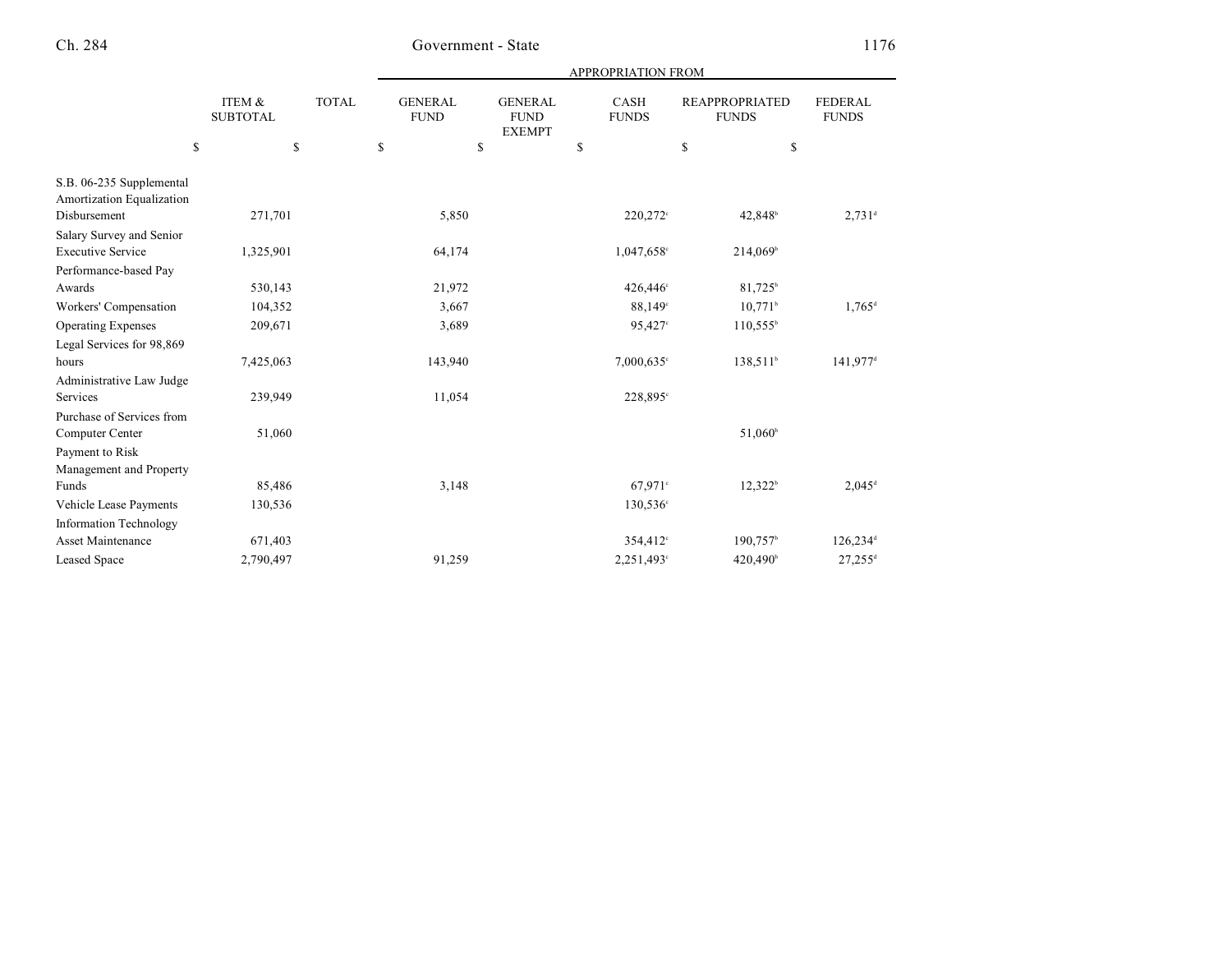| Capitol Complex Leased |            |     |               |             |
|------------------------|------------|-----|---------------|-------------|
| Space                  | . 284      |     | $1.284^\circ$ |             |
| Hardware/Software      |            |     |               |             |
| Maintenance            | 669.117    | 800 | $409.715$ °   | $258.602^b$ |
|                        | 21,571,881 |     |               |             |

<sup>a</sup> Of this amount, it is estimated that \$11,810 shall be from the Inspection and Consumer Services Cash Fund created in Section 35-1-106.5 (1), C.R.S., \$8,000 shall be from the River Outfitters Cash Fund created in Section 33-32-111, C.R.S., \$5,000 shall be from the Workers' Compensation Cash Fund created in Section 8-44-112 (7) (a), C.R.S., \$4,500 shall be from the Colorado Commission for the Deaf and Hard of Hearing Cash Fund created in Section 26-21-107 (1), C.R.S., \$4,000 shall be from the Pet Animal Care and Facility Fund created in Section 35-80-116, C.R.S., and \$3,000 shall be from the Notary Administration Cash Fund created in to Section 12-55-102.5 (1), C.R.S.

<sup>b</sup> Of these amounts, it is estimated that \$5,895,399 shall be from indirect cost recoveries, \$43,057 shall be from the Department of Public Health and Environment, \$43,057 shall be from the Department of Health Care Policy and Financing, and \$9,000 shall be from other departments for sunset reviews.

 $\cdot$  These amounts shall be from various cash sources within the Department.

<sup>d</sup> These amounts shall be from the Equal Employment Opportunity Commission, the U.S. Department of Housing and Urban Development, the U.S. Department of Justice, and the Health Information Counseling and Assistance Grant Program, and are included for informational purposes only.

**SECTION 32.** Part XIX (3) (A) of section 2 of House Bill 08-1375, enacted at the Second Regular Session of the Sixty-sixth General Assembly, is amended to read:

Section 2. **Appropriation.**

## **PART XIX DEPARTMENT OF REVENUE**

| (3) INFORMATION TECHNOLOGY DIVISION |           |                    |                     |         |      |  |  |  |
|-------------------------------------|-----------|--------------------|---------------------|---------|------|--|--|--|
| (A) Systems Support                 |           |                    |                     |         |      |  |  |  |
| Personal Services                   | 6.353.445 | 4.300.497          | $1.579.096^{\circ}$ | 473.852 |      |  |  |  |
| Ch. 284                             |           | Government - State |                     |         | 1177 |  |  |  |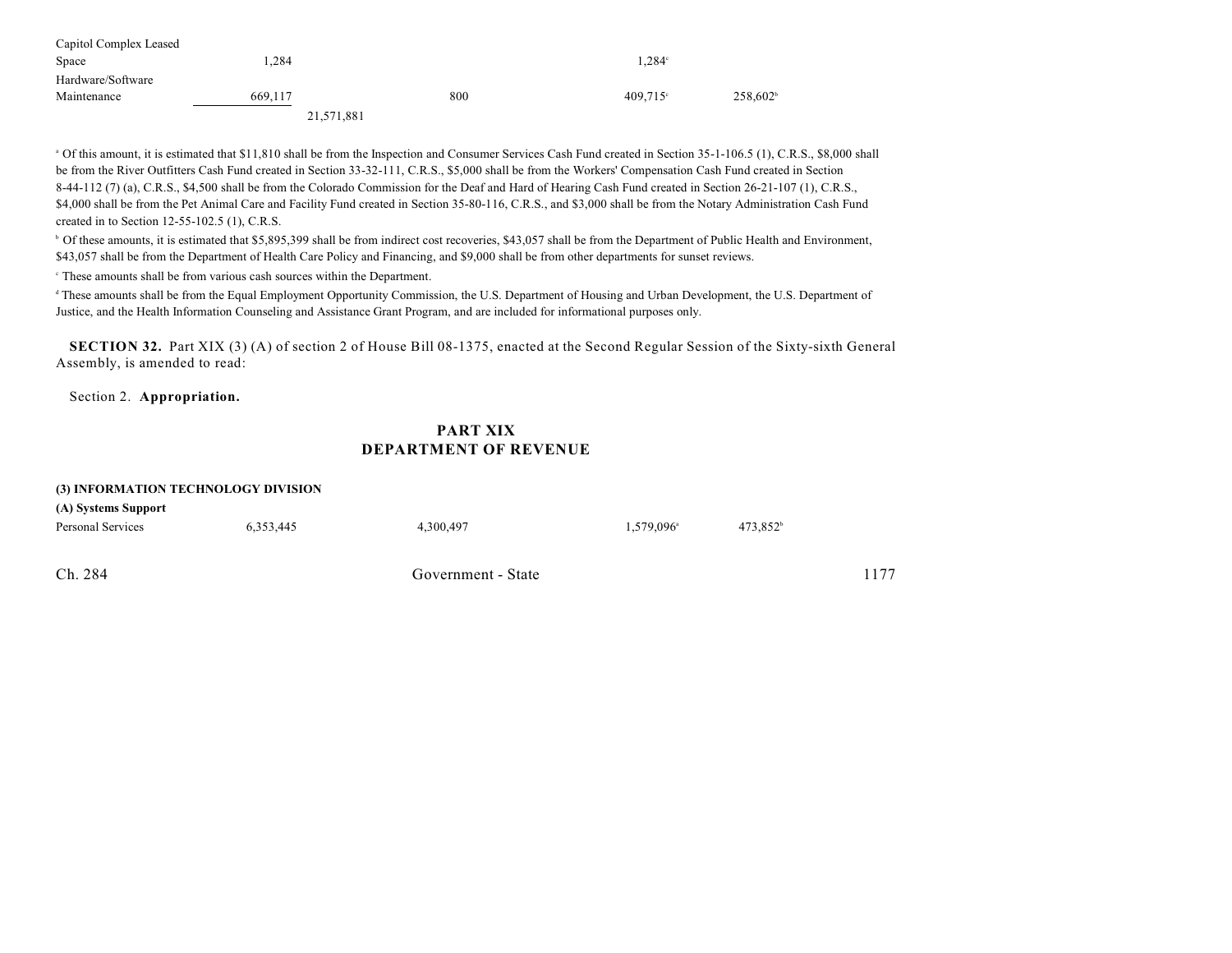|                           |                           | APPROPRIATION FROM |    |                               |    |                                                |    |                             |                                       |                                |
|---------------------------|---------------------------|--------------------|----|-------------------------------|----|------------------------------------------------|----|-----------------------------|---------------------------------------|--------------------------------|
|                           | ITEM &<br><b>SUBTOTAL</b> | <b>TOTAL</b>       |    | <b>GENERAL</b><br><b>FUND</b> |    | <b>GENERAL</b><br><b>FUND</b><br><b>EXEMPT</b> |    | <b>CASH</b><br><b>FUNDS</b> | <b>REAPPROPRIATED</b><br><b>FUNDS</b> | <b>FEDERAL</b><br><b>FUNDS</b> |
|                           | \$<br>\$                  |                    | \$ |                               | \$ |                                                | \$ |                             | \$<br>\$                              |                                |
|                           | $(84.4$ FTE)              |                    |    |                               |    |                                                |    |                             |                                       |                                |
|                           | $(79.9$ FTE)              |                    |    |                               |    |                                                |    |                             |                                       |                                |
| <b>Operating Expenses</b> | 724,313                   |                    |    | 724,313                       |    |                                                |    |                             |                                       |                                |
| Programming Costs for     |                           |                    |    |                               |    |                                                |    |                             |                                       |                                |
| 2008 Session Legislation  | 226,788                   |                    |    | 66,846                        |    |                                                |    | 159,942 <sup>c</sup>        |                                       |                                |
|                           | $(2.2$ FTE)               |                    |    |                               |    |                                                |    |                             |                                       |                                |
|                           | 7,304,546                 |                    |    |                               |    |                                                |    |                             |                                       |                                |

<sup>a</sup> This amount shall be from the following funds for the purpose of indirect cost recoveries: \$467,029 from the Colorado State Titling and Registration Account pursuant to Section 42-1-211 (2), C.R.S., \$465,580 from the Highway Users Tax Fund pursuant to Section 43-4-201 (3) (a) (III) (C), C.R.S., \$183,794 from the Licensing Services Cash Fund pursuant to Section 42-2-114.5, C.R.S., \$138,578 from the Driver's License Administrative Revocation Account pursuant to Section 42-2-132 (4) (b), C.R.S., \$98,050 from the Auto Dealers License Fund created pursuant to Section 12-6-123 (1), C.R.S., \$65,888 from the Liquor Enforcement Division and State Licensing Authority Cash Fund pursuant to Section 24-35-401, C.R.S., \$64,154 from the Racing Cash Fund pursuant to Section 12-60-205 (1), C.R.S., \$60,796 from the Department of Revenue subaccount of the AIR Account of the Highway Users Tax Fund pursuant to Section 42-3-304 (18) (c), \$16,637 from the Outstanding Judgments and Warrants Account as administered under Section 42-2-118 (3) (c), C.R.S., \$5,883 from the Highway Users Tax Fund exempt from the statutory limit under Section 43-4-201 (3) (a) (V), C.R.S., \$4,518 from the Aviation Fund pursuant to Section 43-10-109 (1), C.R.S., \$4,210 from the Penalty Assessment Account as administered under the provisions of Section 42-1-217 (2), C.R.S., \$3,922 from the Motorist Insurance Identification Account pursuant to Section 42-3-304 (18) (d) (I), C.R.S., and \$57 from the Waste Tire Recycling Development Cash Fund pursuant to Section 25-17-202 (3) (a), C.R.S. <sup>b</sup> Of this amount, \$262,677 shall be from the State Lottery Fund created in Section 24-35-210 (1), C.R.S., and \$211,175 shall be from the Limited Gaming Fund created in Section 12-47.1-701 (1), C.R.S.

 $\cdot$  This amount shall be from various sources of cash funds.

**SECTION 33.** Part XXI (1) of section 2 of House Bill 08-1375, enacted at the Second Regular Session of the Sixty-sixth General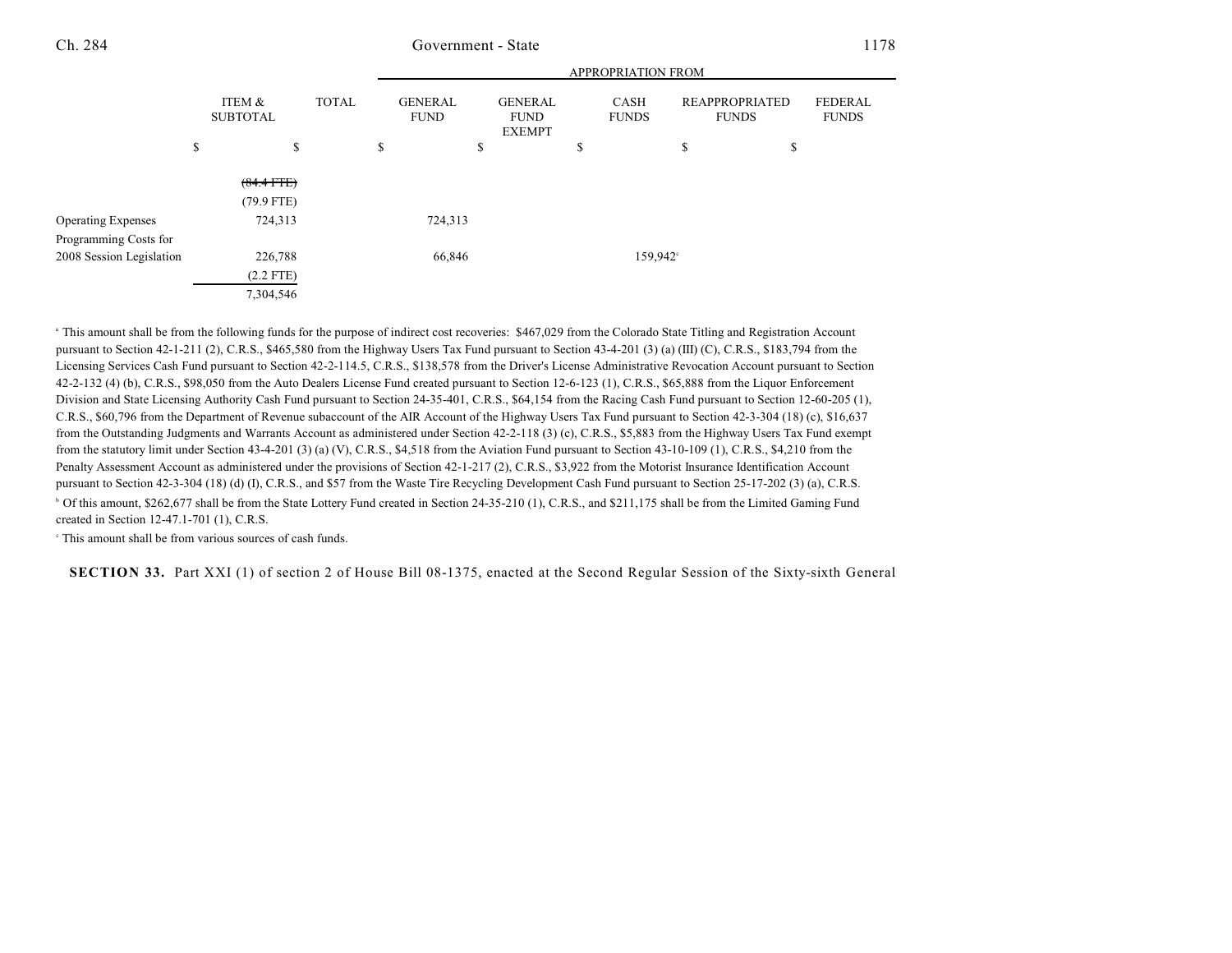Assembly, is amended to read:

Section 2. **Appropriation.**

## **PART XXI DEPARTMENT OF TRANSPORTATION**

| (1) ADMINISTRATION | 27,358,998 | 25.286.780 <sup>a</sup> | $2,072,218$ <sup>b</sup> |
|--------------------|------------|-------------------------|--------------------------|
|                    |            | <del>(211.2 FTE)</del>  | $(15.0$ FTE)             |
|                    |            | $(208.2$ FTE)           |                          |
|                    |            |                         |                          |

<sup>a</sup> This amount shall be from the State Highway Fund pursuant to Section 43-4-205 (5) (a), C.R.S. Included in this total amount is \$494,158 for 6,580 hours of legal services.

<sup>b</sup> This amount shall be funded internally by various cash fund sources in the Department.